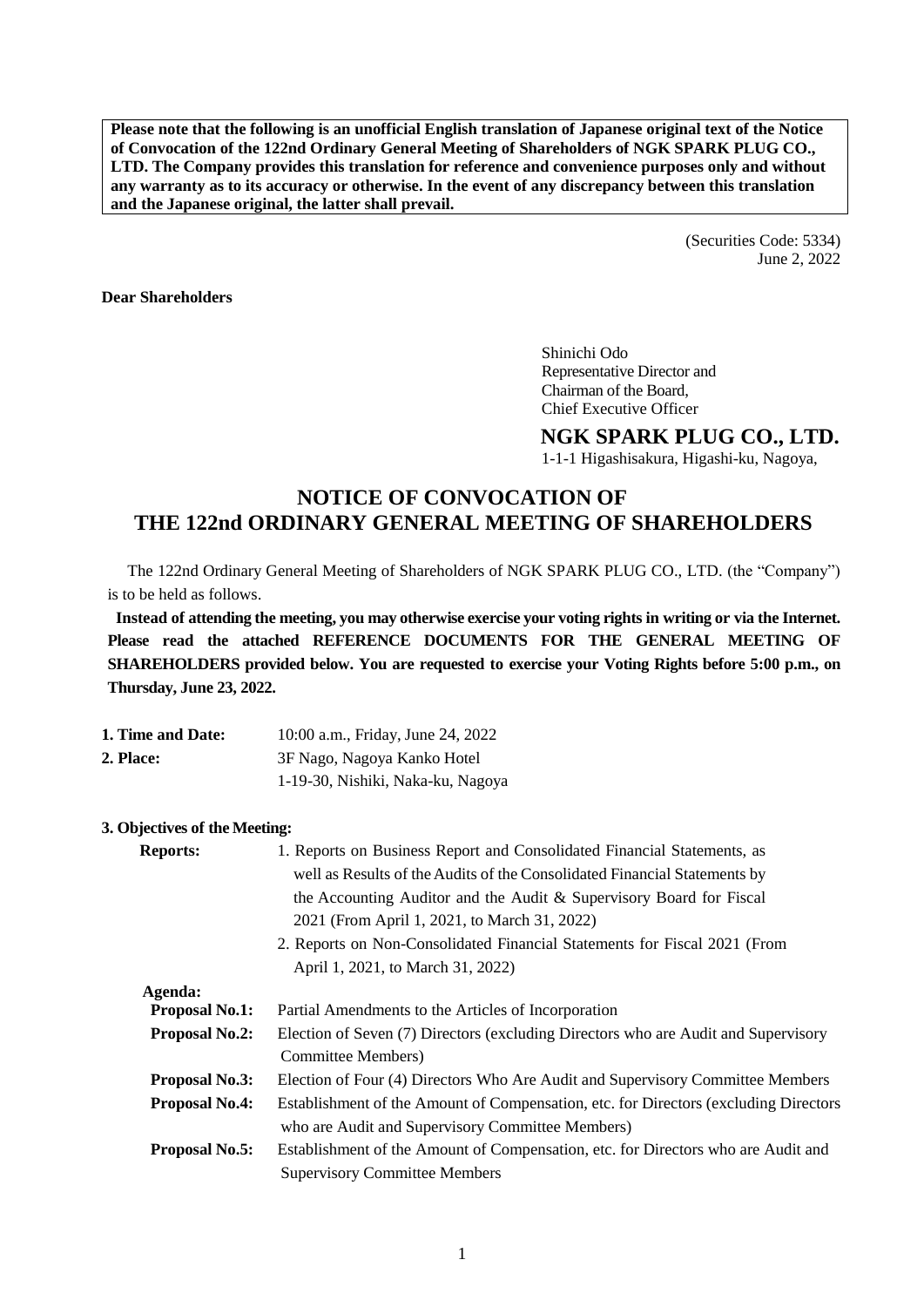**Proposal No.6:** Determination of the Content of Performance-Linked Stock Compensation Plan for Directors (excluding Directors who are Audit and Supervisory Committee Members and Outside Directors), etc.

**◎If any amendment is made to the REFERENCE DOCUMENTS FOR THE GENERAL MEETING OF SHAREHOLDERS, the Business Report, and the Consolidated and/or the Non-Consolidated Financial Statements, the amended information will be disclosed on the Company's Web site. [\(https://www.ngkntk.co.jp/\)](http://www.ngkntk.co.jp/)**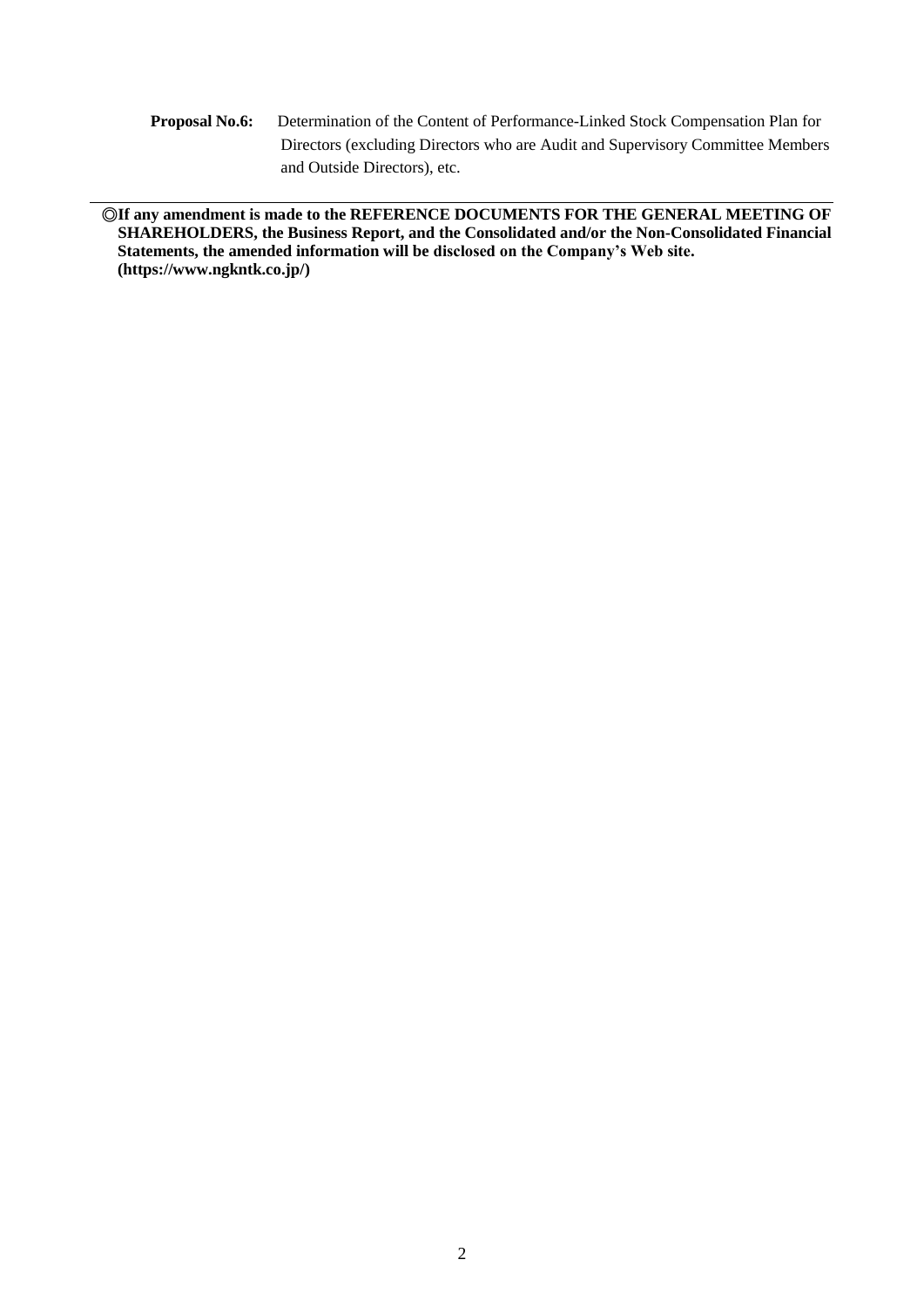## **REFERENCE DOCUMENTS FOR THE GENERAL MEETING OF SHAREHOLDERS**

#### **Proposals and Items of Reference**

#### **Proposal No. 1: Partial Amendments to the Articles of Incorporation**

1. Reasons for the amendments

- (1) The Company has since its inception expanded its business, mainly the internal-combustion engine-related business such as spark plugs. Meanwhile, as outlined in the "2030 Long-Term Management Plan NITTOKU BX", the Company focuses on four business domains of Mobility, Communication, Medical and Environment & Energy, and aims to realize business portfolio transformation. Following this, the Company proposes to change its trade name in English to "Niterra Co., Ltd." while it has used "NGK SPARK PLUG CO., LTD.", incorporating the brand name of spark plugs. This is to prepare for the future business expansion and to become a company contributing to the global environment. "Niterra" is a coined word, combining the Latin words of "niteo" meaning to shine, and "terra" meaning the planet earth. Therefore, Article 1 of the current Articles of Incorporation that stipulates the Trade Name will be amended, and supplementary provision will be established concerning the effective date to be April 1, 2023.
- (2) Article 3 of the current Articles of Incorporation that stipulates the Company's business purposes will be amended to respond to future business development.
- (3) The Company has been working on improving corporate governance to increase its corporate value over the medium to long term. Considering the rapidly changing business environment, the Company proposes a transition to a company with the Audit and Supervisory Committee to encourage productive discussion on management policies and strategies at the Board of Directors meetings, strengthen supervisory functions, and speed up management decision-making and execution. Therefore, necessary amendments, such as establishing the provisions concerning the Audit and Supervisory Committee and Audit and Supervisory Committee Members and deleting the provisions concerning the Board of Corporate Auditors and Corporate Auditors, will be made to the current Articles of Incorporation.
- (4) Article 12 of the current Articles of Incorporation that stipulates the place for the General Meeting of Shareholders will be amended to have more choices of locations where the General Meeting of Shareholders are held.
- (5) In line with the amended provisions stipulated in the proviso to Article 1 of the Supplementary Provisions of the "Act Partially Amending the Companies Act" (Act No.70 of 2019) coming into effect on September 1, 2022, the current Articles of Incorporation will be amended as follows:
	- (i) The proposed Article 15 is newly established that stipulates that the Company will take measures to provide information contained in the reference documents for the General Meeting of Shareholders in electronic format and to limit the scope of matters described in a paper-based document to be delivered to shareholders who request the delivery of document.
	- (ii) Article 15 of the current Articles of Incorporation concerning the disclosure via the Internet and the deemed provision of the reference documents for the General Meeting of Shareholders will be deleted. (iii) The supplementary provisions will be established concerning the effective date and other matters.
- (6) In line with the amendments described above, necessary changes, such as the numbering of articles, will be made to the current Articles of Incorporation.

## 2. Details of the amendments

Details of the amendments are as follows:

The resolution of this proposal shall take effect at the conclusion of this General Meeting of Shareholders.

|                                                                                                                                                                                                                    | (Underlined texts are to be amended.)                                                                                                                                                                |
|--------------------------------------------------------------------------------------------------------------------------------------------------------------------------------------------------------------------|------------------------------------------------------------------------------------------------------------------------------------------------------------------------------------------------------|
| <b>Current Articles of Incorporation</b>                                                                                                                                                                           | Proposed amendments                                                                                                                                                                                  |
| <b>CHAPTER I GENERAL PROVISIONS</b>                                                                                                                                                                                | <b>CHAPTER I GENERAL PROVISIONS</b>                                                                                                                                                                  |
| <b>Article 1. Trade Name</b><br>The name of the company (hereinafter the "Company")<br>shall be Nippon Tokushu Togyo Kabushiki Kaisha. In<br>English, the name of the Company shall be NGK SPARK<br>PLUG CO., LTD. | Article 1. Trade Name<br>The name of the company (hereinafter the "Company")<br>shall be Nippon Tokushu Togyo Kabushiki Kaisha. In<br>English, the name of the Company shall be Niterra Co.,<br>Ltd. |
| <b>Article 2.</b> (Texts omitted)                                                                                                                                                                                  | <b>Article 2.</b> (Unchanged)                                                                                                                                                                        |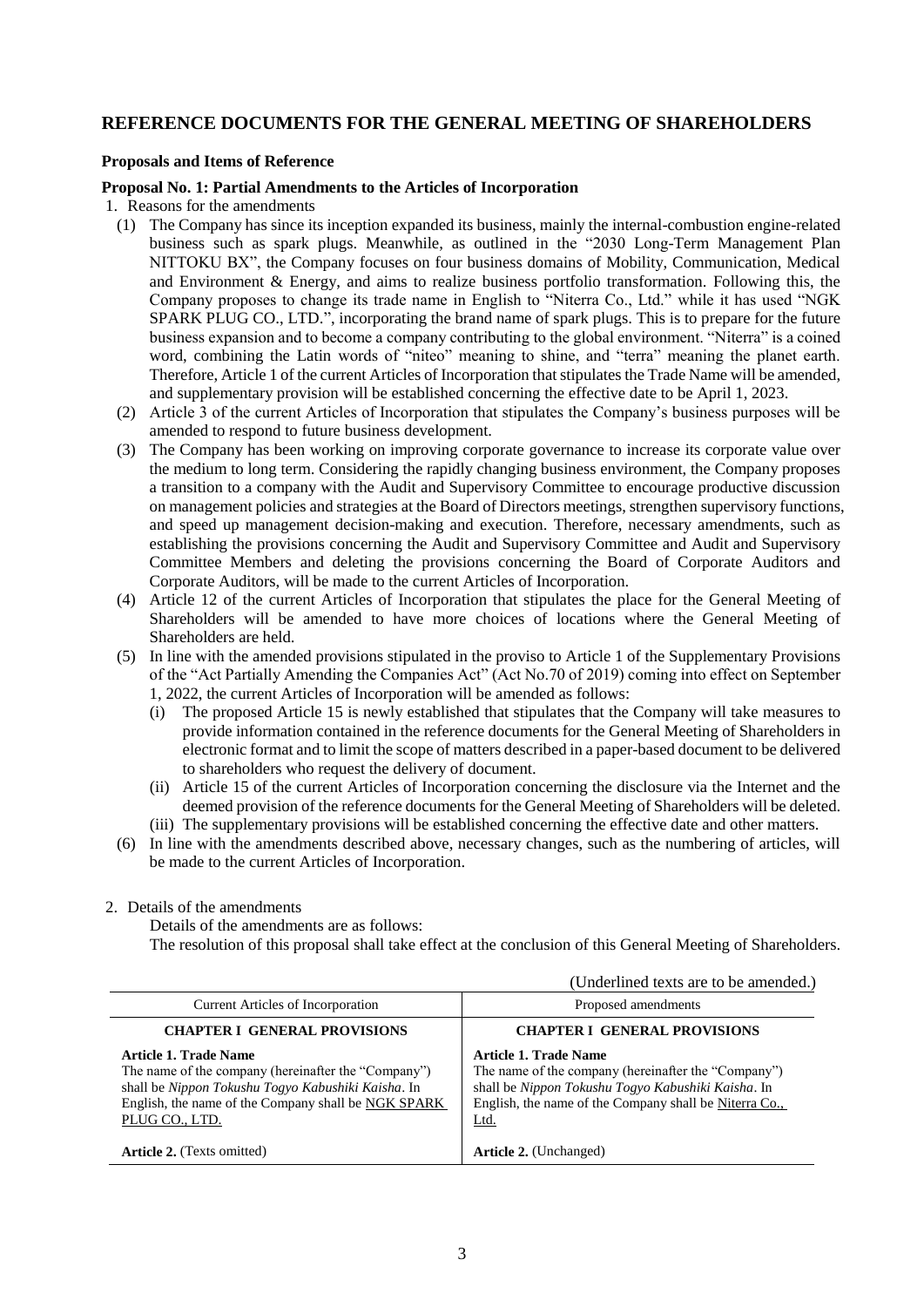| Current Articles of Incorporation                                                                                                                                                                                                                                                                  | Proposed amendments                                                                                                                                                                                                                                                                                        |  |
|----------------------------------------------------------------------------------------------------------------------------------------------------------------------------------------------------------------------------------------------------------------------------------------------------|------------------------------------------------------------------------------------------------------------------------------------------------------------------------------------------------------------------------------------------------------------------------------------------------------------|--|
|                                                                                                                                                                                                                                                                                                    |                                                                                                                                                                                                                                                                                                            |  |
| Article 3. Purpose                                                                                                                                                                                                                                                                                 | Article 3. Purpose                                                                                                                                                                                                                                                                                         |  |
| The purpose of the Company shall be to engage in the                                                                                                                                                                                                                                               | The purpose of the Company shall be to engage in the                                                                                                                                                                                                                                                       |  |
| following business activities:                                                                                                                                                                                                                                                                     | following business activities:                                                                                                                                                                                                                                                                             |  |
| 1. Manufacture and sales of spark plugs for internal-                                                                                                                                                                                                                                              | 1. Manufacture and sales of spark plugs for internal-                                                                                                                                                                                                                                                      |  |
| combustion engines;                                                                                                                                                                                                                                                                                | combustion engines;                                                                                                                                                                                                                                                                                        |  |
| 2. Manufacture and sales of automotive parts and                                                                                                                                                                                                                                                   | 2. Manufacture and sales of automotive parts and                                                                                                                                                                                                                                                           |  |
| accessories:                                                                                                                                                                                                                                                                                       | accessories:                                                                                                                                                                                                                                                                                               |  |
| 3. Manufacture and sales of electronic and                                                                                                                                                                                                                                                         | 3. Manufacture and sales of electronic and                                                                                                                                                                                                                                                                 |  |
| telecommunications parts;                                                                                                                                                                                                                                                                          | telecommunications parts;                                                                                                                                                                                                                                                                                  |  |
| 4. Manufacture and sales of electrical, physical/chemical                                                                                                                                                                                                                                          | 4. Manufacture and sales of electrical, physical/chemical                                                                                                                                                                                                                                                  |  |
| and industrial ceramics;                                                                                                                                                                                                                                                                           | and industrial ceramics;                                                                                                                                                                                                                                                                                   |  |
| 5. Manufacture and sales of cutting tools;                                                                                                                                                                                                                                                         | 5. Manufacture and sales of cutting tools;                                                                                                                                                                                                                                                                 |  |
| 6. Manufacture and sales of weighing/measuring                                                                                                                                                                                                                                                     | 6. Manufacture and sales of weighing/measuring                                                                                                                                                                                                                                                             |  |
| instruments, as well as chemical machinery and                                                                                                                                                                                                                                                     | instruments, as well as chemical machinery and                                                                                                                                                                                                                                                             |  |
| equipment;                                                                                                                                                                                                                                                                                         | equipment;                                                                                                                                                                                                                                                                                                 |  |
| 7. Manufacture and sales of medical devices, machinery                                                                                                                                                                                                                                             | 7. Manufacture and sales of medical devices, machinery                                                                                                                                                                                                                                                     |  |
| and appliances;                                                                                                                                                                                                                                                                                    | and appliances;                                                                                                                                                                                                                                                                                            |  |
| 8. Manufacture and sales of new ceramic products;                                                                                                                                                                                                                                                  | 8. Manufacture and sales of new ceramic products;                                                                                                                                                                                                                                                          |  |
| (Newly established)                                                                                                                                                                                                                                                                                | 9. Manufacture and sales of environment and energy-<br>related equipment;                                                                                                                                                                                                                                  |  |
| 9. Export/import, repair and lease/rental of the products                                                                                                                                                                                                                                          | 10. Export/import, repair and lease/rental of the products                                                                                                                                                                                                                                                 |  |
| in any of the above items; and                                                                                                                                                                                                                                                                     | in any of the above items;                                                                                                                                                                                                                                                                                 |  |
| (Newly established)                                                                                                                                                                                                                                                                                | 11. Provision of services relating to or incidental to any of<br>the above items; and                                                                                                                                                                                                                      |  |
| 10. Any and all businesses relating to or incidental to any                                                                                                                                                                                                                                        | 12. Any and all businesses relating to or incidental to any                                                                                                                                                                                                                                                |  |
| of the above items.                                                                                                                                                                                                                                                                                | of the above items.                                                                                                                                                                                                                                                                                        |  |
| <b>Article 4. Organizational Bodies</b><br>The Company shall establish the following organizational<br>bodies other than the General Meeting of Shareholders<br>and Directors.<br>1. Board of Directors;<br>2. Corporate Auditors;<br>3. Board of Corporate Auditors; and<br>4. Accounting Auditor | <b>Article 4. Organizational Bodies</b><br>The Company shall establish the following organizational<br>bodies other than the General Meeting of Shareholders<br>and Directors.<br>1. Board of Directors;<br>2. Audit and Supervisory Committee; and<br>(Deleted)<br><b>Accounting Auditor</b><br><u>3.</u> |  |
| Article 5. (Texts omitted)                                                                                                                                                                                                                                                                         | Article 5. (Unchanged)                                                                                                                                                                                                                                                                                     |  |
| <b>CHAPTER II SHARES</b>                                                                                                                                                                                                                                                                           | <b>CHAPTER II SHARES</b>                                                                                                                                                                                                                                                                                   |  |
| Articles 6. to 11. (Texts omitted)                                                                                                                                                                                                                                                                 | Articles 6. to 11. (Unchanged)                                                                                                                                                                                                                                                                             |  |
| <b>CHPTER III GENERAL MEETING OF</b>                                                                                                                                                                                                                                                               | <b>CHPTER III GENERAL MEETING OF</b>                                                                                                                                                                                                                                                                       |  |
| <b>SHAREHOLDERS</b>                                                                                                                                                                                                                                                                                | <b>SHAREHOLDERS</b>                                                                                                                                                                                                                                                                                        |  |
| <b>Article 12. Convocation</b>                                                                                                                                                                                                                                                                     | <b>Article 12. Convocation</b>                                                                                                                                                                                                                                                                             |  |
| 1. An Ordinary General Meeting of Shareholders of the                                                                                                                                                                                                                                              | 1. An Ordinary General Meeting of Shareholders of the                                                                                                                                                                                                                                                      |  |
| Company shall be convened in June of each year, and                                                                                                                                                                                                                                                | Company shall be convened in June of each year, and                                                                                                                                                                                                                                                        |  |
| an Extraordinary General Meeting of Shareholders                                                                                                                                                                                                                                                   | an Extraordinary General Meeting of Shareholders                                                                                                                                                                                                                                                           |  |
| may be convened from time to time as necessary.                                                                                                                                                                                                                                                    | may be convened from time to time as necessary.                                                                                                                                                                                                                                                            |  |

- 2. The General Meeting of Shareholders of the Company shall be convened at the location of the Company's head office or a place adjacent to such location.
- 2. The General Meeting of Shareholders of the Company shall be convened at the location of the Company's head office, a place adjacent to such location, or Komaki-shi, Aichi Prefecture.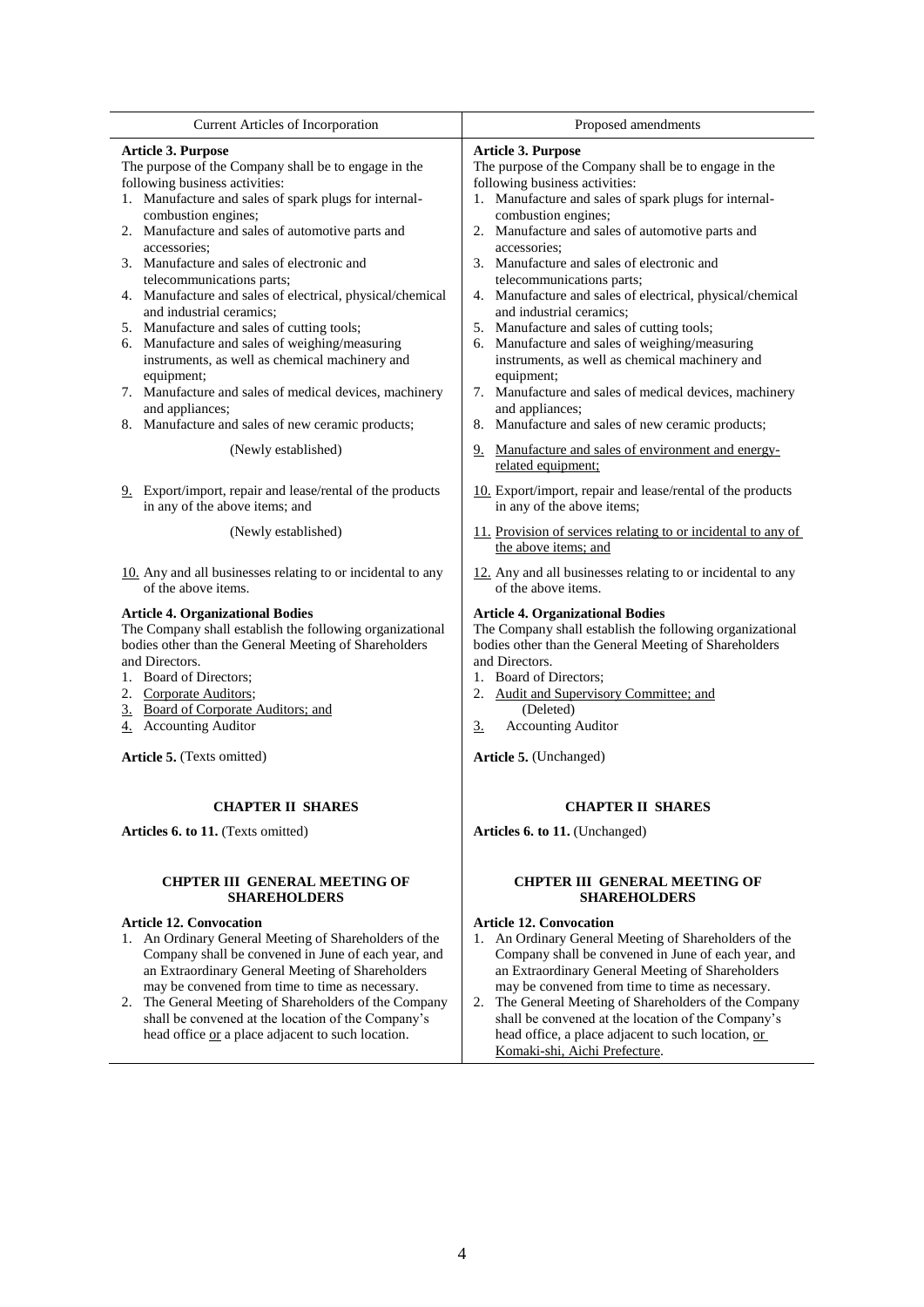| Current Articles of Incorporation                                                                                                                                                                                                                                                                                                                                                                                                                                                                                                                                                                                               | Proposed amendments                                                                                                                                                                                                                                                                                                                                                                                                                                                                                                                                                                                                                        |
|---------------------------------------------------------------------------------------------------------------------------------------------------------------------------------------------------------------------------------------------------------------------------------------------------------------------------------------------------------------------------------------------------------------------------------------------------------------------------------------------------------------------------------------------------------------------------------------------------------------------------------|--------------------------------------------------------------------------------------------------------------------------------------------------------------------------------------------------------------------------------------------------------------------------------------------------------------------------------------------------------------------------------------------------------------------------------------------------------------------------------------------------------------------------------------------------------------------------------------------------------------------------------------------|
| Articles 13. and 14. (Texts omitted)                                                                                                                                                                                                                                                                                                                                                                                                                                                                                                                                                                                            | Articles 13. and 14. (Unchanged)                                                                                                                                                                                                                                                                                                                                                                                                                                                                                                                                                                                                           |
| <b>Article 15. Reference Documents for General Meeting</b><br>of Shareholders, etc., Disclosed Via the Internet and<br><b>Deemed Provided</b><br>Upon convocation of the General Meeting of<br>Shareholders, the Company may deem that the<br>information in relation to items specified or indicated in<br>the reference documents for the General Meeting of<br>Shareholders, business reports, financial statements and<br>consolidated financial statements, has been provided to<br>shareholders via the Internet in accordance with the<br>provisions in the ordinance of the Ministry of Justice.<br>(Newly established) | (Deleted)<br><b>Article 15. Electronic Provision Measure, etc.</b><br>1. Upon convocation of the General Meeting of<br>Shareholders, the Company shall take measures for<br>provision of information contained in the reference<br>documents for the General Meeting of Shareholders in<br>electronic format.<br>2. Among the matters under the electronic provision<br>measure, the Company may not include all or part of<br>the matters designated by the Ordinance of the<br>Ministry of Justice in the paper-based documents to be<br>delivered to shareholders who requested such<br>documents by the record date for voting rights. |
| Articles 16. and 17. (Texts omitted)                                                                                                                                                                                                                                                                                                                                                                                                                                                                                                                                                                                            | Articles 16. and 17. (Unchanged)                                                                                                                                                                                                                                                                                                                                                                                                                                                                                                                                                                                                           |
| <b>CHAPTER IV DIRECTORS AND BOARD OF</b><br><b>DIRECTORS</b>                                                                                                                                                                                                                                                                                                                                                                                                                                                                                                                                                                    | <b>CHAPTER IV DIRECTORS AND BOARD OF</b><br><b>DIRECTORS</b>                                                                                                                                                                                                                                                                                                                                                                                                                                                                                                                                                                               |
| <b>Article 18. Number of Directors</b><br>The number of Directors of the Company shall be no more<br>than thirteen (13).<br>(Newly established)                                                                                                                                                                                                                                                                                                                                                                                                                                                                                 | <b>Article 18. Number of Directors</b><br>The number of Directors of the Company (excluding<br>1.<br>Directors who are Audit and Supervisory Committee<br>Members) shall be no more than thirteen (13).<br>2. The number of Directors of the Company who are<br>Audit and Supervisory Committee Members shall be<br>no more than five (5).                                                                                                                                                                                                                                                                                                 |
| <b>Article 19. Election of Directors</b><br>1. Directors shall be elected by resolution of a General<br>Meeting of Shareholders.                                                                                                                                                                                                                                                                                                                                                                                                                                                                                                | <b>Article 19. Election of Directors</b><br>1. Directors shall be elected by resolution of a General<br>Meeting of Shareholders by distinguishing Directors<br>who are Audit and Supervisory Committee Members<br>from Directors who are not.                                                                                                                                                                                                                                                                                                                                                                                              |
| (Texts omitted)<br>2.<br>(Texts omitted)<br>3.                                                                                                                                                                                                                                                                                                                                                                                                                                                                                                                                                                                  | (Unchanged)<br>2.<br>(Unchanged)<br>3.                                                                                                                                                                                                                                                                                                                                                                                                                                                                                                                                                                                                     |
| <b>Article 20. Term of Office of Directors</b><br>The term of office of each Director shall expire at the<br>1.<br>close of the Ordinary General Meeting of<br>Shareholders relating to the last business year which<br>ends within one (1) year after that Director's election.                                                                                                                                                                                                                                                                                                                                                | <b>Article 20. Term of Office of Directors</b><br>The term of office of each Director (excluding<br>1.<br>Director who is an Audit and Supervisory Committee<br>Member shall expire at the close of the Ordinary<br>General Meeting of Shareholders relating to the last<br>business year which ends within one (1) year after that<br>Director's election.                                                                                                                                                                                                                                                                                |
| (Newly established)                                                                                                                                                                                                                                                                                                                                                                                                                                                                                                                                                                                                             | The term of office of each Director who is an Audit<br>2.<br>and Supervisory Committee Member shall expire at<br>the close of the Ordinary General Meeting of<br>Shareholders relating to the last business year which<br>ends within two (2) years after that Director's election.                                                                                                                                                                                                                                                                                                                                                        |
| The term of office of Directors elected for an increase<br>$\underline{2.}$<br>in the number of or to fill vacancies shall be for the<br>remaining term of the incumbent Directors.                                                                                                                                                                                                                                                                                                                                                                                                                                             | (Deleted)                                                                                                                                                                                                                                                                                                                                                                                                                                                                                                                                                                                                                                  |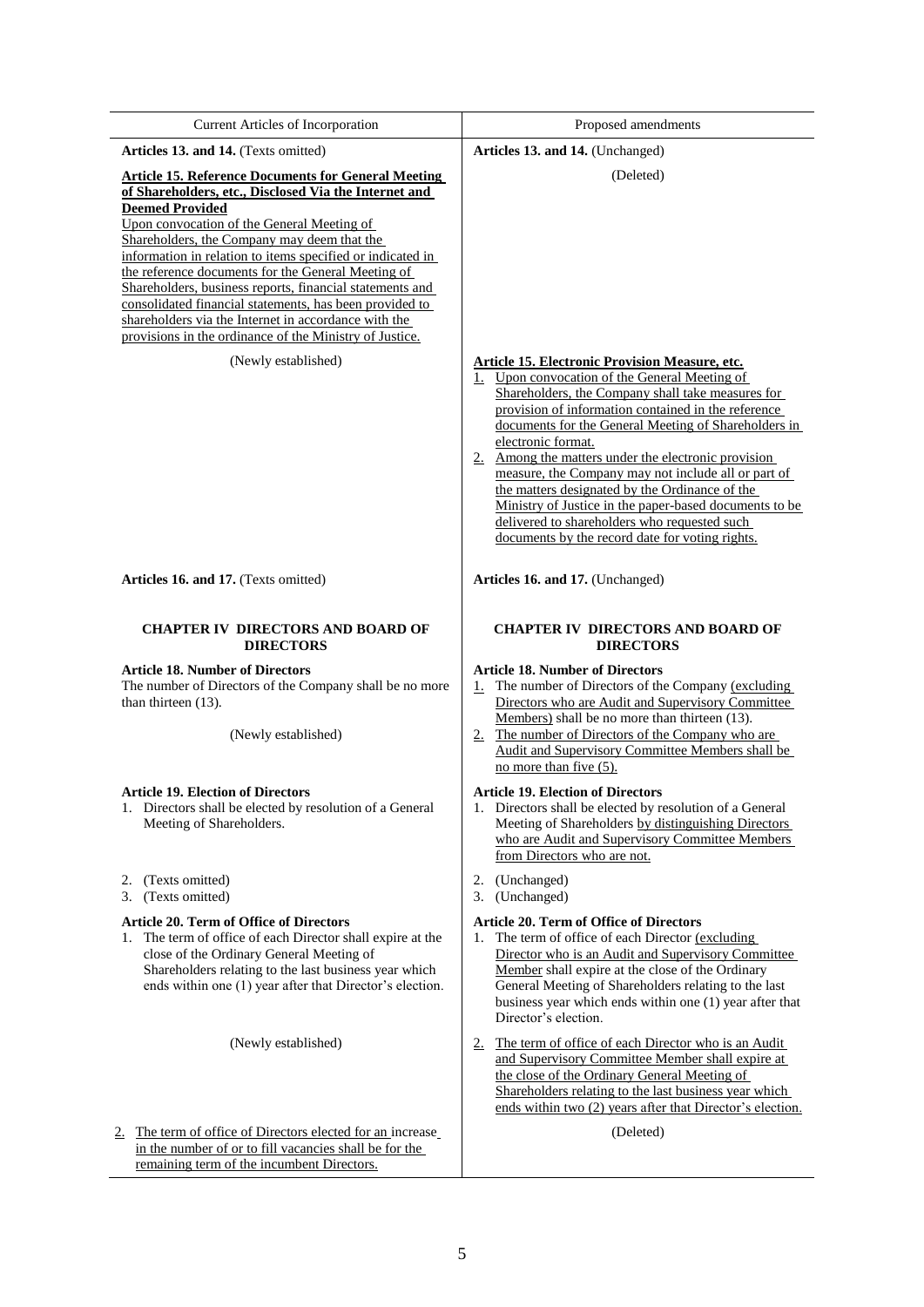| Current Articles of Incorporation                                                                                                                                                                                                                                                                               | Proposed amendments                                                                                                                                                                                                                                                                                                                                                                                                       |
|-----------------------------------------------------------------------------------------------------------------------------------------------------------------------------------------------------------------------------------------------------------------------------------------------------------------|---------------------------------------------------------------------------------------------------------------------------------------------------------------------------------------------------------------------------------------------------------------------------------------------------------------------------------------------------------------------------------------------------------------------------|
| (Newly established)                                                                                                                                                                                                                                                                                             | The term of office of Directors who are Audit and<br>3.<br>Supervisory Committee Members elected to fill<br>vacancies of the Directors who are Audit and<br><b>Supervisory Committee Members and who have</b><br>retired before the expiry of their tenures shall be until<br>the expiry of the respective tenures of their<br>predecessors.                                                                              |
| (Newly established)                                                                                                                                                                                                                                                                                             | 4. Effective term of pre-election of Substitute Directors<br>who are Audit and Supervisory Committee Members<br>shall expire at the beginning of the Ordinary General<br>Meeting of Shareholders relating to the last fiscal year<br>ending within two (2) years after that Substitute<br>Director's election.                                                                                                            |
| <b>Article 21. Convocation of Meeting of Board of</b>                                                                                                                                                                                                                                                           | <b>Article 21. Convocation of Meeting of Board of</b>                                                                                                                                                                                                                                                                                                                                                                     |
| <b>Directors</b><br>A notice of convocation of a meeting of the Board of<br>Directors shall be sent three (3) days prior to the date of<br>the meeting to each of the Directors and Corporate                                                                                                                   | <b>Directors</b><br>A notice of convocation of a meeting of the Board of<br>Directors shall be sent three (3) days prior to the date of<br>the meeting to each of the Directors. However, in the case                                                                                                                                                                                                                     |
| Auditors. However, in the case of an emergency the notice<br>period may be shortened.                                                                                                                                                                                                                           | of an emergency the notice period may be shortened.                                                                                                                                                                                                                                                                                                                                                                       |
| Article 22. (Texts omitted)                                                                                                                                                                                                                                                                                     | Article 22. (Unchanged)                                                                                                                                                                                                                                                                                                                                                                                                   |
| <b>Article 23. Representative Directors</b><br>The Board of Directors, by resolution, shall appoint a<br>given number of Representative Directors.                                                                                                                                                              | <b>Article 23. Representative Directors</b><br>The Board of Directors, by resolution, shall appoint a<br>given number of Representative Directors from among<br>Directors (excluding Directors who are Audit and<br><b>Supervisory Committee Members).</b>                                                                                                                                                                |
| <b>Article 24. Directors with Concurrent Positions</b><br>The Board of Directors, by resolution, may appoint one<br>Director and Chairman of the Board, one Director and<br>Vice Chairman of the Board, one Director and President<br>and a given number of Directors and Executive Vice<br>Presidents.         | <b>Article 24. Directors with Concurrent Positions</b><br>The Board of Directors, by resolution, may appoint one<br>Director and Chairman of the Board, one Director and<br>Vice Chairman of the Board, one Director and President<br>and a given number of Directors and Executive Vice<br>Presidents from among Directors (excluding Directors<br>who are Audit and Supervisory Committee Members).                     |
| Article 25. (Texts omitted)                                                                                                                                                                                                                                                                                     | Article 25. (Unchanged)                                                                                                                                                                                                                                                                                                                                                                                                   |
| (Newly established)                                                                                                                                                                                                                                                                                             | <b>Article 26. Delegation of Authority to Directors</b><br>Pursuant to the provision of Article 399-13, Paragraph 6<br>of the Companies Act, the Company may delegate all or<br>part of the authority to make decisions on the execution of<br>important operations (excluding the matters listed in each)<br><u>Item of Paragraph 5 of the same Article</u> ) to Directors by a<br>resolution of the Board of Directors. |
| Article 26. (Texts omitted)                                                                                                                                                                                                                                                                                     | Article 27. (Unchanged)                                                                                                                                                                                                                                                                                                                                                                                                   |
| <b>Article 27. Remuneration for Directors</b><br>Financial benefits provided to Directors by the Company<br>in consideration of the execution of their duties, such as<br>remunerations and bonuses (hereinafter "remuneration"),<br>shall be determined by resolution of a General Meeting of<br>Shareholders. | <b>Article 28. Remuneration for Directors</b><br>Financial benefits provided to Directors by the Company<br>in consideration of the execution of their duties, such as<br>remunerations and bonuses, shall be determined by<br>resolution of a General Meeting of Shareholders by<br>distinguishing Directors who are Audit and Supervisory<br>Committee Members from Directors who are not.                              |
| Article 28. (Texts omitted)                                                                                                                                                                                                                                                                                     | Article 29. (Unchanged)                                                                                                                                                                                                                                                                                                                                                                                                   |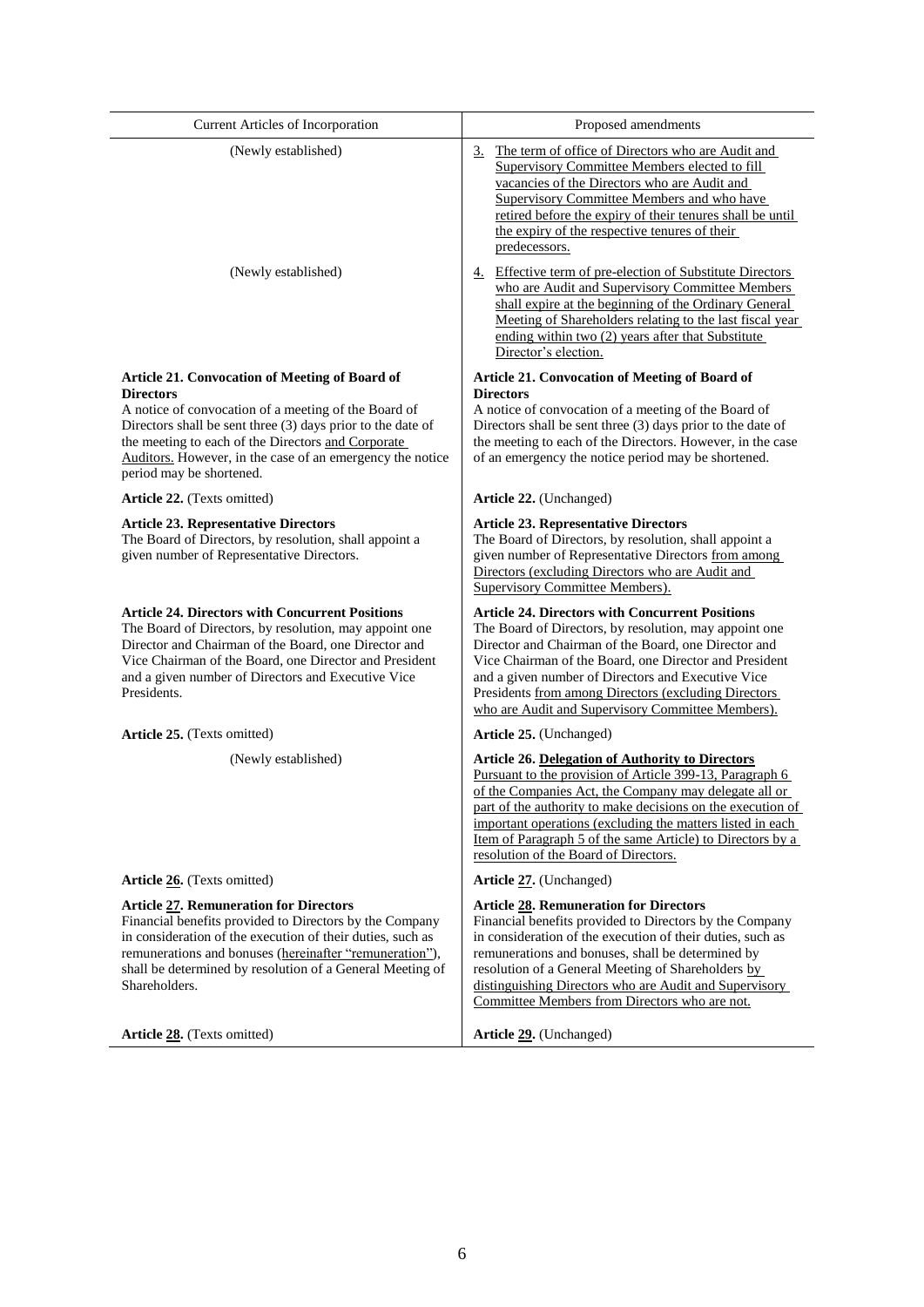| <b>Current Articles of Incorporation</b>                                                                                                                                                                                                                                                                                                                                                                                                                                                                                                                    | Proposed amendments |
|-------------------------------------------------------------------------------------------------------------------------------------------------------------------------------------------------------------------------------------------------------------------------------------------------------------------------------------------------------------------------------------------------------------------------------------------------------------------------------------------------------------------------------------------------------------|---------------------|
| <b>CHAPTER V CORPORATE AUDITORS AND</b><br><b>BOARD OF CORPORATE AUDITORS</b>                                                                                                                                                                                                                                                                                                                                                                                                                                                                               | (Deleted)           |
| <b>Article 29. Number of Corporate Auditors</b><br>The number of Corporate Auditors of the Company shall<br>be no more than five $(5)$ .                                                                                                                                                                                                                                                                                                                                                                                                                    | (Deleted)           |
| <b>Article 30. Election of Corporate Auditors</b><br>Corporate Auditors shall be elected by resolution of a<br>1.<br>General Meeting of Shareholders.<br>2. The resolution regarding the election of Corporate<br>Auditors shall be adopted by a majority of the voting<br>rights of the shareholders entitled to exercise their<br>voting rights present thereat, where shareholders<br>present shall hold shares representing not less than<br>one-third $(1/3)$ of the total voting rights of<br>shareholders entitled to exercise their voting rights.  | (Deleted)           |
| <b>Article 31. Effective Term of Pre-election of Substitute</b><br><b>Corporate Auditors</b><br><b>Effective Term of Pre-election of Substitute Corporate</b><br>Auditors shall expire at the beginning of the<br>Ordinary General Meeting of Shareholders relating to the<br>last fiscal year ending within four (4) years after<br>that Substitute Corporate Auditor's election.                                                                                                                                                                          | (Deleted)           |
| <b>Article 32. Term of Office of Corporate Auditors</b><br>The term of office of each Corporate Auditor shall<br>1.<br>expire at the close of the Ordinary General Meeting of<br>Shareholders relating to the last business year which<br>ends within four (4) years after that Corporate<br>Auditor's election.<br>2. The term of office of Corporate Auditors elected to fill<br>vacancies of the Corporate Auditors who have retired<br>before the expiry of their tenures shall be until the<br>expiry of the respective tenures of their predecessors. | (Deleted)           |
| <b>Article 33. Standing Corporate Auditors</b><br>The Board of Corporate Auditors, by resolution, shall<br>appoint Standing Corporate Auditors.                                                                                                                                                                                                                                                                                                                                                                                                             | (Deleted)           |
| <b>Article 34. Convocation of Meeting of Board of</b><br><b>Corporate Auditors</b><br>A notice of convocation of a meeting of the Board of<br>Corporate Auditors shall be sent three (3) days prior to the<br>date of the meeting to each of the Corporate Auditors.<br>However, in the case of an emergency the notice period<br>may be shortened.                                                                                                                                                                                                         | (Deleted)           |
| <b>Article 35. Rules Governing the Board of Corporate</b><br>Auditors<br>Matters concerning the Board of Corporate Auditors shall<br>be governed by the Rules Governing the Board of<br>Corporate Auditors prescribed by the Board of Corporate<br>Auditors, in addition to laws and regulations and the<br>Articles of Incorporation of the Company.                                                                                                                                                                                                       | (Deleted)           |
| <b>Article 36. Remuneration for Corporate Auditors</b><br>Remuneration for Corporate Auditors shall be determined<br>by resolution of a General Meeting of Shareholders.                                                                                                                                                                                                                                                                                                                                                                                    | (Deleted)           |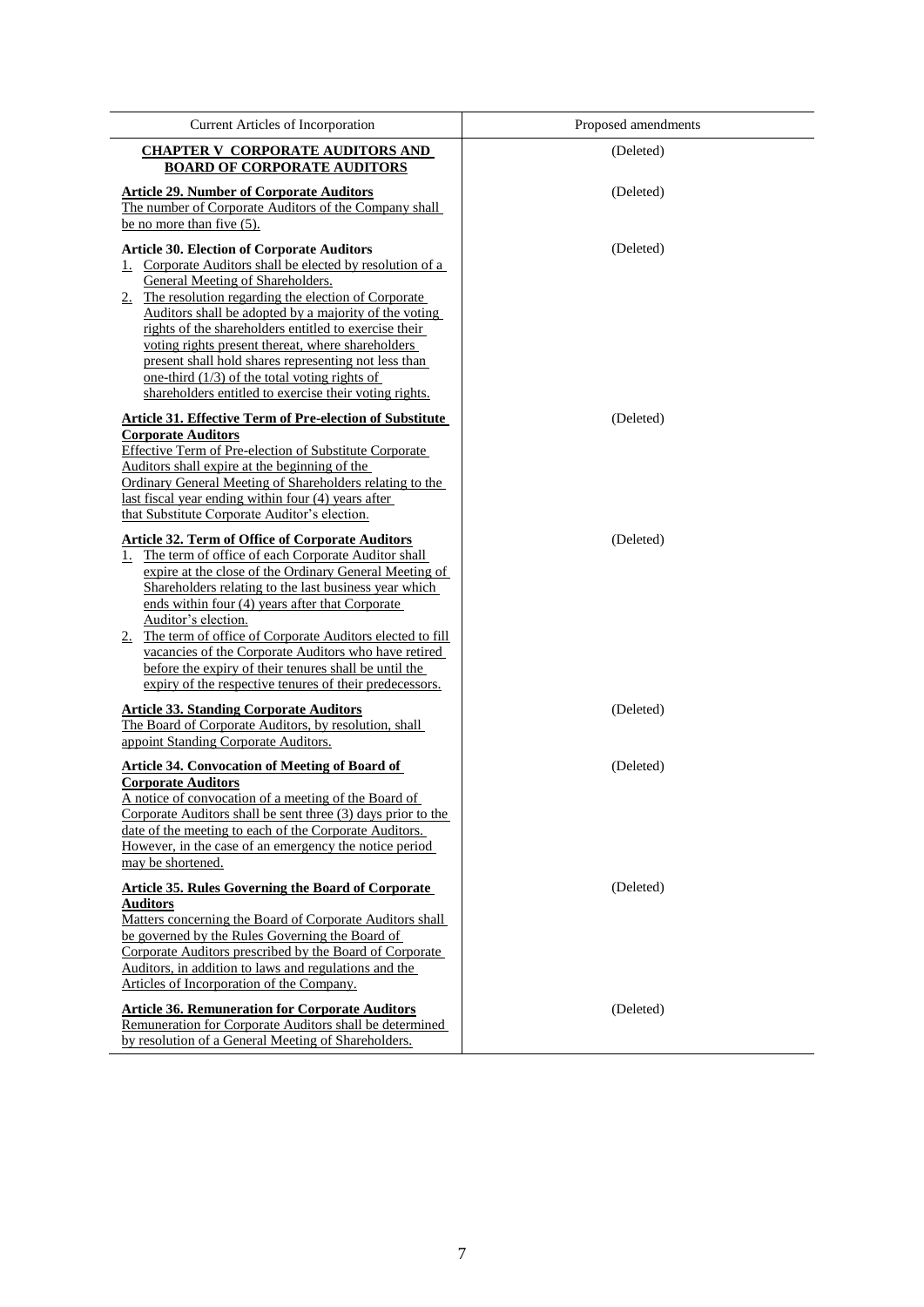| Current Articles of Incorporation                                                                                                                                                                                                                                                                                                                                                                                                                                                  | Proposed amendments                                                                                                                                                                                                                                                                                                                                                                                                                                                                                                                                                                                                                                           |
|------------------------------------------------------------------------------------------------------------------------------------------------------------------------------------------------------------------------------------------------------------------------------------------------------------------------------------------------------------------------------------------------------------------------------------------------------------------------------------|---------------------------------------------------------------------------------------------------------------------------------------------------------------------------------------------------------------------------------------------------------------------------------------------------------------------------------------------------------------------------------------------------------------------------------------------------------------------------------------------------------------------------------------------------------------------------------------------------------------------------------------------------------------|
| <b>Article 37. Exemption of Liability of Corporate</b><br>Auditors<br><u>Pursuant to the provisions of Article 427, Paragraph 1, of</u><br>the Companies Act, the Company may enter into contracts<br>with Outside Corporate Auditors limiting the extent of<br>liability for compensation of damages due to negligence of<br>their duties. However, the limited amount of liability for<br>damages under said contract shall be the amount<br>prescribed by laws and regulations. | (Deleted)                                                                                                                                                                                                                                                                                                                                                                                                                                                                                                                                                                                                                                                     |
| (Newly established)                                                                                                                                                                                                                                                                                                                                                                                                                                                                | <b>CHAPER V AUDIT AND SUPERVISORY</b><br><b>COMMITTEE</b>                                                                                                                                                                                                                                                                                                                                                                                                                                                                                                                                                                                                     |
| (Newly established)                                                                                                                                                                                                                                                                                                                                                                                                                                                                | <b>Article 30. Standing Audit and Supervisory Committee</b><br><b>Members</b><br>The Audit and Supervisory Committee, by resolution, may<br>appoint Standing Audit and Supervisory Committee<br>Members.                                                                                                                                                                                                                                                                                                                                                                                                                                                      |
| (Newly established)                                                                                                                                                                                                                                                                                                                                                                                                                                                                | <b>Article 31. Notice of Convocation of Audit and</b><br><b>Supervisory Committee</b><br>A notice of convocation of the Audit and Supervisory<br>Committee shall be sent three (3) days prior to the date of<br>the meeting to each of the Audit and Supervisory<br>Committees. However, in the case of an emergency the<br>notice period may be shortened.                                                                                                                                                                                                                                                                                                   |
| (Newly established)                                                                                                                                                                                                                                                                                                                                                                                                                                                                | <b>Article 32. Regulations of Audit and Supervisory</b><br>Committee<br>Matters concerning the Audit and Supervisory Committee<br>shall be governed by the Rules Governing the Audit and<br>Supervisory Committee prescribed by the Audit and<br>Supervisory Committee, in addition to laws and<br>regulations and the Articles of Incorporation of the<br>Company.                                                                                                                                                                                                                                                                                           |
| <b>CHAPTER VI ACCOUNTING</b>                                                                                                                                                                                                                                                                                                                                                                                                                                                       | <b>CHAPTER VI ACCOUNTING</b>                                                                                                                                                                                                                                                                                                                                                                                                                                                                                                                                                                                                                                  |
| Articles 38. to 41. (Texts omitted)                                                                                                                                                                                                                                                                                                                                                                                                                                                | Articles 33. to 36. (Unchanged)                                                                                                                                                                                                                                                                                                                                                                                                                                                                                                                                                                                                                               |
| (Newly established)                                                                                                                                                                                                                                                                                                                                                                                                                                                                | <b>Supplementary Provisions</b>                                                                                                                                                                                                                                                                                                                                                                                                                                                                                                                                                                                                                               |
| (Newly established)                                                                                                                                                                                                                                                                                                                                                                                                                                                                | <b>Article 1. Transitional Measures for Exemption of</b><br><b>Liabilities of Corporate Auditors</b><br>With regards to any agreement that limits the liability for<br>damages under Article 423, Paragraph 1 of the Companies<br>Act regarding any act by Outside Corporate Auditors<br>(including those who were formerly Outside Corporate)<br>Auditors) before the conclusion of the 122nd Ordinary<br>General Meeting of Shareholders, the Company shall<br>continue to comply with the provisions of former Article<br>37 of the Articles of Incorporation before the amendment<br>by a resolution of said Ordinary General Meeting of<br>Shareholders. |
| (Newly established)                                                                                                                                                                                                                                                                                                                                                                                                                                                                | <b>Article 2. Trade Name</b><br>1. The amendments to Article 1 (Trade Name) to be<br>made by the resolution of the 122nd Ordinary General<br>Meeting of Shareholders shall come into effect on<br>April 1, 2023.<br>2. This supplementary provision shall be deleted after the<br>effective date in the preceding paragraph.                                                                                                                                                                                                                                                                                                                                  |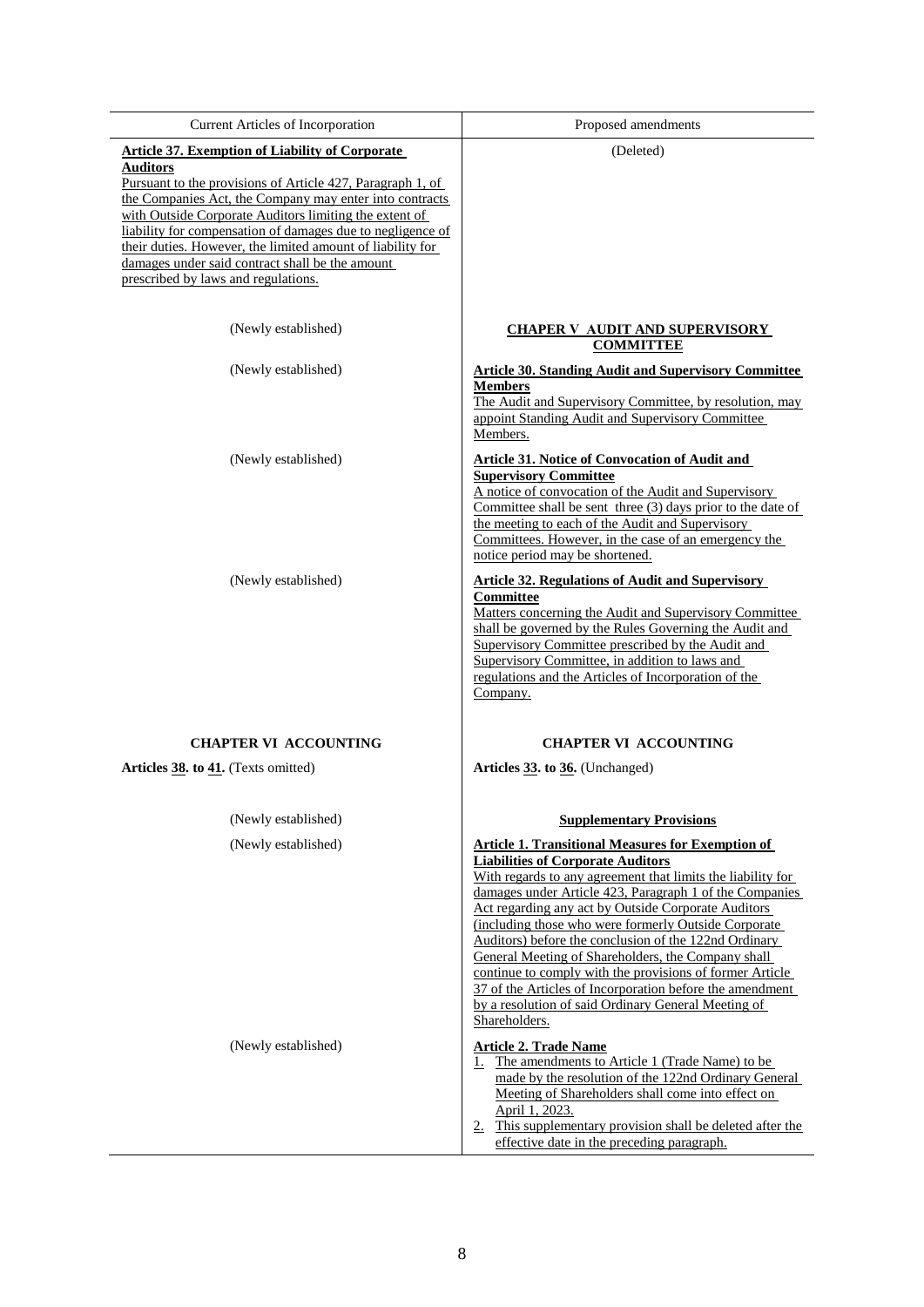| <b>Current Articles of Incorporation</b> | Proposed amendments                                                                                                                                                                                                                                                                                                                                                                                                                                                                                                                                                                                                                                                                                                                                                                                                                                                                                                                                                                                                                                                                                                                                                                                                                          |  |  |
|------------------------------------------|----------------------------------------------------------------------------------------------------------------------------------------------------------------------------------------------------------------------------------------------------------------------------------------------------------------------------------------------------------------------------------------------------------------------------------------------------------------------------------------------------------------------------------------------------------------------------------------------------------------------------------------------------------------------------------------------------------------------------------------------------------------------------------------------------------------------------------------------------------------------------------------------------------------------------------------------------------------------------------------------------------------------------------------------------------------------------------------------------------------------------------------------------------------------------------------------------------------------------------------------|--|--|
| (Newly established)                      | <b>Article 3. Effective Date and Transitional Measures</b><br><b>Concerning Electronic Provision Measures, etc.</b><br>The deletion of Article 15 (Reference Documents for<br>General Meeting of Shareholders, etc., Disclosed Via<br>the Internet and Deemed Provided) of the Articles of<br>Incorporation prior to the amendments (hereinafter the<br>"Old Articles of Incorporation") and the establishment<br>of the new Article 15 (Electronic Provision Measure,<br>etc.) after the amendments to be made by the<br>resolution of the 122nd Ordinary General Meeting of<br>Shareholders shall come into effect on September 1,<br>2022 (hereinafter the "Date of Enforcement").<br>Notwithstanding the provision of the preceding<br>2.<br>paragraph, Article 15 of the Old Articles of<br>Incorporation shall remain effective in any General<br>Meeting of Shareholders to be held on a date within<br>six months from the Date of Enforcement.<br>These supplementary provisions shall be deleted on<br>3.<br>the later of the date when six months have elapsed<br>from the Date of Enforcement and the date when three<br>months have elapsed from the date of the General<br>Meeting of Shareholders in the preceding paragraph. |  |  |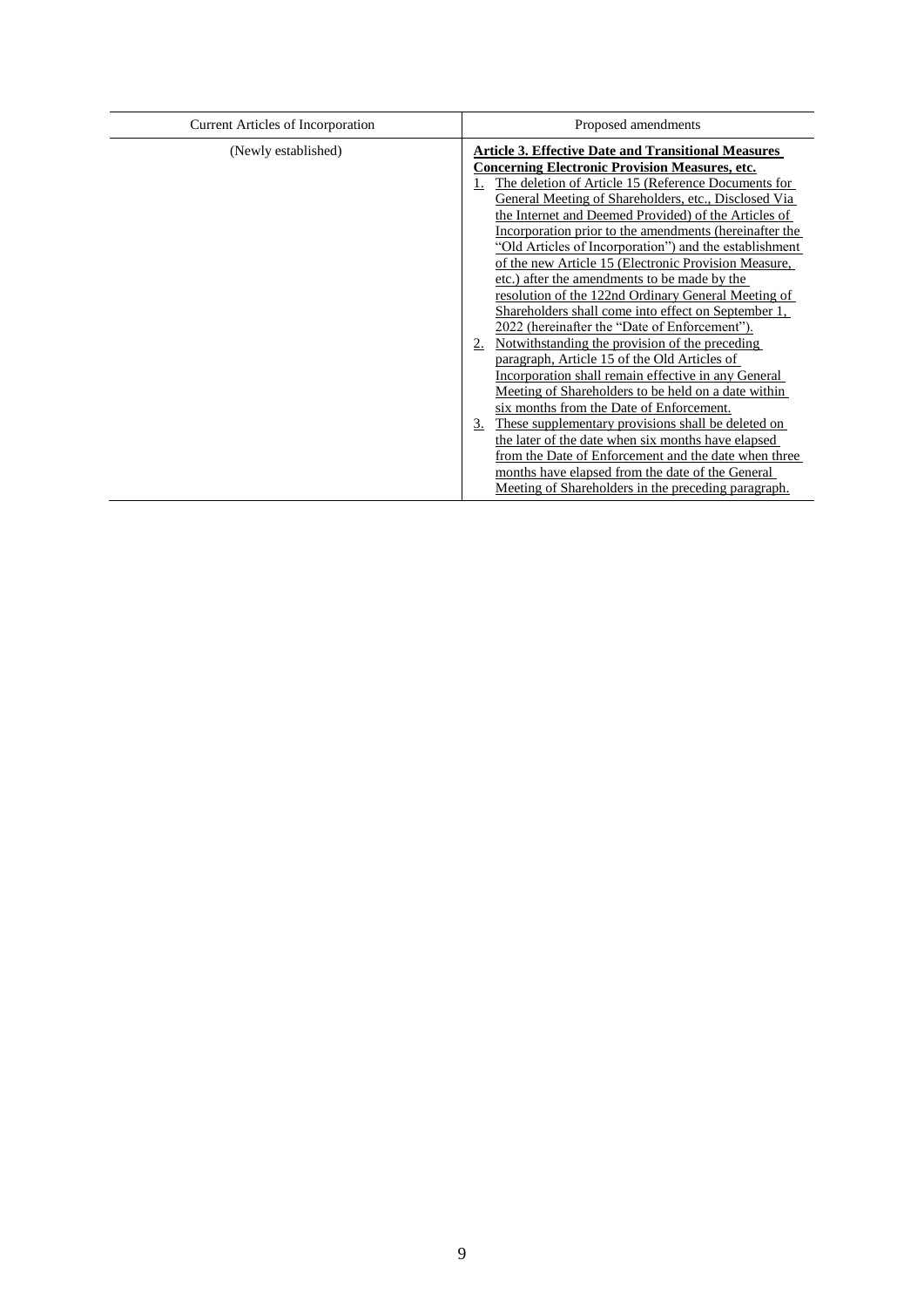## **Proposal No.2: Election of Seven (7) Directors (excluding Directors who are Audit and Supervisory Committee Members)**

As the Company will transition to a company with the Audit and Supervisory Committee at the conclusion of this General Meeting of Shareholders if Proposal No.1 "Partial Amendments to the Articles of Incorporation" is approved as originally proposed, the terms of office of all of the current eleven (11) Directors will expire at the conclusion of this General Meeting of Shareholders. As such, we hereby propose the election of seven (7) Directors (excluding Directors who are Audit and Supervisory Committee Members).

In order to achieve sustainable growth and enhance corporate value over the medium to long term, the Company believes it is important to ensure that the Board of Directors is composed of diverse human resources with different backgrounds that include specialized knowledge, experience, etc. In addition, as Outside Directors constitute a majority of the Board of Directors, the Company places great emphasis on strengthening supervisory functions of the Board of Directors while securing transparency for decision-making processes.

Based on the aforementioned belief, in order to ensure the reasonability and the transparency of the process, the selection of candidates for Directors is determined at the Board of Directors through the deliberation of Nomination Committee, an advisory body for the Board of Directors in which a majority of the members are independent outside officers.

This Proposal will take effect once Proposal No.1 "Partial Amendments to the Articles of Incorporation" becomes effective.

| No.            | Name                         |                                                                           | Current positions<br>at the Company                                                     | Assignments                                                                                                                    |
|----------------|------------------------------|---------------------------------------------------------------------------|-----------------------------------------------------------------------------------------|--------------------------------------------------------------------------------------------------------------------------------|
| 1              | Shinichi Odo                 | Re-appointed                                                              | Representative Director and<br>Chairman of the Board,<br><b>Chief Executive Officer</b> |                                                                                                                                |
| $\overline{2}$ | Takeshi Kawai                | Re-appointed                                                              | Representative Director and<br>President.<br><b>Chief Operating Officer</b>             | Head of All Businesses /<br><b>Head of Global Strategy</b><br>Headquarters, and Global Group<br><b>Governance Headquarters</b> |
| 3              | <b>Toru Matsui</b>           | Re-appointed                                                              | Representative Director,<br><b>Executive Vice President</b>                             | <b>Assistant to President /</b><br>Head of Mirai Creation M&A<br>Dept., R&D Group, and Business<br><b>Creation Company</b>     |
| 4              | Morihiko Otaki               | Re-appointed<br><b>Outside Director</b><br><b>Independent Director</b>    | <b>Outside Director</b>                                                                 |                                                                                                                                |
| 5              | Mackenzie Donald<br>Clugston | Re-appointed<br><b>Outside Director</b><br><b>Independent Director</b>    | <b>Outside Director</b>                                                                 |                                                                                                                                |
| 6              | Miwako Doi                   | Re-appointed<br><b>Outside Director</b><br><b>Independent Director</b>    | <b>Outside Director</b>                                                                 |                                                                                                                                |
| 7              | Chiharu Takakura             | Newly appointed<br><b>Outside Director</b><br><b>Independent Director</b> | Outside Audit and<br><b>Supervisory Board Member</b>                                    |                                                                                                                                |

The candidates for Directors are as follows: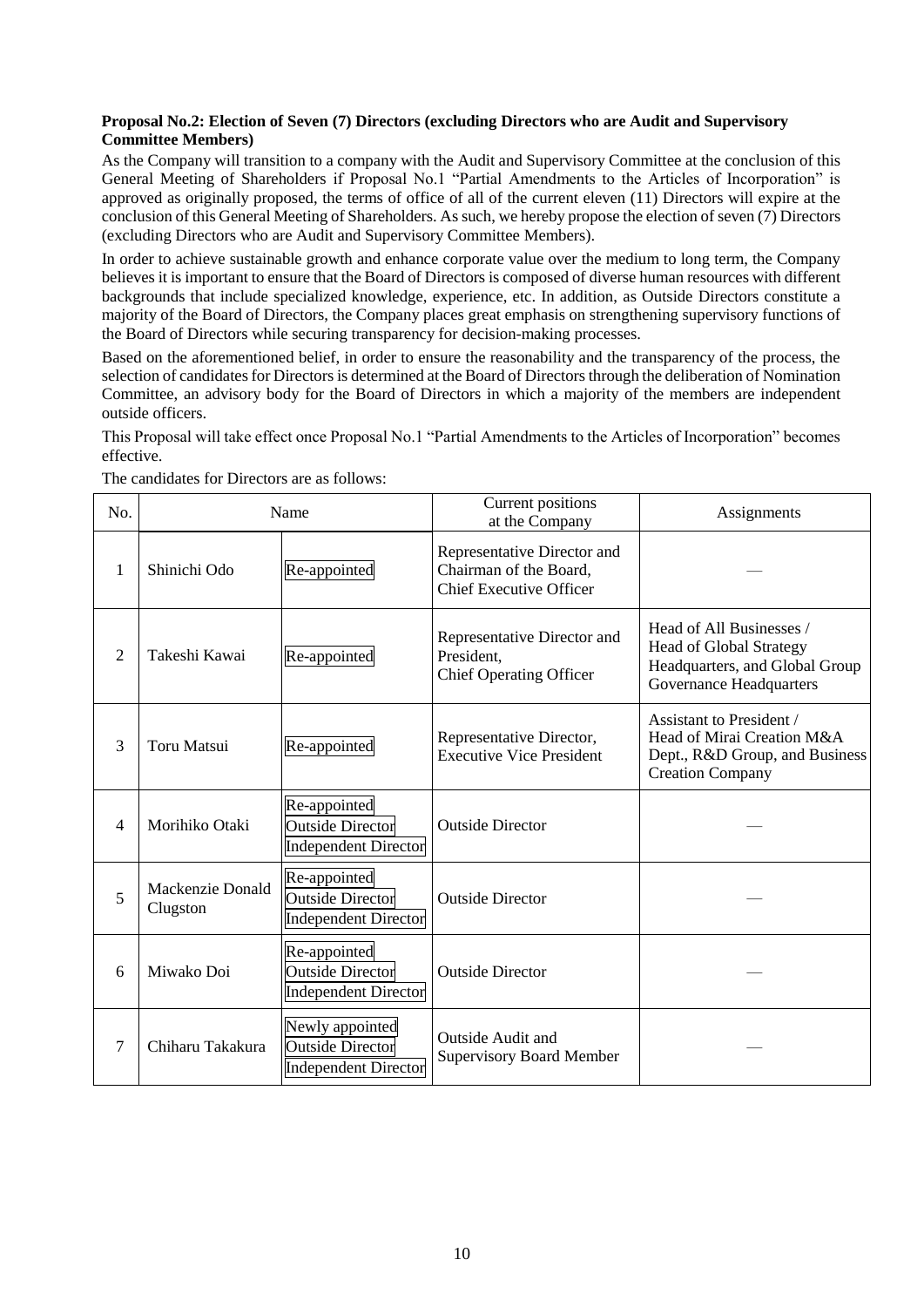|     | Name                                                                                                 | Brief Personal History, Positions and Assignments<br>Number of |                                                                                                      |             |  |
|-----|------------------------------------------------------------------------------------------------------|----------------------------------------------------------------|------------------------------------------------------------------------------------------------------|-------------|--|
| No. | (Date of Birth)                                                                                      | and Significant Positions Concurrently Held                    |                                                                                                      | Shares Held |  |
|     |                                                                                                      | Apr. 1977                                                      | Joined NGK SPARK PLUG CO., LTD.                                                                      |             |  |
|     |                                                                                                      | Feb. 2003                                                      | General Manager of Overseas Aftermarket Sales &                                                      |             |  |
|     |                                                                                                      |                                                                | Marketing Dept., Sales & Marketing Div.,                                                             |             |  |
|     |                                                                                                      |                                                                | Automotive Components Group, NGK SPARK                                                               |             |  |
|     |                                                                                                      | Jul. 2005                                                      | PLUG CO., LTD.<br>President, NGK Spark Plugs (U.S.A.), Inc.                                          |             |  |
|     |                                                                                                      | Jun. 2007                                                      | Director, NGK SPARK PLUG CO., LTD.                                                                   |             |  |
|     |                                                                                                      | Jun. 2010                                                      | Managing Director, NGK SPARK PLUG CO., LTD.                                                          |             |  |
|     |                                                                                                      | Jun. 2011                                                      | Representative Director and President, NGK SPARK                                                     |             |  |
|     |                                                                                                      |                                                                | PLUG CO., LTD.                                                                                       |             |  |
|     |                                                                                                      | Apr. 2012                                                      | Representative Director and President, Chief                                                         | 34,981      |  |
|     | Shinichi Odo                                                                                         |                                                                | Executive Officer, NGK SPARK PLUG CO., LTD.                                                          | shares      |  |
|     | (April 3, 1954)                                                                                      | Apr. 2016                                                      | Representative Director, Chairman of the Board and                                                   |             |  |
|     |                                                                                                      |                                                                | President, Chief Executive Officer, NGK SPARK<br>PLUG CO., LTD.                                      |             |  |
| 1   |                                                                                                      | Apr. 2019                                                      | Representative Director and Chairman of the Board,                                                   |             |  |
|     |                                                                                                      |                                                                | Chief Executive Officer, NGK SPARK PLUG CO.,                                                         |             |  |
|     |                                                                                                      |                                                                | LTD. (up to the present)                                                                             |             |  |
|     |                                                                                                      | May 2020                                                       | Chairman, Japan Auto Parts Industries Association                                                    |             |  |
|     |                                                                                                      |                                                                |                                                                                                      |             |  |
|     |                                                                                                      | 12/12                                                          | (Attendance at Board of Directors Meetings in Fiscal 2021)                                           |             |  |
|     | Reason for appointment as a candidate for Director                                                   |                                                                |                                                                                                      |             |  |
|     |                                                                                                      |                                                                | Mr. Odo has been engaged in the operation and management including domestic/overseas sales divisions |             |  |
|     | concerning automotive components businesses for many years, and from June 2011 he served as          |                                                                |                                                                                                      |             |  |
|     | Representative Director and President of the Company. Since April 2019, he has been involved in the  |                                                                |                                                                                                      |             |  |
|     | Company's management from the perspective of medium- to long-term corporate growth and further       |                                                                |                                                                                                      |             |  |
|     | strengthening corporate governance as Representative Director and Chairman of the Board. The         |                                                                |                                                                                                      |             |  |
|     | Company has continuously selected Mr. Odo as a candidate for Director based on the judgment that he  |                                                                |                                                                                                      |             |  |
|     | has extensive management experience at the Company and insights into the global business operations. |                                                                |                                                                                                      |             |  |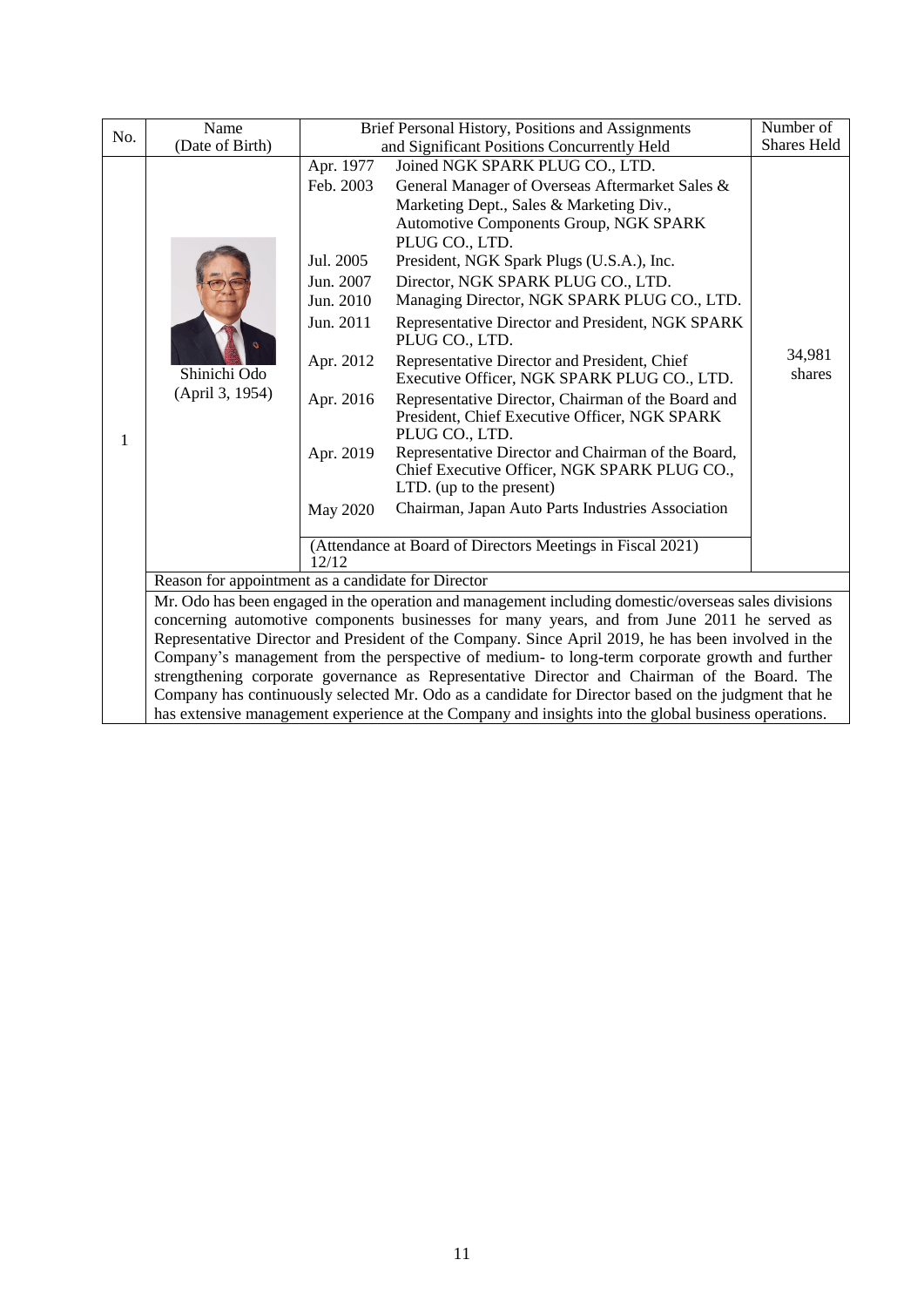| No.            | Name                                                                                                                                                                                                             |                                                                     | Brief Personal History, Positions and Assignments                                                                                                           | Number of<br><b>Shares Held</b> |  |
|----------------|------------------------------------------------------------------------------------------------------------------------------------------------------------------------------------------------------------------|---------------------------------------------------------------------|-------------------------------------------------------------------------------------------------------------------------------------------------------------|---------------------------------|--|
|                | (Date of Birth)                                                                                                                                                                                                  |                                                                     | and Significant Positions Concurrently Held                                                                                                                 |                                 |  |
|                |                                                                                                                                                                                                                  | Apr. 1987<br>Feb. 2011                                              | Joined NGK SPARK PLUG CO., LTD.<br>General Manager of Sensor Engineering Dept. II,<br>Sensor Div., Automotive Components Group, NGK<br>SPARK PLUG CO., LTD. |                                 |  |
|                |                                                                                                                                                                                                                  | Apr. 2012<br>Apr. 2015<br>Jun. 2015                                 | Corporate Officer, NGK SPARK PLUG CO., LTD.<br>Managing Officer, NGK SPARK PLUG CO., LTD.<br>Director and Managing Officer, NGK SPARK PLUG<br>CO., LTD.     |                                 |  |
|                | Takeshi Kawai                                                                                                                                                                                                    | Apr. 2016                                                           | Director and Senior Managing Officer, NGK<br>SPARK PLUG CO., LTD.                                                                                           |                                 |  |
|                | (October 13, 1962)                                                                                                                                                                                               | Apr. 2019                                                           | Representative Director and President, Chief<br>Operating Officer, NGK SPARK PLUG CO., LTD.<br>(up to the present)                                          | 17,291<br>shares                |  |
| $\overline{2}$ |                                                                                                                                                                                                                  | (Assignments)                                                       | Head of All Businesses /<br>Head of Global Strategy Headquarters, and Global Group<br><b>Governance Headquarters</b>                                        |                                 |  |
|                |                                                                                                                                                                                                                  | (Attendance at Board of Directors Meetings in Fiscal 2021)<br>12/12 |                                                                                                                                                             |                                 |  |
|                | Reason for appointment as a candidate for Director                                                                                                                                                               |                                                                     |                                                                                                                                                             |                                 |  |
|                | Mr. Kawai has been engaged in engineering division in the Sensor Division for many years, and from<br>April 2016, as Director and Senior Managing Officer, he was in charge of the Business Planning             |                                                                     |                                                                                                                                                             |                                 |  |
|                |                                                                                                                                                                                                                  |                                                                     | Management Division which has an overall control of the Group's business divisions. He has extensive                                                        |                                 |  |
|                |                                                                                                                                                                                                                  |                                                                     | management experience and knowledge of the Company's business operations. The Company has                                                                   |                                 |  |
|                | continuously selected Mr. Kawai as a candidate for Director based on the fact that he has been leading<br>the Group as Representative Director and President, the most senior corporate officer for the business |                                                                     |                                                                                                                                                             |                                 |  |
|                | operations of the Company, to achieve the medium- to long-term management targets since he assumed                                                                                                               |                                                                     |                                                                                                                                                             |                                 |  |
|                | the position in April 2019.                                                                                                                                                                                      |                                                                     |                                                                                                                                                             |                                 |  |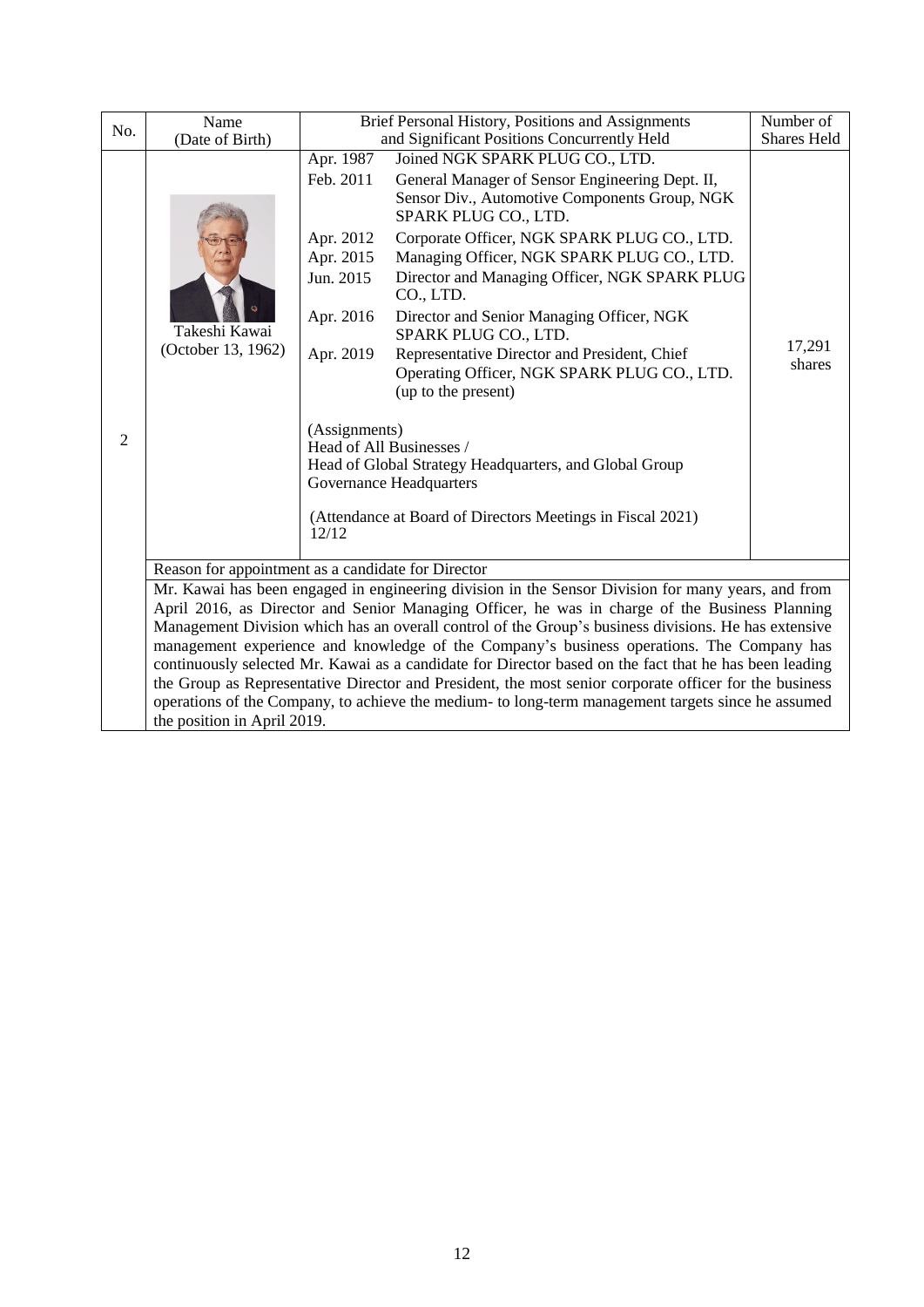| No. | Name                                                                                                                                                                                                            |                                                            | Brief Personal History, Positions and Assignments<br>Number of                                       |                    |  |  |  |  |
|-----|-----------------------------------------------------------------------------------------------------------------------------------------------------------------------------------------------------------------|------------------------------------------------------------|------------------------------------------------------------------------------------------------------|--------------------|--|--|--|--|
|     | (Date of Birth)                                                                                                                                                                                                 | Apr. 1984                                                  | and Significant Positions Concurrently Held<br>Joined NGK SPARK PLUG CO., LTD.                       | <b>Shares Held</b> |  |  |  |  |
|     |                                                                                                                                                                                                                 | President of NGK SPARK PLUG EUROPE GmbH<br>Apr. 2011       |                                                                                                      |                    |  |  |  |  |
|     |                                                                                                                                                                                                                 |                                                            |                                                                                                      |                    |  |  |  |  |
|     |                                                                                                                                                                                                                 | Oct. 2013                                                  | General Manager of OEM Sales & Marketing Dept.,<br>Sales and Marketing Div., Automotive Components   |                    |  |  |  |  |
|     |                                                                                                                                                                                                                 |                                                            | Group, NGK SPARK PLUG CO., LTD.                                                                      |                    |  |  |  |  |
|     |                                                                                                                                                                                                                 | Dec. 2014                                                  | President of NGK SPARK PLUG (SHANGHAI)                                                               |                    |  |  |  |  |
|     |                                                                                                                                                                                                                 |                                                            | CO., LTD.                                                                                            |                    |  |  |  |  |
|     |                                                                                                                                                                                                                 | Apr. 2015                                                  | Corporate Officer, NGK SPARK PLUG CO., LTD.                                                          |                    |  |  |  |  |
|     |                                                                                                                                                                                                                 | Jul. 2016                                                  | President of NGK SPARK PLUG (SHANGHAI)                                                               |                    |  |  |  |  |
|     | Toru Matsui                                                                                                                                                                                                     |                                                            | TRADING CO., LTD.                                                                                    |                    |  |  |  |  |
|     | (February 14, 1962)                                                                                                                                                                                             | Apr. 2018                                                  | Managing Officer, NGK SPARK PLUG CO., LTD.                                                           |                    |  |  |  |  |
|     |                                                                                                                                                                                                                 | Jun. 2018<br>Director and Managing Officer, NGK SPARK PLUG |                                                                                                      |                    |  |  |  |  |
|     |                                                                                                                                                                                                                 |                                                            | CO., LTD.<br>Director and Executive Vice President<br>Apr. 2019                                      |                    |  |  |  |  |
|     |                                                                                                                                                                                                                 |                                                            |                                                                                                      |                    |  |  |  |  |
|     |                                                                                                                                                                                                                 |                                                            | April 2020<br>Representative Director, Executive Vice President                                      |                    |  |  |  |  |
| 3   |                                                                                                                                                                                                                 |                                                            | (up to the present)                                                                                  |                    |  |  |  |  |
|     |                                                                                                                                                                                                                 |                                                            | (Assignments)                                                                                        |                    |  |  |  |  |
|     |                                                                                                                                                                                                                 |                                                            | Assistant to President /                                                                             |                    |  |  |  |  |
|     |                                                                                                                                                                                                                 |                                                            | Head of Mirai Creation M&A Dept., R&D Group, and Business                                            |                    |  |  |  |  |
|     |                                                                                                                                                                                                                 | <b>Creation Company</b>                                    |                                                                                                      |                    |  |  |  |  |
|     |                                                                                                                                                                                                                 |                                                            | (Attendance at Board of Directors Meetings in Fiscal 2021)                                           |                    |  |  |  |  |
|     |                                                                                                                                                                                                                 | 12/12                                                      |                                                                                                      |                    |  |  |  |  |
|     |                                                                                                                                                                                                                 |                                                            |                                                                                                      |                    |  |  |  |  |
|     |                                                                                                                                                                                                                 | Reason for appointment as a candidate for Director         |                                                                                                      |                    |  |  |  |  |
|     | Mr. Matsui has been engaged in sales and marketing division concerning automotive components<br>businesses for many years. After serving as President of our major overseas group companies, he has             |                                                            |                                                                                                      |                    |  |  |  |  |
|     |                                                                                                                                                                                                                 |                                                            |                                                                                                      |                    |  |  |  |  |
|     | been serving as Representative Director, Executive Vice President since April 2019. He is currently in<br>charge of new business and R&D, leading the strategy implementation to transform the Group's business |                                                            |                                                                                                      |                    |  |  |  |  |
|     |                                                                                                                                                                                                                 |                                                            | portfolio. The Company has continuously selected Mr. Matsui as a candidate for Director based on the |                    |  |  |  |  |
|     |                                                                                                                                                                                                                 |                                                            | judgment that he has extensive sales and marketing experience at the Company and insights into the   |                    |  |  |  |  |
|     | global business operations.                                                                                                                                                                                     |                                                            |                                                                                                      |                    |  |  |  |  |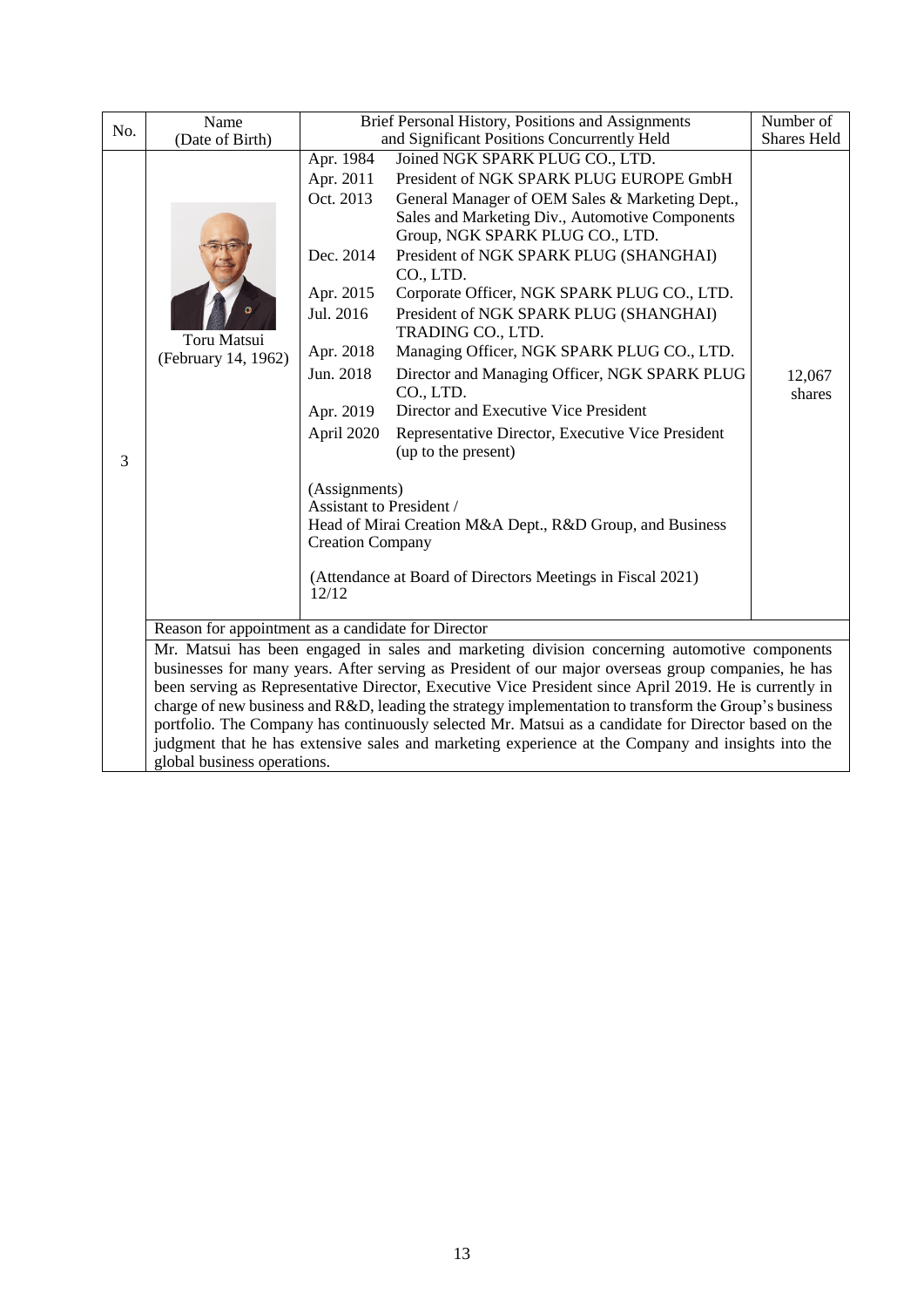| No.                                                                                                                                                                                                                                                                                                                                                                                                                                                                                                                                                                                                                                                                                                                                                                                                                                                                                                                                                                                                                                                                                                                                                                                                                                                                                                                                                                                                                                                                                                                                                                                                                                                                                                                                                                                                                                                                                                                                   | Name |                                                                                        | Brief Personal History, Positions and Assignments                                                                                                                                                                                                                                                                                                                                                                                                                                                                                                                                                                                            |  |  |  |
|---------------------------------------------------------------------------------------------------------------------------------------------------------------------------------------------------------------------------------------------------------------------------------------------------------------------------------------------------------------------------------------------------------------------------------------------------------------------------------------------------------------------------------------------------------------------------------------------------------------------------------------------------------------------------------------------------------------------------------------------------------------------------------------------------------------------------------------------------------------------------------------------------------------------------------------------------------------------------------------------------------------------------------------------------------------------------------------------------------------------------------------------------------------------------------------------------------------------------------------------------------------------------------------------------------------------------------------------------------------------------------------------------------------------------------------------------------------------------------------------------------------------------------------------------------------------------------------------------------------------------------------------------------------------------------------------------------------------------------------------------------------------------------------------------------------------------------------------------------------------------------------------------------------------------------------|------|----------------------------------------------------------------------------------------|----------------------------------------------------------------------------------------------------------------------------------------------------------------------------------------------------------------------------------------------------------------------------------------------------------------------------------------------------------------------------------------------------------------------------------------------------------------------------------------------------------------------------------------------------------------------------------------------------------------------------------------------|--|--|--|
| (Date of Birth)<br>Morihiko Otaki<br>(June 11, 1954)                                                                                                                                                                                                                                                                                                                                                                                                                                                                                                                                                                                                                                                                                                                                                                                                                                                                                                                                                                                                                                                                                                                                                                                                                                                                                                                                                                                                                                                                                                                                                                                                                                                                                                                                                                                                                                                                                  |      | Aug. 1996<br>Aug. 2011<br>Jun. 2013<br>Jun. 2016<br>Aug. 2016<br>Jun. 2018<br>Jun 2020 | <b>Shares Held</b><br>and Significant Positions Concurrently Held<br>President and CEO, Johnson & Johnson K.K. Vision<br>Care Company<br>Vice Chairman, Director, Pasona Inc.<br>Outside Director, NGK SPARK PLUG CO.,<br>LTD. (up to the present)<br>Director, Henry Schein Japan K.K.<br>(up to the present)<br>Vice Chairman, Pasona Inc.<br>Outside Director, GIGA PRIZE CO., LTD. (up to the<br>present)<br>Outside Director, FP Corporation (up to the present)<br>(Significant Positions Concurrently Held)<br>Director, Henry Schein Japan K.K.<br>Outside Director, GIGA PRIZE CO., LTD.<br><b>Outside Director, FP Corporation</b> |  |  |  |
| He attended all of the 12 Board of Directors' Meetings held in Fiscal 2021.<br>He will have held a position as Outside Director of the Company for nine (9) years at the conclusion of<br>this General Meeting of Shareholders.<br>$\overline{4}$<br>[Reason for appointment as a candidate for Outside Director and expected roles]<br>Mr. Otaki has extensive experience with global companies and keen insight as a business executive. As<br>an Outside Director, he oversees business execution by the Company's management team and provides<br>advice to the team. He has been playing a key role in strengthening the Company's corporate governance<br>by actively speaking out at the Company's Board of Directors' Meetings in order to enhance transparency<br>in decision-making. The Company has selected Mr. Otaki as a candidate for Outside Director with the<br>expectation that, after his appointment, he will continue to oversee business execution by the Company's<br>management team and provide advice to the team based on the experience and insight described above.<br>[Regarding the independence of the candidate for Outside Director]<br>Mr. Otaki had served as Director of Pasona Inc., which maintains a business relationship with the<br>Company involving human resource services. However, the Company's business with Pasona accounts<br>for an extremely small percentage of Pasona sales (less than 0.1%). Also, there is no business relationship<br>between Henry Schein Japan K.K., for which he serves as Director, and the Company. For the reasons<br>above, we deem that his independence is sufficiently assured and that the election criteria for independent<br>officers (please refer to page 24) set by the Company is met. Accordingly, the Company intends to notify<br>the Tokyo Stock Exchange and the Nagoya Stock Exchange of his continued appointment as Independent |      |                                                                                        |                                                                                                                                                                                                                                                                                                                                                                                                                                                                                                                                                                                                                                              |  |  |  |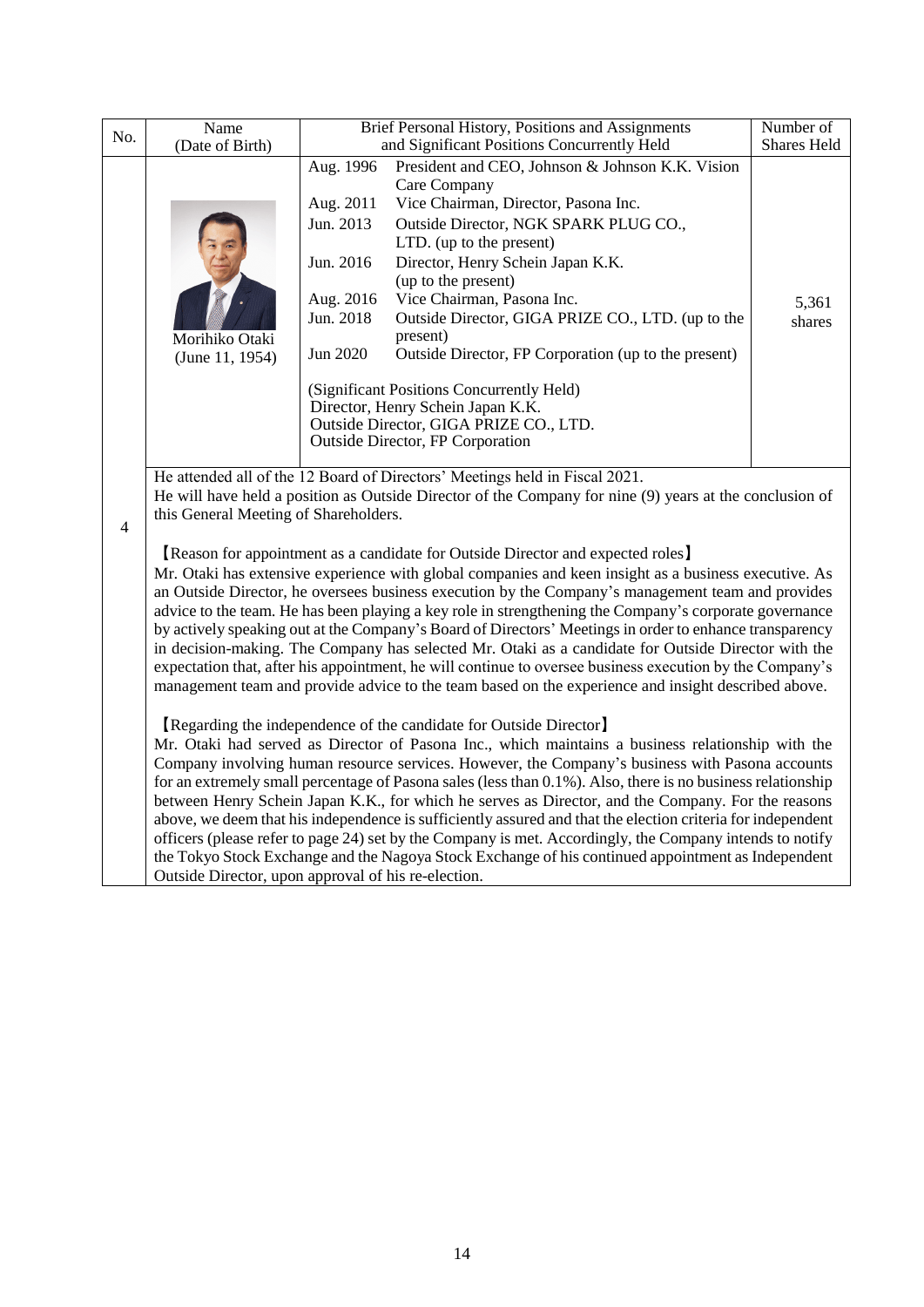| No. | Name<br>(Date of Birth)                                                                                                                                   | Brief Personal History, Positions and Assignments                                                    | Number of<br>Shares Held                                                                                                                                                                                 |        |  |  |  |
|-----|-----------------------------------------------------------------------------------------------------------------------------------------------------------|------------------------------------------------------------------------------------------------------|----------------------------------------------------------------------------------------------------------------------------------------------------------------------------------------------------------|--------|--|--|--|
|     |                                                                                                                                                           | and Significant Positions Concurrently Held<br>Jun. 1982<br>Joined Department of Foreign Affairs and |                                                                                                                                                                                                          |        |  |  |  |
|     |                                                                                                                                                           |                                                                                                      | International Trade of the Canadian Government<br>Canadian Consul General in Osaka                                                                                                                       |        |  |  |  |
|     |                                                                                                                                                           | Aug. 2000                                                                                            |                                                                                                                                                                                                          |        |  |  |  |
|     |                                                                                                                                                           | Aug. 2003                                                                                            | Minister, Embassy of Canada in Japan                                                                                                                                                                     |        |  |  |  |
|     |                                                                                                                                                           | Aug. 2009                                                                                            | Ambassador of Canada to Indonesia, Timor-Leste and<br>the ASEAN                                                                                                                                          |        |  |  |  |
|     |                                                                                                                                                           | Nov. 2012                                                                                            | Ambassador of Canada to Japan                                                                                                                                                                            |        |  |  |  |
|     |                                                                                                                                                           | Jun. 2016                                                                                            | Outside Director, KAMEDA SEIKA CO., LTD.<br>(up to the present)                                                                                                                                          |        |  |  |  |
|     | Mackenzie Donald                                                                                                                                          | Sep. 2016                                                                                            | Specially Appointed Professor, Kwansei Gakuin<br>University (up to the present)                                                                                                                          | 0      |  |  |  |
|     | Clugston<br>(June 19, 1950)                                                                                                                               | Jun. 2017                                                                                            | Outside Director, Idemitsu Kosan Co., Ltd. (up to the<br>present)                                                                                                                                        | shares |  |  |  |
|     |                                                                                                                                                           | Mar. 2018                                                                                            | Outside Director, Sapporo Holdings Limited (up to<br>the present)                                                                                                                                        |        |  |  |  |
|     |                                                                                                                                                           | Jun. 2019                                                                                            | Outside Director, NGK SPARK PLUG CO., LTD.<br>(up to the present)                                                                                                                                        |        |  |  |  |
|     |                                                                                                                                                           |                                                                                                      |                                                                                                                                                                                                          |        |  |  |  |
|     |                                                                                                                                                           | (Significant Positions Concurrently Held)<br>Outside Director, KAMEDA SEIKA CO., LTD                 |                                                                                                                                                                                                          |        |  |  |  |
|     |                                                                                                                                                           |                                                                                                      | Specially Appointed Professor, Kwansei Gakuin University                                                                                                                                                 |        |  |  |  |
|     |                                                                                                                                                           | Outside Director, Sapporo Holdings Limited                                                           |                                                                                                                                                                                                          |        |  |  |  |
| 5   |                                                                                                                                                           | He attended all of the 12 Board of Directors' Meetings held in Fiscal 2021.                          |                                                                                                                                                                                                          |        |  |  |  |
|     | this General Meeting of Shareholders.                                                                                                                     |                                                                                                      | He will have held a position as Outside Director of the Company for three (3) years at the conclusion of                                                                                                 |        |  |  |  |
|     |                                                                                                                                                           |                                                                                                      | [Reason for appointment as a candidate for Outside Director and expected roles]                                                                                                                          |        |  |  |  |
|     |                                                                                                                                                           |                                                                                                      | Mr. Clugston has abundant global experience and a high level of insight about international affairs and                                                                                                  |        |  |  |  |
|     |                                                                                                                                                           |                                                                                                      | trade, accumulated through his career as a diplomat over many years. As an Outside Director, he has                                                                                                      |        |  |  |  |
|     |                                                                                                                                                           |                                                                                                      | overseen business execution by the Company's management team and provided advice to the team. He<br>has been playing a key role in strengthening the Company's corporate governance by actively speaking |        |  |  |  |
|     |                                                                                                                                                           |                                                                                                      | out at the Company's Board of Directors' Meetings in order to enhance transparency in decision-making.                                                                                                   |        |  |  |  |
|     |                                                                                                                                                           |                                                                                                      | The Company has selected Mr. Clugston as a candidate for Outside Director with the expectation that,                                                                                                     |        |  |  |  |
|     |                                                                                                                                                           |                                                                                                      | after his appointment, he will continue to oversee business execution by the Company's management                                                                                                        |        |  |  |  |
|     | team and provide advice to the team based on the experience and insight described above. Although Mr.                                                     |                                                                                                      |                                                                                                                                                                                                          |        |  |  |  |
|     | Clugston has not contributed to corporate management in a capacity other than as Outside Director, for                                                    |                                                                                                      |                                                                                                                                                                                                          |        |  |  |  |
|     | the reasons above, the Company has determined that he will be able to appropriately fulfill the duties of<br>Outside Director.                            |                                                                                                      |                                                                                                                                                                                                          |        |  |  |  |
|     |                                                                                                                                                           |                                                                                                      | [Regarding the independence of the candidate for Outside Director]                                                                                                                                       |        |  |  |  |
|     |                                                                                                                                                           |                                                                                                      | We deem that his independence is sufficiently assured given that the election criteria for independent                                                                                                   |        |  |  |  |
|     |                                                                                                                                                           |                                                                                                      | officers (please refer to page 24) set by the Company is met. Accordingly, the Company intends to notify                                                                                                 |        |  |  |  |
|     | the Tokyo Stock Exchange and the Nagoya Stock Exchange of his continued appointment as Independent<br>Outside Director, upon approval of his re-election. |                                                                                                      |                                                                                                                                                                                                          |        |  |  |  |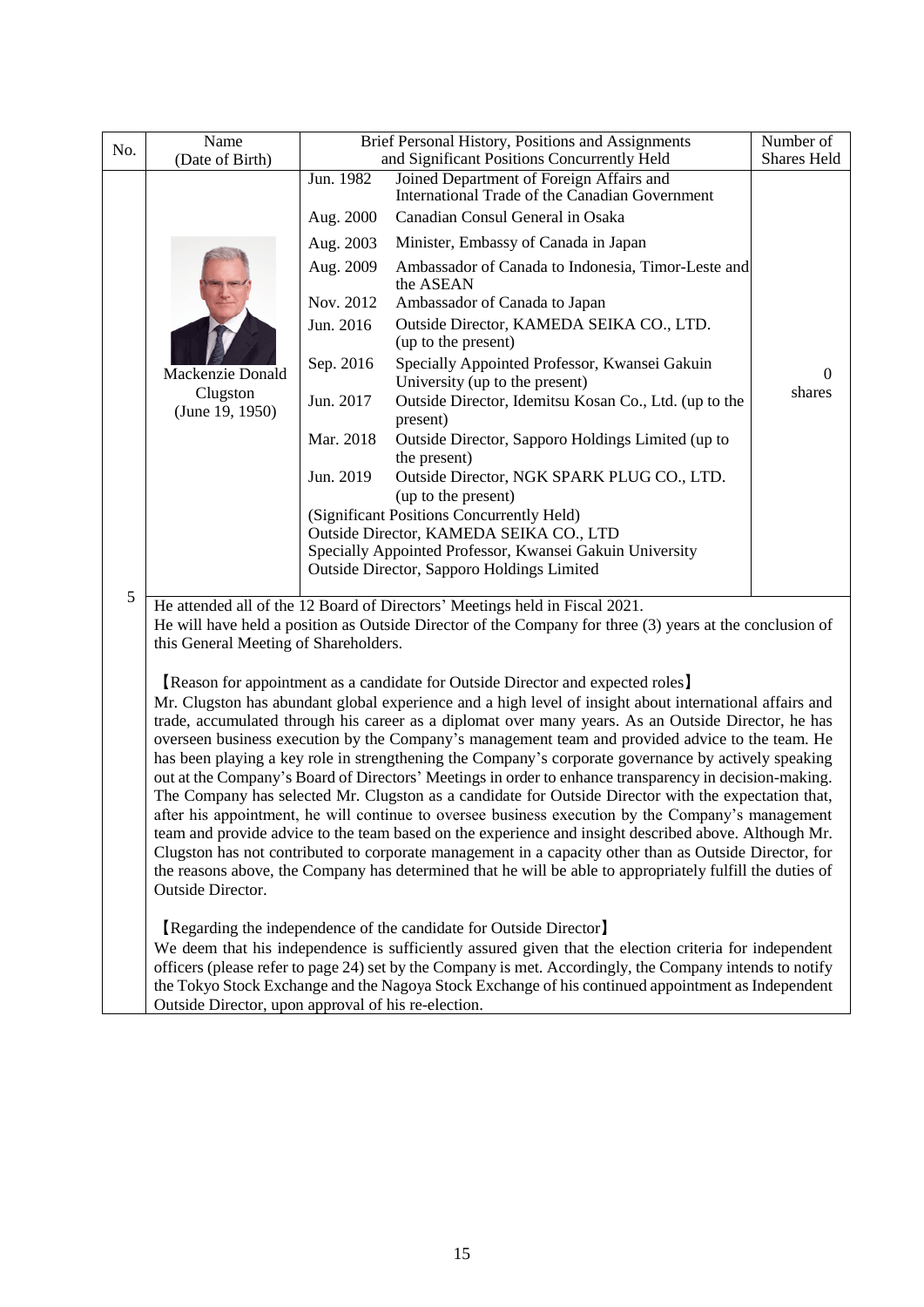|                                                                                                                                                                                                                                                                                                                                                                                                                                                                                                                                                                                                                                                                                                                                                                                                                                               | Name                                                                                                                                                                                                                                                                                                                                                                                                                                                                                                                                                                                                                                                                                                                                                                                                                                                                                                                                                                                                                                                                                                                                                                                                                                                 |                                                   | Brief Personal History, Positions and Assignments                                                                                                                                                       | Number of       |  |  |  |
|-----------------------------------------------------------------------------------------------------------------------------------------------------------------------------------------------------------------------------------------------------------------------------------------------------------------------------------------------------------------------------------------------------------------------------------------------------------------------------------------------------------------------------------------------------------------------------------------------------------------------------------------------------------------------------------------------------------------------------------------------------------------------------------------------------------------------------------------------|------------------------------------------------------------------------------------------------------------------------------------------------------------------------------------------------------------------------------------------------------------------------------------------------------------------------------------------------------------------------------------------------------------------------------------------------------------------------------------------------------------------------------------------------------------------------------------------------------------------------------------------------------------------------------------------------------------------------------------------------------------------------------------------------------------------------------------------------------------------------------------------------------------------------------------------------------------------------------------------------------------------------------------------------------------------------------------------------------------------------------------------------------------------------------------------------------------------------------------------------------|---------------------------------------------------|---------------------------------------------------------------------------------------------------------------------------------------------------------------------------------------------------------|-----------------|--|--|--|
| No.                                                                                                                                                                                                                                                                                                                                                                                                                                                                                                                                                                                                                                                                                                                                                                                                                                           | (Date of Birth)                                                                                                                                                                                                                                                                                                                                                                                                                                                                                                                                                                                                                                                                                                                                                                                                                                                                                                                                                                                                                                                                                                                                                                                                                                      | and Significant Positions Concurrently Held       | Shares Held                                                                                                                                                                                             |                 |  |  |  |
|                                                                                                                                                                                                                                                                                                                                                                                                                                                                                                                                                                                                                                                                                                                                                                                                                                               |                                                                                                                                                                                                                                                                                                                                                                                                                                                                                                                                                                                                                                                                                                                                                                                                                                                                                                                                                                                                                                                                                                                                                                                                                                                      | Apr. 1979                                         | Joined Tokyo Shibaura Electric Co., Ltd. (currently<br><b>Toshiba Corporation</b> )                                                                                                                     |                 |  |  |  |
|                                                                                                                                                                                                                                                                                                                                                                                                                                                                                                                                                                                                                                                                                                                                                                                                                                               |                                                                                                                                                                                                                                                                                                                                                                                                                                                                                                                                                                                                                                                                                                                                                                                                                                                                                                                                                                                                                                                                                                                                                                                                                                                      | Jul. 2005                                         | Senior Fellow, Corporate Research & Development<br>Center, Toshiba Corporation                                                                                                                          |                 |  |  |  |
|                                                                                                                                                                                                                                                                                                                                                                                                                                                                                                                                                                                                                                                                                                                                                                                                                                               |                                                                                                                                                                                                                                                                                                                                                                                                                                                                                                                                                                                                                                                                                                                                                                                                                                                                                                                                                                                                                                                                                                                                                                                                                                                      | Jul. 2008                                         | Chief Fellow, Corporate Research & Development<br>Center, Toshiba Corporation                                                                                                                           |                 |  |  |  |
| Apr. 2014                                                                                                                                                                                                                                                                                                                                                                                                                                                                                                                                                                                                                                                                                                                                                                                                                                     |                                                                                                                                                                                                                                                                                                                                                                                                                                                                                                                                                                                                                                                                                                                                                                                                                                                                                                                                                                                                                                                                                                                                                                                                                                                      |                                                   | Auditor, National Institute of Information and<br>Communications Technology, an Incorporated<br>Administrative Agency (currently, a National<br>Research and Development Agency) (up to the<br>present) |                 |  |  |  |
|                                                                                                                                                                                                                                                                                                                                                                                                                                                                                                                                                                                                                                                                                                                                                                                                                                               | Miwako Doi                                                                                                                                                                                                                                                                                                                                                                                                                                                                                                                                                                                                                                                                                                                                                                                                                                                                                                                                                                                                                                                                                                                                                                                                                                           | Jun. 2015                                         | Outside Director, Nomura Research Institute, Ltd.                                                                                                                                                       |                 |  |  |  |
|                                                                                                                                                                                                                                                                                                                                                                                                                                                                                                                                                                                                                                                                                                                                                                                                                                               | (June 2, 1954)                                                                                                                                                                                                                                                                                                                                                                                                                                                                                                                                                                                                                                                                                                                                                                                                                                                                                                                                                                                                                                                                                                                                                                                                                                       | Apr. 2017                                         | Executive Director, Nara Institute of Science and<br>Technology (up to the present)                                                                                                                     |                 |  |  |  |
|                                                                                                                                                                                                                                                                                                                                                                                                                                                                                                                                                                                                                                                                                                                                                                                                                                               |                                                                                                                                                                                                                                                                                                                                                                                                                                                                                                                                                                                                                                                                                                                                                                                                                                                                                                                                                                                                                                                                                                                                                                                                                                                      | Jun. 2019                                         | Outside Director, Isetan Mitsukoshi Holdings Ltd. (up<br>to the present)                                                                                                                                | 1,138<br>shares |  |  |  |
|                                                                                                                                                                                                                                                                                                                                                                                                                                                                                                                                                                                                                                                                                                                                                                                                                                               |                                                                                                                                                                                                                                                                                                                                                                                                                                                                                                                                                                                                                                                                                                                                                                                                                                                                                                                                                                                                                                                                                                                                                                                                                                                      | Apr. 2020                                         | Vice President, Tohoku University (up to the present)                                                                                                                                                   |                 |  |  |  |
|                                                                                                                                                                                                                                                                                                                                                                                                                                                                                                                                                                                                                                                                                                                                                                                                                                               |                                                                                                                                                                                                                                                                                                                                                                                                                                                                                                                                                                                                                                                                                                                                                                                                                                                                                                                                                                                                                                                                                                                                                                                                                                                      | Jun. 2020                                         | Outside Director, SUBARU CORPORATION (up to<br>the present)<br>Outside Director, NGK SPARK PLUG CO., LTD. (up                                                                                           |                 |  |  |  |
|                                                                                                                                                                                                                                                                                                                                                                                                                                                                                                                                                                                                                                                                                                                                                                                                                                               |                                                                                                                                                                                                                                                                                                                                                                                                                                                                                                                                                                                                                                                                                                                                                                                                                                                                                                                                                                                                                                                                                                                                                                                                                                                      |                                                   | to the present)<br>(Significant Positions Concurrently Held)                                                                                                                                            |                 |  |  |  |
|                                                                                                                                                                                                                                                                                                                                                                                                                                                                                                                                                                                                                                                                                                                                                                                                                                               |                                                                                                                                                                                                                                                                                                                                                                                                                                                                                                                                                                                                                                                                                                                                                                                                                                                                                                                                                                                                                                                                                                                                                                                                                                                      |                                                   | Auditor (part-time), National Institute of Information and                                                                                                                                              |                 |  |  |  |
|                                                                                                                                                                                                                                                                                                                                                                                                                                                                                                                                                                                                                                                                                                                                                                                                                                               |                                                                                                                                                                                                                                                                                                                                                                                                                                                                                                                                                                                                                                                                                                                                                                                                                                                                                                                                                                                                                                                                                                                                                                                                                                                      |                                                   | Communications Technology                                                                                                                                                                               |                 |  |  |  |
|                                                                                                                                                                                                                                                                                                                                                                                                                                                                                                                                                                                                                                                                                                                                                                                                                                               |                                                                                                                                                                                                                                                                                                                                                                                                                                                                                                                                                                                                                                                                                                                                                                                                                                                                                                                                                                                                                                                                                                                                                                                                                                                      | Technology                                        | Executive Director (part-time), Nara Institute of Science and                                                                                                                                           |                 |  |  |  |
|                                                                                                                                                                                                                                                                                                                                                                                                                                                                                                                                                                                                                                                                                                                                                                                                                                               |                                                                                                                                                                                                                                                                                                                                                                                                                                                                                                                                                                                                                                                                                                                                                                                                                                                                                                                                                                                                                                                                                                                                                                                                                                                      | Outside Director, Isetan Mitsukoshi Holdings Ltd. |                                                                                                                                                                                                         |                 |  |  |  |
| 6                                                                                                                                                                                                                                                                                                                                                                                                                                                                                                                                                                                                                                                                                                                                                                                                                                             |                                                                                                                                                                                                                                                                                                                                                                                                                                                                                                                                                                                                                                                                                                                                                                                                                                                                                                                                                                                                                                                                                                                                                                                                                                                      |                                                   | Vice President (part-time), Tohoku University<br>Outside Director, SUBARU CORPORATION                                                                                                                   |                 |  |  |  |
|                                                                                                                                                                                                                                                                                                                                                                                                                                                                                                                                                                                                                                                                                                                                                                                                                                               |                                                                                                                                                                                                                                                                                                                                                                                                                                                                                                                                                                                                                                                                                                                                                                                                                                                                                                                                                                                                                                                                                                                                                                                                                                                      |                                                   | She attended all of the 12 Board of Directors' Meetings held in Fiscal 2021.                                                                                                                            |                 |  |  |  |
|                                                                                                                                                                                                                                                                                                                                                                                                                                                                                                                                                                                                                                                                                                                                                                                                                                               | She will have held a position as Outside Director of the Company for two (2) years at the conclusion of<br>this General Meeting of Shareholders.                                                                                                                                                                                                                                                                                                                                                                                                                                                                                                                                                                                                                                                                                                                                                                                                                                                                                                                                                                                                                                                                                                     |                                                   |                                                                                                                                                                                                         |                 |  |  |  |
|                                                                                                                                                                                                                                                                                                                                                                                                                                                                                                                                                                                                                                                                                                                                                                                                                                               | [Reason for appointment as a candidate for Outside Director and expected roles]<br>Ms. Doi has abundant experience and an outstanding track record as a researcher in the information and<br>communication fields. She is currently engaged in the research of advanced technology at a research<br>institution and universities. As an Outside Director, she has overseen business execution by the<br>Company's management team and provided advice to the team. She has been playing a key role in<br>strengthening the Company's corporate governance by actively speaking out at the Company's Board of<br>Directors' Meetings in order to enhance transparency in decision-making. The Company has selected Ms.<br>Doi as a candidate for Outside Director with the expectation that, after her appointment, she will continue<br>to oversee business execution by the Company's management team and provide advice to the team based<br>on the experience and track record described above. Although Ms. Doi has not contributed to corporate<br>management in a capacity other than as Outside Director, for the reasons above, the Company has<br>determined that she will be able to appropriately fulfill the duties of Outside Director. |                                                   |                                                                                                                                                                                                         |                 |  |  |  |
| [Regarding the independence of the candidate for Outside Director]<br>The Company has a business relationship with Tohoku University, for which Ms. Doi serves as Vice<br>President, primarily in the consigning of research. However, the value of that business is extremely small<br>at around five million yen per year. In addition, there is no business relationship between the Company<br>and Nara Institute of Science and Technology, for which she serves as Executive Director. For the reasons<br>above, we deem that her independence is sufficiently assured and that the election criteria for independent<br>officers (please refer to page 24) set by the Company is met. Accordingly, the Company intends to notify<br>the Tokyo Stock Exchange and the Nagoya Stock Exchange of her continued appointment as Independent |                                                                                                                                                                                                                                                                                                                                                                                                                                                                                                                                                                                                                                                                                                                                                                                                                                                                                                                                                                                                                                                                                                                                                                                                                                                      |                                                   |                                                                                                                                                                                                         |                 |  |  |  |

Outside Director, upon approval of her re-election.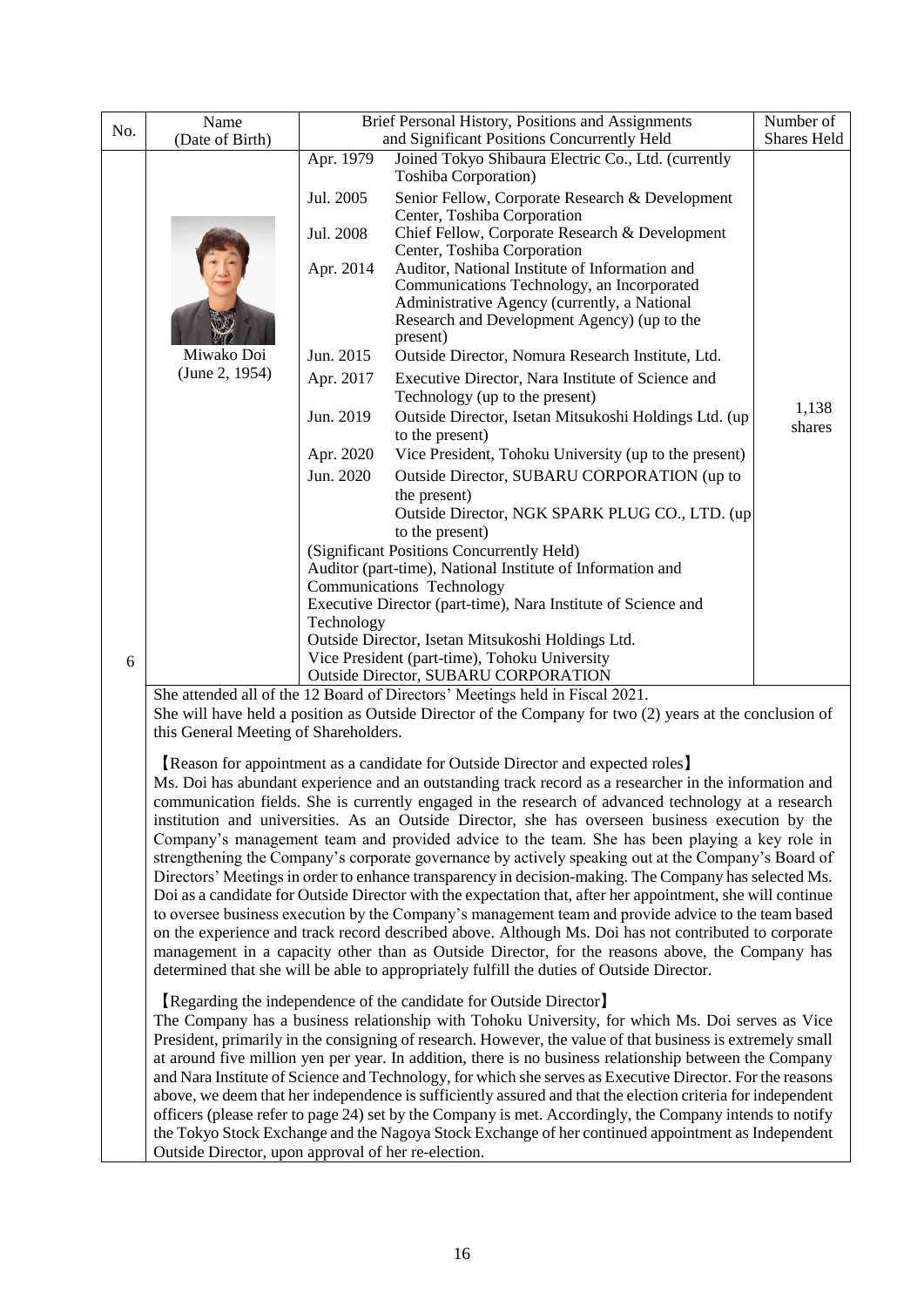| No. | Name                                                                                                                                                                            | Brief Personal History, Positions and Significant | Number of<br>Shares Held                                                                                                                                                                                   |               |  |  |  |  |  |
|-----|---------------------------------------------------------------------------------------------------------------------------------------------------------------------------------|---------------------------------------------------|------------------------------------------------------------------------------------------------------------------------------------------------------------------------------------------------------------|---------------|--|--|--|--|--|
|     | (Date of Birth)                                                                                                                                                                 | Apr. 1983                                         | Positions Concurrently Held<br>Joined the Ministry of Agriculture, Forestry and                                                                                                                            |               |  |  |  |  |  |
|     |                                                                                                                                                                                 | May 1992                                          | Fisheries<br>Obtained an MBA from Georgetown University<br>(U.S.A)                                                                                                                                         |               |  |  |  |  |  |
|     |                                                                                                                                                                                 | Aug. 1993                                         | Consultant, Sanwa Research Institute Corp.                                                                                                                                                                 |               |  |  |  |  |  |
|     |                                                                                                                                                                                 | Jul. 1999                                         | Planning Manager, Human Resources Division.,<br>Pfizer Japan Inc.                                                                                                                                          |               |  |  |  |  |  |
|     |                                                                                                                                                                                 | Oct. 2006                                         | <b>General Manager of Human Resources</b><br>Department, Human Resources and<br>Communication Division, Novartis Pharma K.K.                                                                               |               |  |  |  |  |  |
|     |                                                                                                                                                                                 | Jul. 2014                                         | Corporate Fellow, General Manager, Global<br>Human Resources Dept., Ajinomoto Co., Inc.                                                                                                                    |               |  |  |  |  |  |
|     |                                                                                                                                                                                 | Apr. 2020                                         | HR Advisor, ROHTO PHARMACEUTICAL CO.,<br>LTD.                                                                                                                                                              | 478<br>shares |  |  |  |  |  |
|     | Chiharu Takakura<br>(December 22, 1959)                                                                                                                                         | Jun. 2020                                         | Director, Head of Well-being Management<br>Promotion Division, ROHTO                                                                                                                                       |               |  |  |  |  |  |
|     |                                                                                                                                                                                 | Jun. 2021                                         | PHARMACEUTICAL CO., LTD.<br>Outside Audit and Supervisory Board Member,<br>NGK SPARK PLUG CO., LTD. (up to the present)                                                                                    |               |  |  |  |  |  |
|     |                                                                                                                                                                                 | Apr. 2022                                         | Director, Chief Human Resource Officer,<br>ROHTO PHARMACEUTICAL CO., LTD.                                                                                                                                  |               |  |  |  |  |  |
|     |                                                                                                                                                                                 |                                                   | (up to the present)                                                                                                                                                                                        |               |  |  |  |  |  |
|     |                                                                                                                                                                                 |                                                   | (Significant Positions Concurrently Held)<br>Director, ROHTO PHARMACEUTICAL CO., LTD.                                                                                                                      |               |  |  |  |  |  |
|     |                                                                                                                                                                                 |                                                   |                                                                                                                                                                                                            |               |  |  |  |  |  |
|     | $\tau$<br>She attended all of the 10 Board of Directors' Meetings held in Fiscal 2021 (since assuming office as<br>Outside Audit and Supervisory Board Member on Jun 25, 2021). |                                                   |                                                                                                                                                                                                            |               |  |  |  |  |  |
|     | conclusion of this General Meeting of Shareholders.                                                                                                                             |                                                   | She will have held a position as Outside Audit & Supervisory Board Member for one $(1)$ year at the                                                                                                        |               |  |  |  |  |  |
|     |                                                                                                                                                                                 |                                                   | [Reason for appointment as a candidate for Outside Director and expected roles]                                                                                                                            |               |  |  |  |  |  |
|     |                                                                                                                                                                                 |                                                   | After obtaining her MBA at Georgetown University (U.S.A), Ms. Chiharu Takakura worked as a                                                                                                                 |               |  |  |  |  |  |
|     |                                                                                                                                                                                 |                                                   | consultant in organization building and human resources development before taking up successive<br>important positions with several global companies, including international pharmaceuticals companies.   |               |  |  |  |  |  |
|     |                                                                                                                                                                                 |                                                   | As such, she has a wealth of experience and knowledge concerning organizational development and                                                                                                            |               |  |  |  |  |  |
|     | human resources development.                                                                                                                                                    |                                                   | With her experience and knowledge, she has been performing her duties as an Outside Audit and                                                                                                              |               |  |  |  |  |  |
|     |                                                                                                                                                                                 |                                                   | Supervisory Board Member appropriately and playing a key role in strengthening the Company's                                                                                                               |               |  |  |  |  |  |
|     |                                                                                                                                                                                 |                                                   | corporate governance by providing appropriate and timely advice on the Company's overall<br>management. Therefore, the Company has newly selected Ms. Takakura as a candidate for Outside                  |               |  |  |  |  |  |
|     |                                                                                                                                                                                 |                                                   | Director with the expectation that she will be able to oversee business execution by the Company's                                                                                                         |               |  |  |  |  |  |
|     |                                                                                                                                                                                 |                                                   | management team and provide advice to the team based on the above experience and knowledge.                                                                                                                |               |  |  |  |  |  |
|     |                                                                                                                                                                                 |                                                   | [Regarding the independence of the candidate for Outside Director]<br>There is no business relationship between the Company and ROHTO PHARMACEUTICAL CO., LTD.                                             |               |  |  |  |  |  |
|     |                                                                                                                                                                                 |                                                   | for which Ms. Takakura serves as a Director, and the election criteria for independent officers (please                                                                                                    |               |  |  |  |  |  |
|     |                                                                                                                                                                                 |                                                   | refer to page 24) set by the Company is met. As such, the independence of Ms. Takakura, who currently<br>serves as an Outside Audit and Supervisory Board Member, is sufficiently assured, and the Company |               |  |  |  |  |  |
|     |                                                                                                                                                                                 |                                                   | intends to notify the Tokyo Stock Exchange and the Nagoya Stock Exchange of her continued                                                                                                                  |               |  |  |  |  |  |
|     |                                                                                                                                                                                 |                                                   | appointment as Independent Outside Director, upon approval of her election.                                                                                                                                |               |  |  |  |  |  |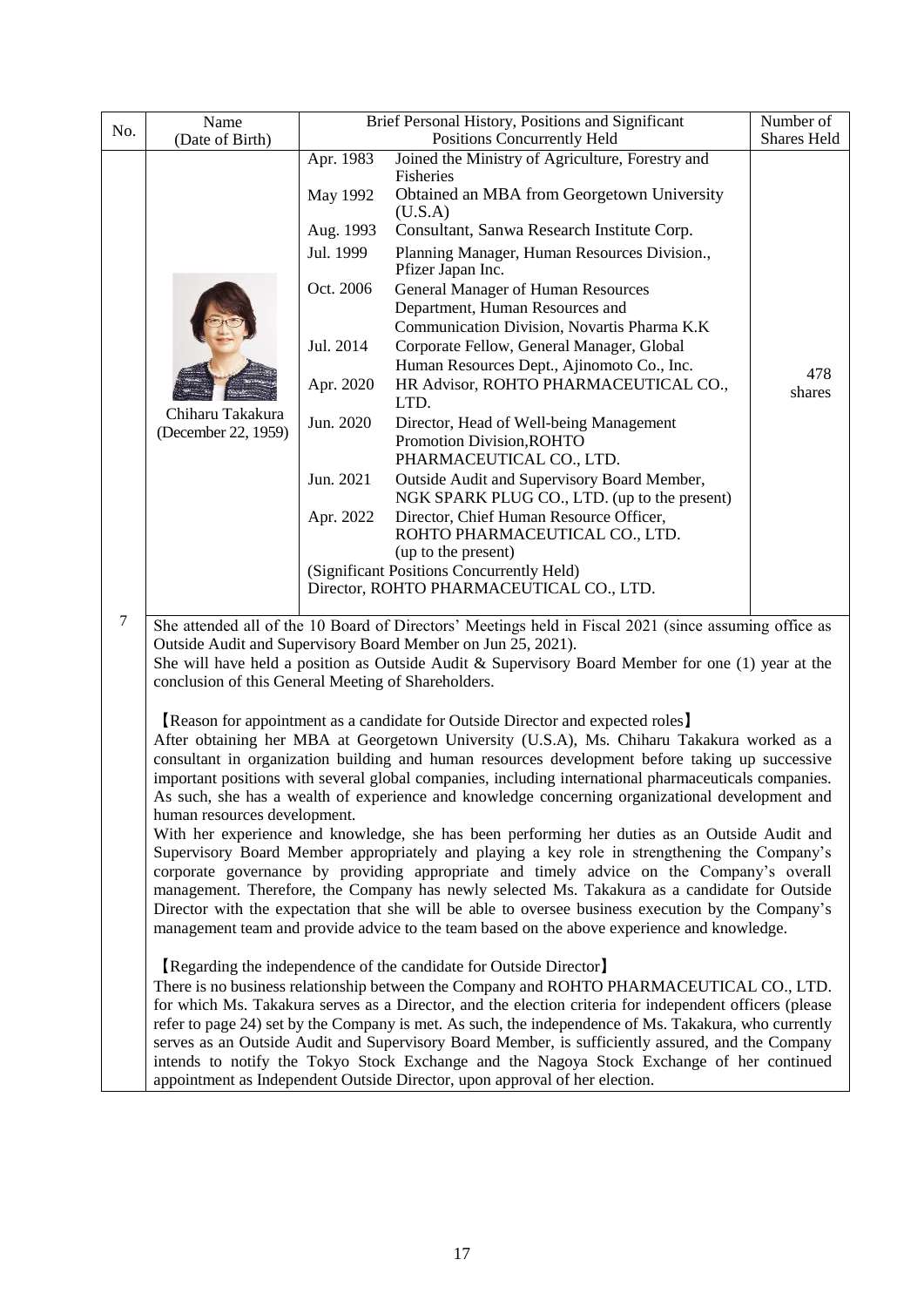Notes:

- 1. Each candidate has no special interest in the Company.
- 2. The number of shares of the Company held by each candidate includes the shares that each candidate holds in Executive Stock Ownership Association. The number of shares of the Company Mr. Morihiko Otaki holds includes the shares that he holds in a trust account.
- 3. Mr. Morihiko Otaki, Mr. Mackenzie Donald Clugston, Ms. Miwako Doi and Ms. Chiharu Takakura are candidates for Outside Director as stipulated in Article 2, Paragraph 3, Item 7 of the Ordinance for Enforcement of the Companies Act.
- 4. MICARD Co. LTD., a subsidiary of Isetan Mitsukoshi Holdings Ltd. where Ms. Miwako Doi has been serving as an outside director since Jun 17, 2019, received an Order for Action on July 8, 2019 and Order for Payment of Surcharge on March 24, 2020 from the Consumer Affairs Agency for misleading representation that falls under Article 5, Item 1 or Item 2 of the Act against Unjustifiable Premiums and Misleading Representations regarding service transactions related to a credit card "MI Card Plus Gold" which is supplied by MICARD Co. LTD. She has been making various proposals from the viewpoint of legal compliance at the meetings of the Board of Directors, and even after this was found out, through deliberations at meetings of the Board of Directors, she has fulfilled her duties, including making efforts to formulate recurrence prevention measures and strengthen employee education at Isetan Mitsukoshi Holdings Ltd. and its subsidiaries.
- 5. Mr. Morihiko Otaki, Mr. Mackenzie Donald Clugston and Ms. Miwako Doi have already concluded a liability limitation agreement with the Company as Outside Directors, which limits compensation for damages to the minimum liability amount established by laws and regulations, in accordance with the Articles of Incorporation. Upon approval of their re-election as Outside Directors, the Company intends to continue the said agreements with them. Ms. Chiharu Takakura has already concluded a liability limitation agreement with the Company as an Outside Audit and Supervisory Board Member, which limits compensation for damages to the minimum liability amount established by laws and regulations, in accordance with the Articles of Incorporation. Upon approval of her election as an Outside Director, the Company intends to newly conclude a similar agreement with her as an Outside Director.
- 6. The Company has entered into a directors and officers liability insurance contract with an insurance company with the Directors, Audit and Supervisory Board Members, Executive Officers, and other important employees under the Companies Act as the insured. This insurance contract will cover any damages including legal damages and litigation expenses that may arise due to the insured assuming liability for the execution of their duties or receiving a claim for the pursuit of such liability. If the appointment of the candidates is approved, they will each become the insured under the insurance contract. The Company plans to renew the insurance contract with similar contents on June 30, 2022.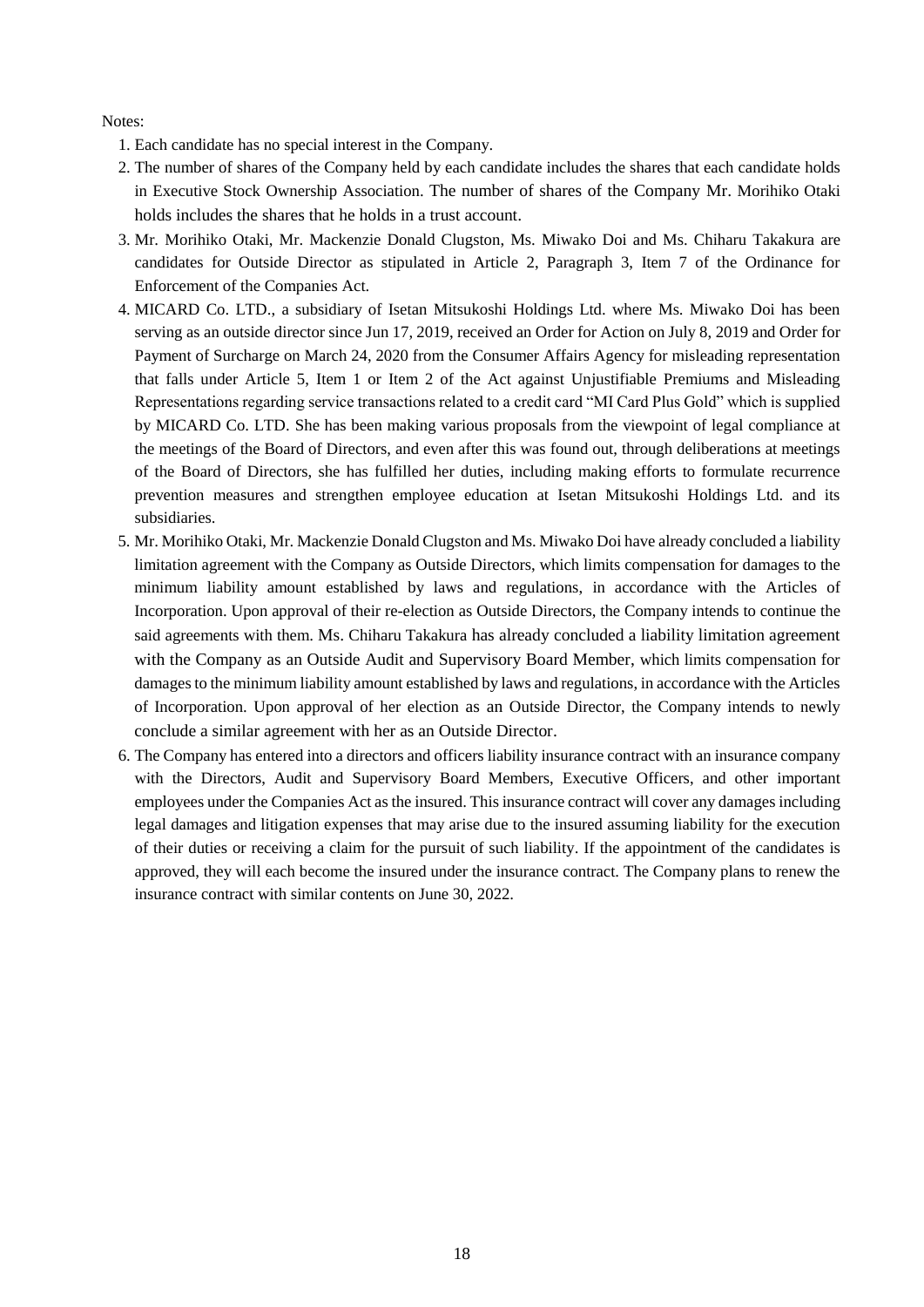## **Proposal No.3: Election of Four (4) Directors Who Are Audit and Supervisory Committee Members**

As the Company will transition to a company with the Audit and Supervisory Committee at the conclusion of this General Meeting of Shareholders if Proposal No.1 "Partial Amendments to the Articles of Incorporation" is approved as originally proposed, the Company proposes the election of four (4) Directors who are Audit and Supervisory Committee Members.

This proposal has been approved in advance by the Audit and Supervisory Board.

This Proposal will take effect once Proposal No.1 "Partial Amendments to the Articles of Incorporation" becomes effective.

The candidates for Directors who are Audit and Supervisory Committee Members are as follows:

| No.            |                           | Name                                                                      | Current positions<br>at the Company                   | Assignments                   |
|----------------|---------------------------|---------------------------------------------------------------------------|-------------------------------------------------------|-------------------------------|
|                | Mikihiko Kato             | Newly appointed                                                           | <b>Director</b>                                       | In charge of Special Missions |
| $\overline{2}$ | Kanemaru Yasui            | Newly appointed<br><b>Outside Director</b><br><b>Independent Director</b> | <b>Outside Director</b>                               |                               |
| 3              | Fumiko Nagatomi           | Newly appointed<br><b>Outside Director</b><br><b>Independent Director</b> | Outside Audit and<br><b>Supervisory Board Members</b> |                               |
| 4              | Christina L.<br>Ahmadjian | Newly appointed<br><b>Outside Director</b><br><b>Independent Director</b> |                                                       |                               |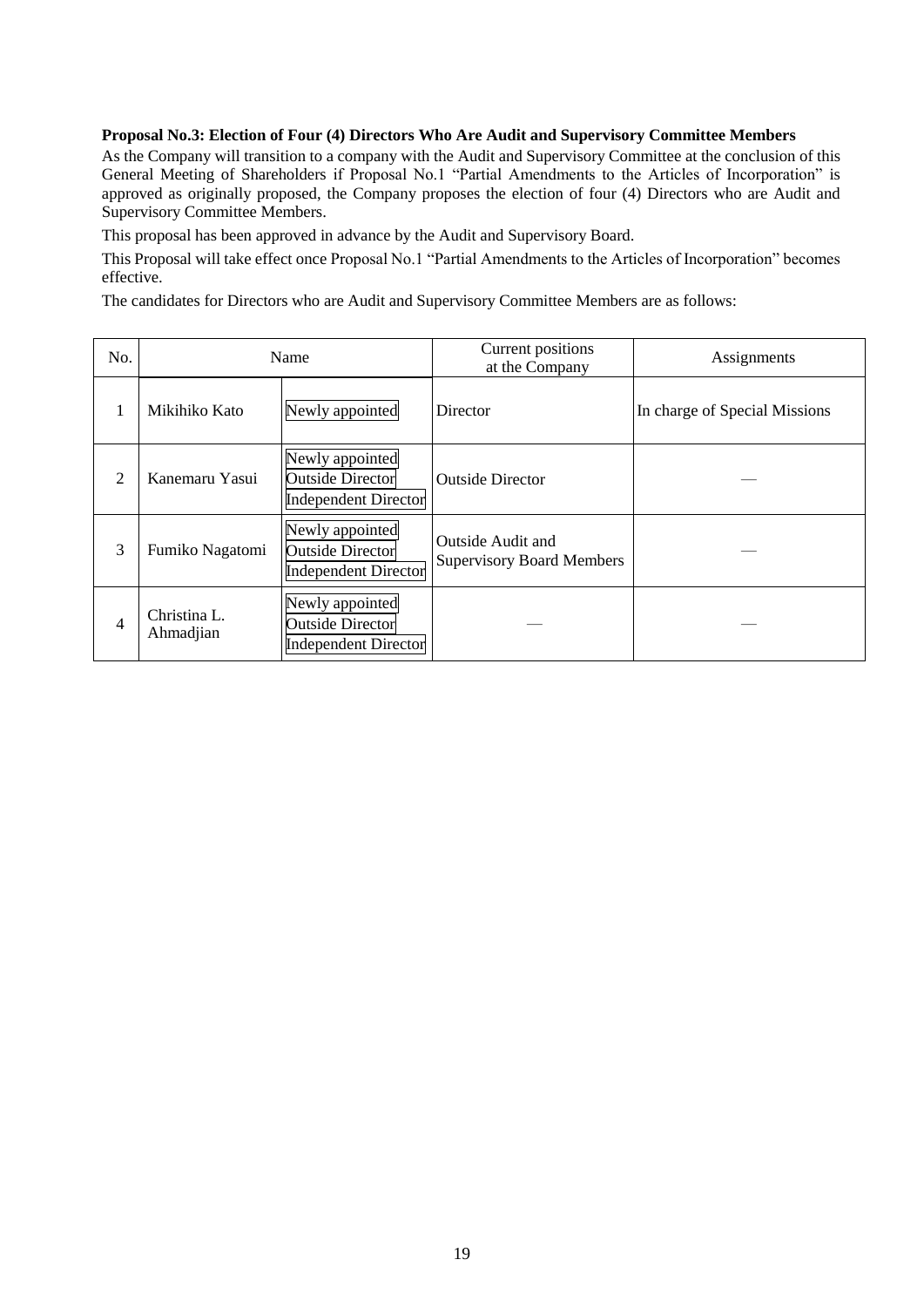| No. | Name                               |                                                                                             | Brief Personal History, Positions and Assignments                                                                                                                                                       |                  |  |  |
|-----|------------------------------------|---------------------------------------------------------------------------------------------|---------------------------------------------------------------------------------------------------------------------------------------------------------------------------------------------------------|------------------|--|--|
|     | (Date of Birth)                    |                                                                                             | and Significant Positions Concurrently Held                                                                                                                                                             |                  |  |  |
|     |                                    | Apr. 1985<br>Feb. 2012                                                                      | Joined NGK SPARK PLUG CO., LTD.<br>General Manager of Corporate Planning Dept., NGK<br>SPARK PLUG CO., LTD.                                                                                             |                  |  |  |
|     |                                    | Aug. 2012                                                                                   | President, CERAMICA E VELAS DE IGNICAO<br>NGK DO BRASIL LTDA.                                                                                                                                           |                  |  |  |
|     |                                    | Oct. 2015                                                                                   | General Manager of Corporate Planning Dept., NGK<br>SPARK PLUG CO., LTD.                                                                                                                                |                  |  |  |
|     |                                    | Apr. 2016                                                                                   | Corporate Officer, NGK SPARK PLUG CO., LTD.                                                                                                                                                             |                  |  |  |
|     | Mikihiko Kato<br>(August 18, 1962) | Jun. 2017                                                                                   | Director and Corporate Officer, NGK SPARK PLUG<br>CO., LTD.                                                                                                                                             | 11,672<br>shares |  |  |
|     |                                    | Director and Executive Officer, NGK SPARK PLUG<br>Apr. 2019<br>CO., LTD.                    |                                                                                                                                                                                                         |                  |  |  |
| 1   |                                    | Apr. 2022                                                                                   | Director, NGK SPARK PLUG CO., LTD. (up to the<br>present)                                                                                                                                               |                  |  |  |
|     |                                    | (Assignments)                                                                               |                                                                                                                                                                                                         |                  |  |  |
|     |                                    | In charge of Special Missions<br>(Attendance at Board of Directors Meetings in Fiscal 2021) |                                                                                                                                                                                                         |                  |  |  |
|     |                                    | 12/12                                                                                       |                                                                                                                                                                                                         |                  |  |  |
|     |                                    |                                                                                             |                                                                                                                                                                                                         |                  |  |  |
|     |                                    |                                                                                             | Reason for appointment as a candidate for Director who is an Audit and Supervisory Committee Member                                                                                                     |                  |  |  |
|     |                                    |                                                                                             | Mr. Kato has been engaged in accounting and corporate planning divisions for many years. After serving                                                                                                  |                  |  |  |
|     |                                    |                                                                                             | as President of our group company, he has served as Director and Executive Officer in charge of corporate                                                                                               |                  |  |  |
|     |                                    |                                                                                             | strategy, strategic human resources, and sustainability promotion. The Company has continuously<br>selected Mr. Kato as a candidate for Director who is an Audit and Supervisory Committee Member based |                  |  |  |
|     |                                    |                                                                                             | on the judgment that he has extensive knowledge and experience concerning finance, accounting, and                                                                                                      |                  |  |  |
|     | the Company's business operations. |                                                                                             |                                                                                                                                                                                                         |                  |  |  |
|     |                                    |                                                                                             |                                                                                                                                                                                                         |                  |  |  |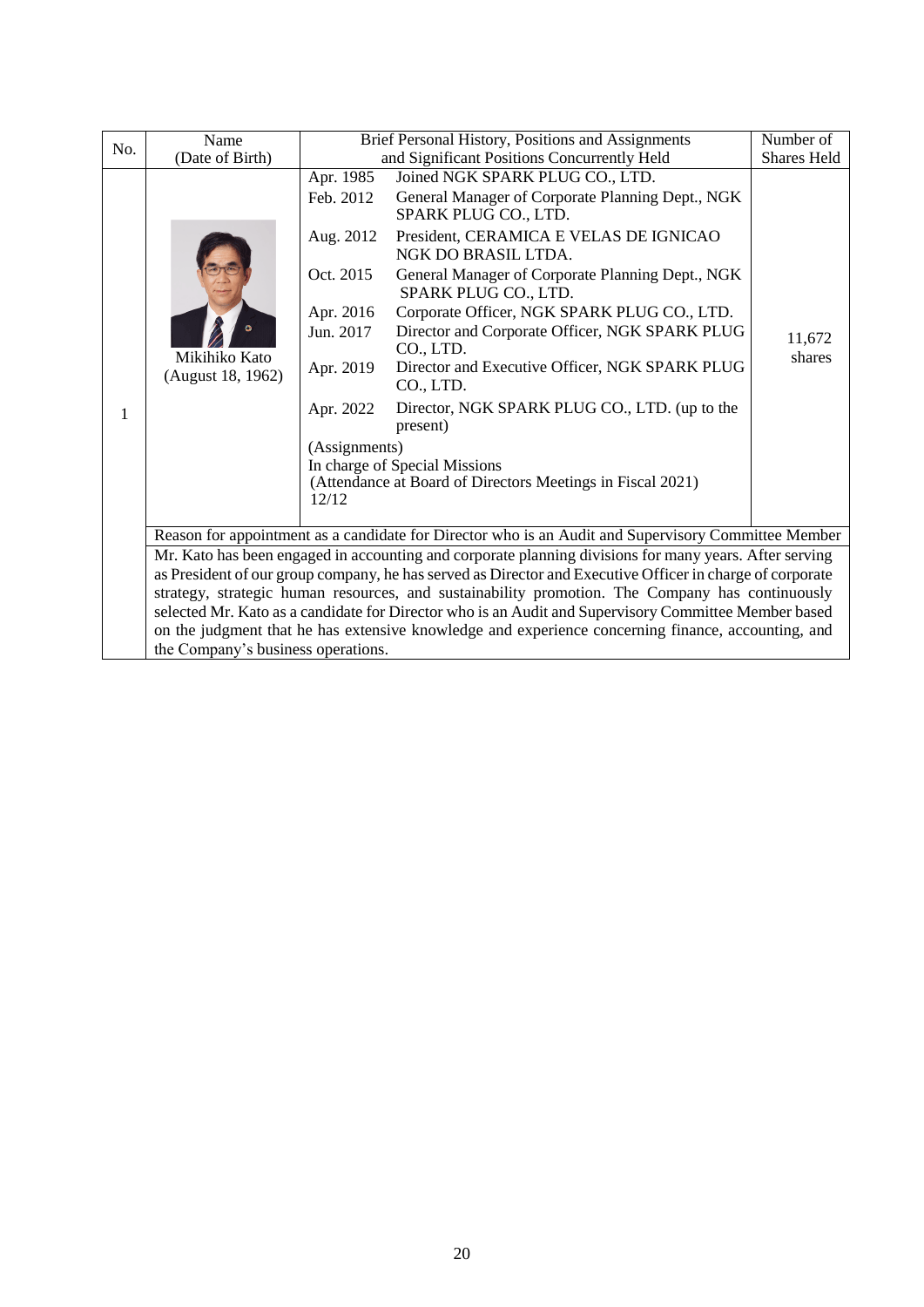| No.                                                                                            | Name                                                                                                                                                                            | Brief Personal History, Positions and Assignments | Number of<br>Shares Held                                                                                                                                                                              |                 |  |  |
|------------------------------------------------------------------------------------------------|---------------------------------------------------------------------------------------------------------------------------------------------------------------------------------|---------------------------------------------------|-------------------------------------------------------------------------------------------------------------------------------------------------------------------------------------------------------|-----------------|--|--|
|                                                                                                | (Date of Birth)                                                                                                                                                                 |                                                   | and Significant Positions Concurrently Held<br>Mar. 1981<br>Registered as certified public accountant                                                                                                 |                 |  |  |
|                                                                                                |                                                                                                                                                                                 | Apr. 1999                                         | Partner, Chuo Audit Corporation                                                                                                                                                                       |                 |  |  |
|                                                                                                |                                                                                                                                                                                 | Sep. 2006                                         | Partner, Misuzu Audit Corporation                                                                                                                                                                     |                 |  |  |
|                                                                                                |                                                                                                                                                                                 | Aug. 2007                                         | Partner, AZSA & Co. (currently KPMG AZSA LLC.)                                                                                                                                                        |                 |  |  |
|                                                                                                |                                                                                                                                                                                 | Jun. 2008                                         | Managing Partner, Director of Nagoya Branch,<br>AZSA & Co. (currently KPMG AZSA LLC.)                                                                                                                 |                 |  |  |
|                                                                                                |                                                                                                                                                                                 | Jun. 2013                                         | Retired from KPMG AZSA LLC.                                                                                                                                                                           |                 |  |  |
|                                                                                                |                                                                                                                                                                                 | Jul. 2013                                         | Director, Yasui Certified Public Accountant Office<br>(up to the present)                                                                                                                             | 2,474<br>shares |  |  |
|                                                                                                |                                                                                                                                                                                 | Jun. 2014                                         | Outside Director, NICHIHA CORPORATION                                                                                                                                                                 |                 |  |  |
|                                                                                                | Kanemaru Yasui<br>(February 22, 1951)                                                                                                                                           |                                                   | Outside Director, NGK SPARK PLUG CO.,                                                                                                                                                                 |                 |  |  |
|                                                                                                |                                                                                                                                                                                 |                                                   | LTD. (up to the present)                                                                                                                                                                              |                 |  |  |
|                                                                                                |                                                                                                                                                                                 |                                                   | (Significant Positions Concurrently Held)                                                                                                                                                             |                 |  |  |
|                                                                                                |                                                                                                                                                                                 |                                                   | <b>Certified Public Accountant</b>                                                                                                                                                                    |                 |  |  |
|                                                                                                |                                                                                                                                                                                 |                                                   | He attended all of the 12 Board of Directors' Meetings held in Fiscal 2021.                                                                                                                           |                 |  |  |
|                                                                                                |                                                                                                                                                                                 |                                                   | He will have held a position as Outside Director of the Company for eight (8) years at the conclusion of                                                                                              |                 |  |  |
|                                                                                                | this General Meeting of Shareholders.                                                                                                                                           |                                                   |                                                                                                                                                                                                       |                 |  |  |
|                                                                                                |                                                                                                                                                                                 |                                                   | Reason for appointment as a candidate for Outside Director who is an Audit and Supervisory                                                                                                            |                 |  |  |
| Committee Member and expected roles                                                            |                                                                                                                                                                                 |                                                   |                                                                                                                                                                                                       |                 |  |  |
|                                                                                                | Mr. Yasui has expert knowledge and experience accumulated over many years as a certified public                                                                                 |                                                   |                                                                                                                                                                                                       |                 |  |  |
| accountant. As an Outside Director, he has been overseeing business execution by the Company's |                                                                                                                                                                                 |                                                   |                                                                                                                                                                                                       |                 |  |  |
| $\overline{2}$                                                                                 |                                                                                                                                                                                 |                                                   | management team and providing advice to the team. He has been playing a key role in strengthening the<br>Company's corporate governance by actively speaking out at the Company's Board of Directors' |                 |  |  |
|                                                                                                |                                                                                                                                                                                 |                                                   | Meetings in order to enhance transparency in decision-making. The Company has selected Mr. Yasui as                                                                                                   |                 |  |  |
|                                                                                                |                                                                                                                                                                                 |                                                   | a candidate for Outside Director who is an Audit and Supervisory Committee Member with the                                                                                                            |                 |  |  |
|                                                                                                |                                                                                                                                                                                 |                                                   | expectation that, after his appointment, he will continue to serve as a supervisory and auditing function                                                                                             |                 |  |  |
|                                                                                                |                                                                                                                                                                                 |                                                   | for the Company's overall management based on the knowledge and experience described above.                                                                                                           |                 |  |  |
|                                                                                                |                                                                                                                                                                                 |                                                   | Although Mr. Yasui has not contributed to corporate management in a capacity other than as Outside                                                                                                    |                 |  |  |
|                                                                                                |                                                                                                                                                                                 |                                                   | Director, for the reasons above, the Company has determined that he will be able to appropriately fulfill                                                                                             |                 |  |  |
|                                                                                                |                                                                                                                                                                                 |                                                   | the duties of Outside Director who is an Audit and Supervisory Committee Member.                                                                                                                      |                 |  |  |
|                                                                                                |                                                                                                                                                                                 |                                                   | Regarding the independence of the candidate for Outside Director who is an Audit and Supervisory                                                                                                      |                 |  |  |
|                                                                                                | Committee Member]                                                                                                                                                               |                                                   |                                                                                                                                                                                                       |                 |  |  |
|                                                                                                |                                                                                                                                                                                 |                                                   | Mr. Yasui has an employment background with KPMG AZSA LLC, the Company's auditing firm. From                                                                                                          |                 |  |  |
|                                                                                                |                                                                                                                                                                                 |                                                   | April 1993 to March 2005, he was involved in the accounting audits of the Company. However, over                                                                                                      |                 |  |  |
|                                                                                                | sixteen (16) years have passed following his involvement in auditing the Company, and it has been nine                                                                          |                                                   |                                                                                                                                                                                                       |                 |  |  |
|                                                                                                | (9) years since his retirement from the aforementioned auditing firm.<br>Moreover, that auditing firm conducts accounting audits of the Company from an independent standpoint, |                                                   |                                                                                                                                                                                                       |                 |  |  |
|                                                                                                | as stipulated by law; furthermore, payments by the Company to the auditing firm account for an extremely                                                                        |                                                   |                                                                                                                                                                                                       |                 |  |  |
|                                                                                                | small percentage of the total remuneration of the auditing firm (less than 0.1%). In addition, at present                                                                       |                                                   |                                                                                                                                                                                                       |                 |  |  |
|                                                                                                |                                                                                                                                                                                 |                                                   | there is no business relationship between the Company and Yasui Certified Public Accountant Office,                                                                                                   |                 |  |  |
|                                                                                                |                                                                                                                                                                                 |                                                   | for which Mr. Yasui currently serves as Director, and the election criteria for independent officers (please                                                                                          |                 |  |  |
|                                                                                                |                                                                                                                                                                                 |                                                   | refer to page 24) set by the Company is met. As such, the independence of Mr. Yasui, who currently                                                                                                    |                 |  |  |
|                                                                                                |                                                                                                                                                                                 |                                                   | serves as an Outside Director, is sufficiently assured, and the Company has notified the Tokyo Stock                                                                                                  |                 |  |  |
|                                                                                                |                                                                                                                                                                                 |                                                   | Exchange and the Nagoya Stock Exchange of his appointment as Independent Outside Director. Upon<br>approval of his election, the Company intends to notify both of the said Exchange of his continued |                 |  |  |
|                                                                                                | appointment as Independent Outside Director.                                                                                                                                    |                                                   |                                                                                                                                                                                                       |                 |  |  |
|                                                                                                |                                                                                                                                                                                 |                                                   |                                                                                                                                                                                                       |                 |  |  |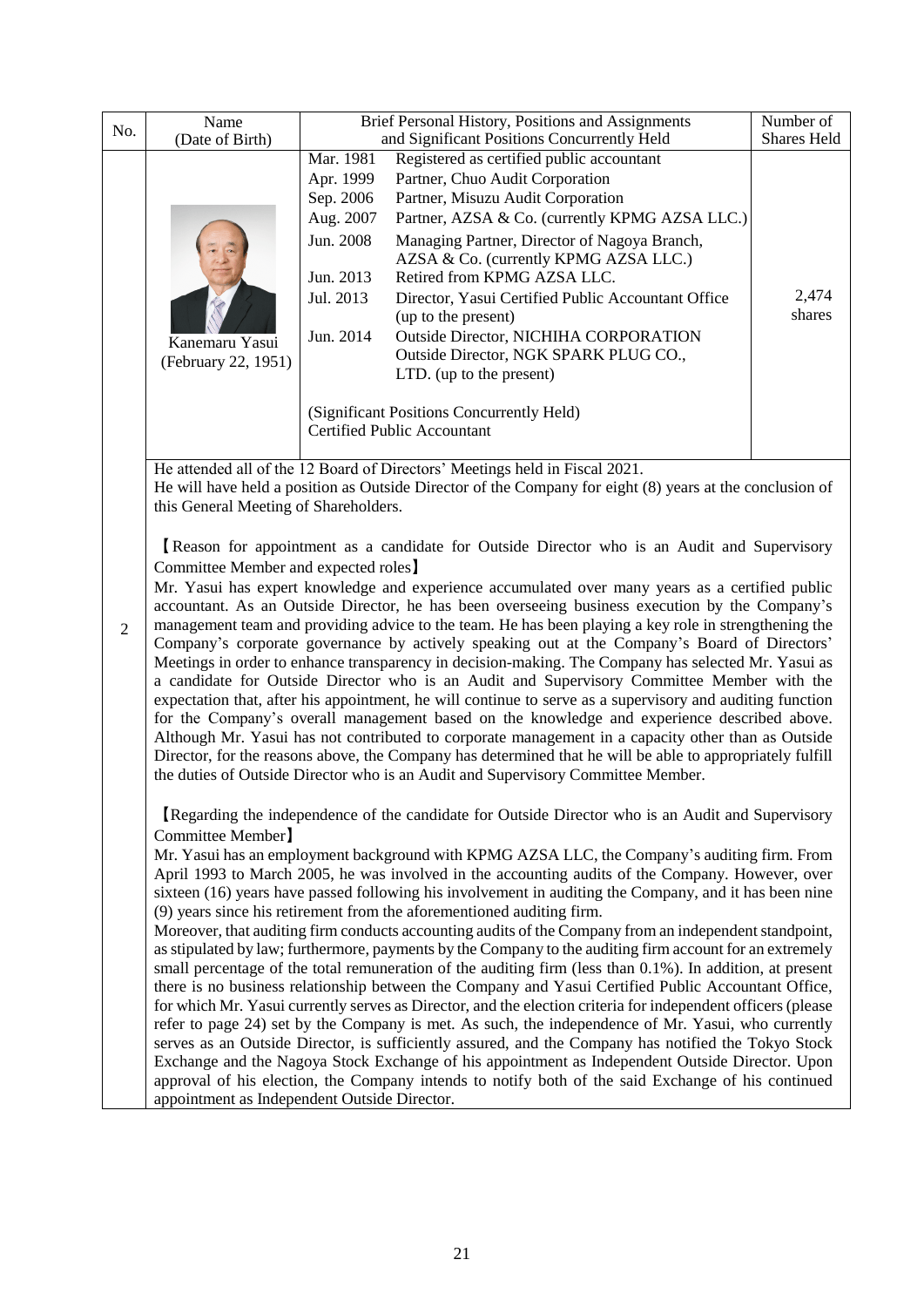| No. | Name<br>(Date of Birth)                                                                                                                                                                                                                                                                                                                                                                                                                                                                                                                                                                                                                                                                                                                                                                                                                                                                                                                                                                                                                                                                                                               | Brief Personal History, Positions and Significant | Number of<br>Shares Held                                                                                                                                                                                                                                                                                                                                                                                                                                                                                                                         |  |  |  |
|-----|---------------------------------------------------------------------------------------------------------------------------------------------------------------------------------------------------------------------------------------------------------------------------------------------------------------------------------------------------------------------------------------------------------------------------------------------------------------------------------------------------------------------------------------------------------------------------------------------------------------------------------------------------------------------------------------------------------------------------------------------------------------------------------------------------------------------------------------------------------------------------------------------------------------------------------------------------------------------------------------------------------------------------------------------------------------------------------------------------------------------------------------|---------------------------------------------------|--------------------------------------------------------------------------------------------------------------------------------------------------------------------------------------------------------------------------------------------------------------------------------------------------------------------------------------------------------------------------------------------------------------------------------------------------------------------------------------------------------------------------------------------------|--|--|--|
|     | Apr. 1981<br>Mar. 1989<br>Apr. 1989<br>May 2006<br>Jun. 2016<br>Fumiko Nagatomi<br>Jun. 2017<br>(November 28, 1952)<br>Attorney                                                                                                                                                                                                                                                                                                                                                                                                                                                                                                                                                                                                                                                                                                                                                                                                                                                                                                                                                                                                       |                                                   | Positions Concurrently Held<br>Registered as an attorney, Joined Hachisuka Law<br>Firm<br>Resigned from Hachisuka Law Firm<br>Opened Nagatomi Law Firm (up to the present)<br>Outside Audit and Supervisory Board Member,<br>UCS CO., LTD.<br>Outside Audit and Supervisory Board Member,<br>Chubu Electric Power Co. Inc. (up to the<br>present)<br>Outside Audit and Supervisory Board Member of<br>the Company (up to the present)<br>(Significant Positions Concurrently Held)<br>Outside Audit and Supervisory Board Member, Chubu Electric |  |  |  |
|     |                                                                                                                                                                                                                                                                                                                                                                                                                                                                                                                                                                                                                                                                                                                                                                                                                                                                                                                                                                                                                                                                                                                                       | Power Co. Inc.                                    | She attended eleven (11) of the 12 Board of Directors' Meetings and all of the 14 Audit and Supervisory                                                                                                                                                                                                                                                                                                                                                                                                                                          |  |  |  |
|     | Board Meetings held in Fiscal 2021.                                                                                                                                                                                                                                                                                                                                                                                                                                                                                                                                                                                                                                                                                                                                                                                                                                                                                                                                                                                                                                                                                                   |                                                   | She will have held a position as Outside Audit and Supervisory Board Member of the Company for<br>five (5) years at the conclusion of this General Meeting of Shareholders.                                                                                                                                                                                                                                                                                                                                                                      |  |  |  |
| 3   | Reason for appointment as a candidate for Outside Director who is an Audit and Supervisory<br>Committee Member and expected roles<br>With her expert knowledge and experience accumulated over many years as a lawyer, Ms. Fumiko<br>Nagatomi has exercised her duties as Outside Audit and Supervisory Board Member appropriately and<br>played a key role in strengthening the Company's corporate governance by providing appropriate advice<br>regarding the Company's overall management at the appropriate times. The Company has therefore<br>selected Ms. Nagatomi as a candidate for Outside Director who is an Audit and Supervisory Committee<br>Member in the belief that, after her appointment, she will serve as a supervisory and auditing function<br>for the Company's overall management.<br>Although Ms. Nagatomi has not contributed to corporate management in a capacity other than as Outside<br>Audit and Supervisory Board Member, the Company believes she will be able to appropriately fulfill the<br>duties of Outside Director who is an Audit and Supervisory Committee Member for the reasons above. |                                                   |                                                                                                                                                                                                                                                                                                                                                                                                                                                                                                                                                  |  |  |  |
|     | Regarding the independence of the candidate for Outside Director who is an Audit and Supervisory<br>Committee Member]<br>There is no business relationship between the Company and the law firm to which Ms. Nagatomi belongs,<br>and the election criteria for independent officers (please refer to page 24) set by the Company is met. As<br>such, the independence of Ms. Nagatomi, who currently serves as an Outside Audit and Supervisory<br>Board Member, is sufficiently assured, and the Company has notified the Tokyo Stock Exchange and the<br>Nagoya Stock Exchange of her appointment as Independent Outside Audit and Supervisory Board<br>Member. Upon approval of her election as an Outside Director, the Company intends to notify both of<br>the said Exchange of her continued appointment as Independent Outside Director.                                                                                                                                                                                                                                                                                     |                                                   |                                                                                                                                                                                                                                                                                                                                                                                                                                                                                                                                                  |  |  |  |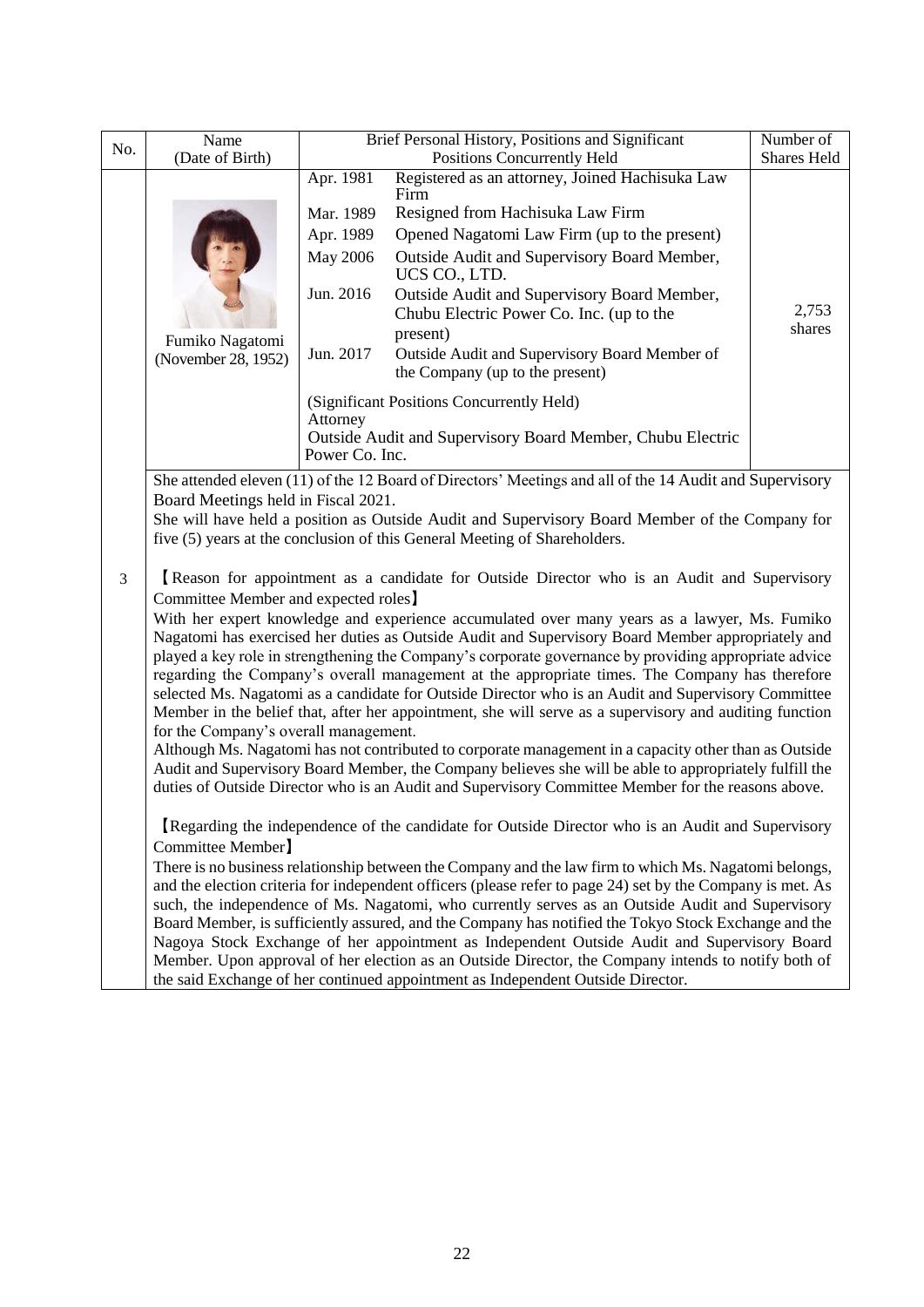|     | Name                                                                                                                                                                                                           | Brief Personal History, Positions and Significant               | Number of                                                                                              |                |  |  |  |  |
|-----|----------------------------------------------------------------------------------------------------------------------------------------------------------------------------------------------------------------|-----------------------------------------------------------------|--------------------------------------------------------------------------------------------------------|----------------|--|--|--|--|
| No. | (Date of Birth)                                                                                                                                                                                                |                                                                 | Positions Concurrently Held                                                                            |                |  |  |  |  |
|     |                                                                                                                                                                                                                | Jan. 1995                                                       | Assistant Professor, Columbia Business School                                                          |                |  |  |  |  |
|     |                                                                                                                                                                                                                | Oct. 2001                                                       |                                                                                                        |                |  |  |  |  |
|     |                                                                                                                                                                                                                |                                                                 | Corporate Strategy, Hitotsubashi University                                                            |                |  |  |  |  |
|     |                                                                                                                                                                                                                | Jun. 2004                                                       | Professor, Graduate School of International Corporate                                                  |                |  |  |  |  |
|     |                                                                                                                                                                                                                |                                                                 | Strategy, Hitotsubashi University                                                                      |                |  |  |  |  |
|     |                                                                                                                                                                                                                | Apr. 2009                                                       | Outside Director, Eisai Co., Ltd.                                                                      |                |  |  |  |  |
|     |                                                                                                                                                                                                                | Apr. 2010                                                       | Dean, Graduate School of International Corporate                                                       |                |  |  |  |  |
|     |                                                                                                                                                                                                                |                                                                 | Strategy, Hitotsubashi University                                                                      |                |  |  |  |  |
|     |                                                                                                                                                                                                                | Apr. 2012                                                       | Professor, Graduate School of Commerce and                                                             |                |  |  |  |  |
|     |                                                                                                                                                                                                                |                                                                 | Management, Hitotsubashi University                                                                    |                |  |  |  |  |
|     |                                                                                                                                                                                                                | Jun. 2012                                                       | Outside Director, Mitsubishi Heavy Industries Ltd.                                                     |                |  |  |  |  |
|     |                                                                                                                                                                                                                | Jun. 2014                                                       | Outside Director, Japan Exchange Group, Inc. (up<br>to the present)                                    |                |  |  |  |  |
|     |                                                                                                                                                                                                                | Apr. 2018                                                       | Professor, School of Business Administration,                                                          |                |  |  |  |  |
|     | Christina L.                                                                                                                                                                                                   |                                                                 | Hitotsubashi University Business School                                                                | $\overline{0}$ |  |  |  |  |
|     | Ahmadjian                                                                                                                                                                                                      | Jun. 2018                                                       | Outside Director, Sumitomo Electric Industries,                                                        | shares         |  |  |  |  |
|     | (March 5, 1959)                                                                                                                                                                                                |                                                                 | Ltd. (up to the present)                                                                               |                |  |  |  |  |
|     |                                                                                                                                                                                                                | Mar. 2019                                                       | Outside Director, Asahi Group Holdings, Ltd. (up                                                       |                |  |  |  |  |
|     |                                                                                                                                                                                                                |                                                                 | to the present)                                                                                        |                |  |  |  |  |
|     |                                                                                                                                                                                                                | Jun. 2021                                                       | Outside Director, NEC Corporation (up to the                                                           |                |  |  |  |  |
|     |                                                                                                                                                                                                                |                                                                 | present)                                                                                               |                |  |  |  |  |
|     |                                                                                                                                                                                                                | Apr. 2022<br>Emeritus Professor, Hitotsubashi University (up to |                                                                                                        |                |  |  |  |  |
|     |                                                                                                                                                                                                                |                                                                 | the present)                                                                                           |                |  |  |  |  |
|     |                                                                                                                                                                                                                | (Significant Positions Concurrently Held)                       |                                                                                                        |                |  |  |  |  |
| 4   |                                                                                                                                                                                                                |                                                                 | Outside Director, Sumitomo Electric Industries, Ltd.<br>Outside Director, Asahi Group Holdings, Ltd.   |                |  |  |  |  |
|     |                                                                                                                                                                                                                |                                                                 |                                                                                                        |                |  |  |  |  |
|     |                                                                                                                                                                                                                |                                                                 | <b>Outside Director, NEC Corporation</b>                                                               |                |  |  |  |  |
|     |                                                                                                                                                                                                                |                                                                 | Emeritus Professor, Hitotsubashi University                                                            |                |  |  |  |  |
|     |                                                                                                                                                                                                                |                                                                 | Specially Appointed Professor, Rikkyo University                                                       |                |  |  |  |  |
|     |                                                                                                                                                                                                                |                                                                 | Reason for appointment as a candidate for Outside Director who is an Audit and Supervisory             |                |  |  |  |  |
|     | Committee Member and expected roles                                                                                                                                                                            |                                                                 |                                                                                                        |                |  |  |  |  |
|     |                                                                                                                                                                                                                |                                                                 | Ms. Christina L. Ahmadjian has extensive experience and deep insight as a researcher of corporate      |                |  |  |  |  |
|     |                                                                                                                                                                                                                |                                                                 | management, corporate governance, and organizational culture. She has been involved in management      |                |  |  |  |  |
|     |                                                                                                                                                                                                                |                                                                 | as an Outside Director in several companies. Therefore, the Company has selected Ms. Ahmadjian as a    |                |  |  |  |  |
|     |                                                                                                                                                                                                                |                                                                 | candidate for Outside Director who is an Audit and Supervisory Committee Member in the belief that,    |                |  |  |  |  |
|     |                                                                                                                                                                                                                |                                                                 | after her appointment, she will serve as a supervisory and auditing function for the Company's overall |                |  |  |  |  |
|     | management.                                                                                                                                                                                                    |                                                                 |                                                                                                        |                |  |  |  |  |
|     | Although Ms. Ahmadjian has not contributed to corporate management in a capacity other than as an<br>Outside Director, the Company believes she will be able to appropriately fulfill the duties of an Outside |                                                                 |                                                                                                        |                |  |  |  |  |
|     |                                                                                                                                                                                                                |                                                                 |                                                                                                        |                |  |  |  |  |
|     |                                                                                                                                                                                                                |                                                                 | Director who is an Audit and Supervisory Committee Member for the reasons above.                       |                |  |  |  |  |
|     |                                                                                                                                                                                                                |                                                                 | Regarding the independence of the candidate for Outside Director who is an Audit and Supervisory       |                |  |  |  |  |
|     | Committee Member]                                                                                                                                                                                              |                                                                 |                                                                                                        |                |  |  |  |  |
|     |                                                                                                                                                                                                                |                                                                 | There is no business relationship between the Company and School of Business Administration of         |                |  |  |  |  |
|     |                                                                                                                                                                                                                |                                                                 |                                                                                                        |                |  |  |  |  |
|     | Hitotsubashi University Business School for which Ms. Ahmadjian served as a Professor until March<br>2022, and the election criteria for independent officers (please refer to page 24) set by the Company is  |                                                                 |                                                                                                        |                |  |  |  |  |
|     | met. As such, the independence of Ms. Ahmadjian is sufficiently assured, and the Company intends to                                                                                                            |                                                                 |                                                                                                        |                |  |  |  |  |
|     |                                                                                                                                                                                                                |                                                                 | notify the Tokyo Stock Exchange and the Nagoya Stock Exchange of her appointment as Independent        |                |  |  |  |  |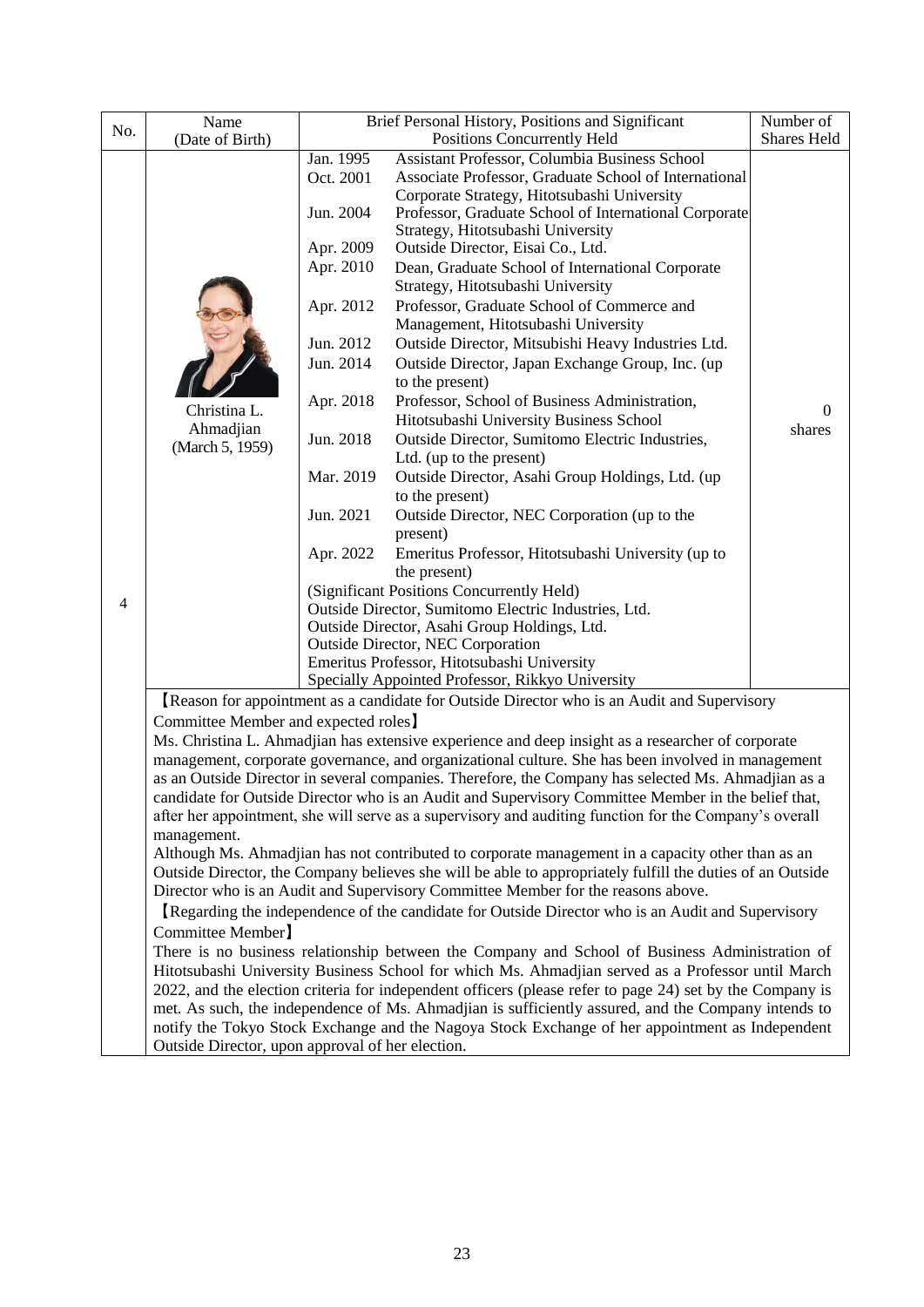Notes:

- 1. Each candidate has no special interest in the Company.
- 2. The number of shares of the Company held by each candidate includes the shares that each candidate holds in Executive Stock Ownership Association.
- 3. Mr. Kanemaru Yasui, Ms. Fumiko Nagatomi, and Ms. Christina L. Ahmadjian are candidates for Outside Directors as stipulated in Article 2, Paragraph 3, Item 7 of the Ordinance for Enforcement of the Companies Act.
- 4. Ms. Christina L. Ahmadjian, who currently serves as an Outside Director of Japan Exchange Group, Inc., will resign from the position of Outside Director of the company at the conclusion of its General Meeting of Shareholders which will be held on June 16, 2022.
- 5. Mr. Mikihiko Kato has been engaged in accounting division for many years and has extensive knowledge concerning finance and accounting.
- 6. Mr. Kanemaru Yasui is qualified as certified public accountant and has extensive knowledge concerning finance and accounting.
- 7. Mr. Kanemaru Yasui has already concluded a liability limitation agreement with the Company as an Outside Director, which limits compensation for damages to the minimum liability amount established by laws and regulations, in accordance with the Articles of Incorporation. Upon approval of his election, the Company intends to continue the said agreement with him. Ms. Fumiko Nagatomi has already concluded a liability limitation agreement with the Company as an Outside Audit and Supervisory Board Member, which limits compensation for damages to the minimum liability amount established by laws and regulations, in accordance with the Articles of Incorporation. Upon approval of her election as an Outside Director, the Company intends to newly conclude a similar agreement with her as an Outside Director. Upon approval of election of Ms. Christina L. Ahmadjian as an Outside Director, the Company intends to conclude an agreement with her, which limits compensation for damages to the minimum liability amount established by laws and regulations, in accordance with the Articles of Incorporation,.
- 8. The Company has entered into a directors and officers liability insurance contract with an insurance company with the Directors, Audit and Supervisory Board Members, Executive Officers, and other important employees under the Companies Act as the insured. This insurance contract will cover any damages, including legal damages and litigation expenses, that may arise due to the insured assuming liability for the execution of their duties or receiving a claim for the pursuit of such liability. If the appointment of the candidates is approved, they will each become the insured under the insurance contract. The Company plans to renew the insurance contract with the same contents on June 30, 2022.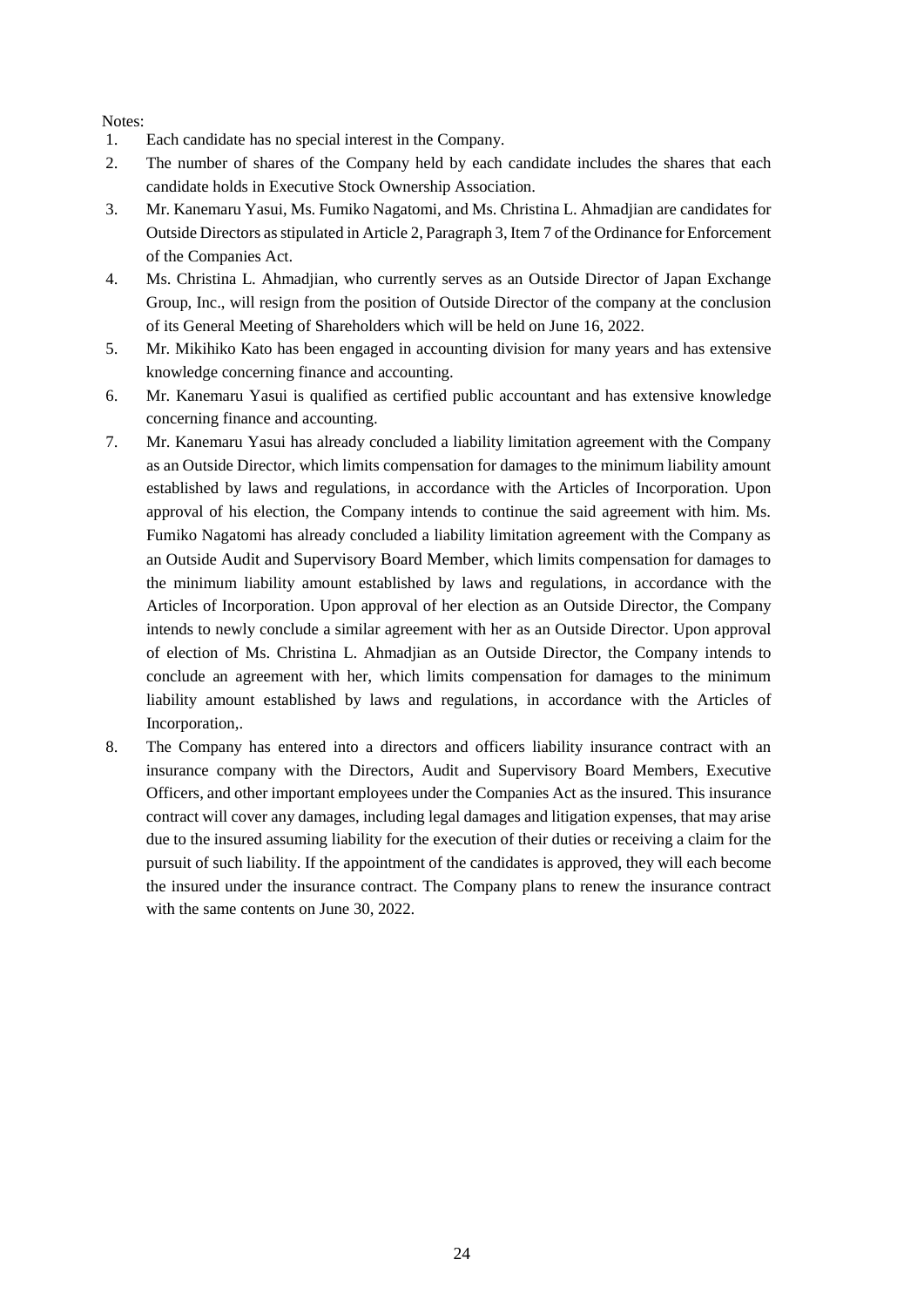## (Reference)

## Criteria for Independence of Outside Directors

In addition to the qualifications of outside directors and outside audit and supervisory committee members specified in the Companies Act and the criteria on the independence of independent officers specified by financial instrument exchanges, the Company adopted its own Election Criteria of Independent Officers\* set forth below and elects only persons who meet all of those criteria as independent outside officers.

- 1. Persons who in the preceding three (3) years have not served as a director, audit and supervisory board member, executive, manager, or other employee (including Corporate Officers but excluding outside directors and outside audit and supervisory board members; referred to as "Directors, etc.") of a trading partner with which transactions accounted for 2% or more of the consolidated net sales of the Company, its subsidiaries or affiliate companies (referred to as "the Group") or the trading partner's consolidated net sales in any of the preceding three (3) years.
- 2. Persons who are not currently principal shareholders of the Group, or who are not Directors etc. of a company one of whose principal shareholder is the Group (a principal shareholder holds 10% or more of voting rights).
- 3. Persons who have not been employed by a principal lender of the Group in the preceding three (3) years (a principal lender is a financial institution or other financial creditor that is essential for the procurement of capital by the Group and on which the Group relies to a degree that it is irreplaceable).
- 4. Persons who are not attorneys, certified public accountants, consultants, or providers of other professional services who currently receive compensation from the Group.
- 5. Persons who have not received donations of ¥10 million or more from the Group in any of the preceding three  $(3)$  years. \*\*
- 6. Persons who are not Directors etc. of companies or subsidiaries of such companies, to which Directors etc. have been seconded by the Group.
- 7. Persons who are not relatives within two (2) degrees of consanguinity of a current or former Director etc. of the Group.
- 8. Persons who are not likely to give rise to substantive conflicts of interest with the Group on a regular basis.

Notes:

- \* However, in cases where there are grounds for a clear explanation of independence that can be provided to third parties against a backdrop of corporate merger or other unintended circumstances, even when these criteria are not met, approval may be given after giving consideration to the opinions of Independent Officers.
- \*\* However, even in cases where a donation of ¥10 million or more is made, if there are grounds for a clear explanation of the lack of impact resulting from such donation on the judgement of the independence of the candidate Independent Officer that can be provided to third parties, for example, the case that the donation was made to a different professor in the same research lab or a different research lab at the same university with which the candidate Independent Officer is affiliated, approval may be given after giving consideration to the opinions of Independent Officers.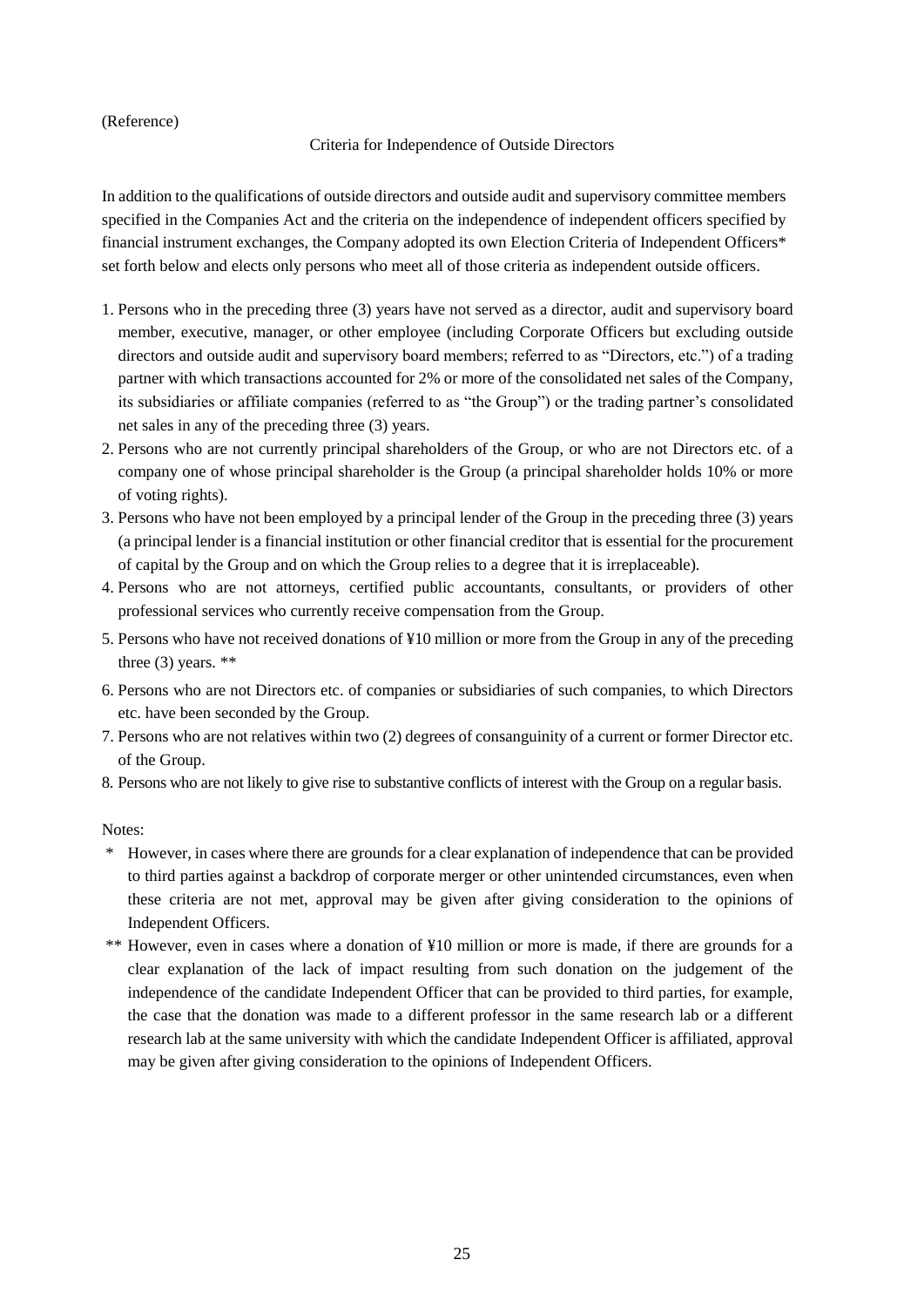|                              |                                                                                  |              |                         | $*1$                   |                                         |                        |                    |                     | $*2$                    |         |         |            |
|------------------------------|----------------------------------------------------------------------------------|--------------|-------------------------|------------------------|-----------------------------------------|------------------------|--------------------|---------------------|-------------------------|---------|---------|------------|
| Name                         | Position                                                                         | Independence | Corporate<br>management | Finance/<br>Accounting | Governance/<br>Legal/Risk<br>management | Experience<br>overseas | Technology/<br>R&D | Sales/<br>Marketing | New<br>business/<br>M&A | HRD/HR  | IT/DX   | <b>SCM</b> |
| Shinichi Odo                 | Representative Director and<br>Chairman of the Board,<br>Chief Executive Officer |              | $\circ$                 |                        | $\circlearrowright$                     | $\circ$                |                    | $\circlearrowright$ | $\circ$                 |         | $\circ$ |            |
| Takeshi Kawai                | Representative Director and<br>President,<br>Chief Operating Officer             |              | $\circlearrowright$     |                        | $\bigcirc$                              |                        | $\circ$            |                     | $\circ$                 |         | $\circ$ | $\bigcirc$ |
| Toru Matsui                  | Representative Director,<br><b>Executive Vice President</b>                      |              | $\circ$                 |                        | $\circlearrowright$                     | $\circ$                |                    | $\bigcirc$          | $\circ$                 |         |         |            |
| Morihiko Otaki               | <b>Outside Director</b>                                                          |              | $\circlearrowright$     |                        |                                         | $\circ$                |                    | $\circlearrowright$ |                         |         |         |            |
| Mackenzie Donald<br>Clugston | <b>Outside Director</b>                                                          |              |                         |                        |                                         | $\circ$                |                    |                     |                         | $\circ$ |         |            |
| Miwako Doi                   | <b>Outside Director</b>                                                          |              |                         |                        |                                         |                        | $\circ$            |                     | $\circ$                 |         | $\circ$ |            |
| Chiharu Takakura             | <b>Outside Director</b>                                                          |              |                         |                        | $\bigcirc$                              | $\circ$                |                    |                     |                         | $\circ$ |         |            |
| Mikihiko Kato                | Director,<br>Full-time Audit and<br>Supervisory Committee<br>Member              |              | $\circ$                 | $\circ$                |                                         | $\circ$                |                    |                     |                         | О       |         |            |
| Kanemaru Yasui               | Outside Director,<br>Audit and Supervisory<br>Committee Member                   |              |                         | $\circ$                | $\circ$                                 |                        |                    |                     |                         |         |         |            |
| Fumiko Nagatomi              | Outside Director,<br>Audit and Supervisory<br>Committee Member                   |              |                         |                        | $\circ$                                 |                        |                    |                     |                         |         |         |            |
| Christina L.<br>Ahmadjian    | Outside Director,<br>Audit and Supervisory<br>Committee Member                   |              | О                       |                        | $\circlearrowright$                     | $\circ$                |                    |                     |                         | О       |         |            |

[Reference] Director Candidates' Skills and Expertise

\*1 Areas fundamental for critical decision-making in the management and supervision of business operations

\*2 Areas that require active promotion and supervision to realize the mid-term management plan

\*3 The above matrix represents the areas of expertise that we expect from each candidate and does not represent all of the knowledge and experience that they possess.

\*4 The "Position" in the above matrix represents the candidates' positions when the appointment of the candidates is approved at this General Meeting of Shareholders.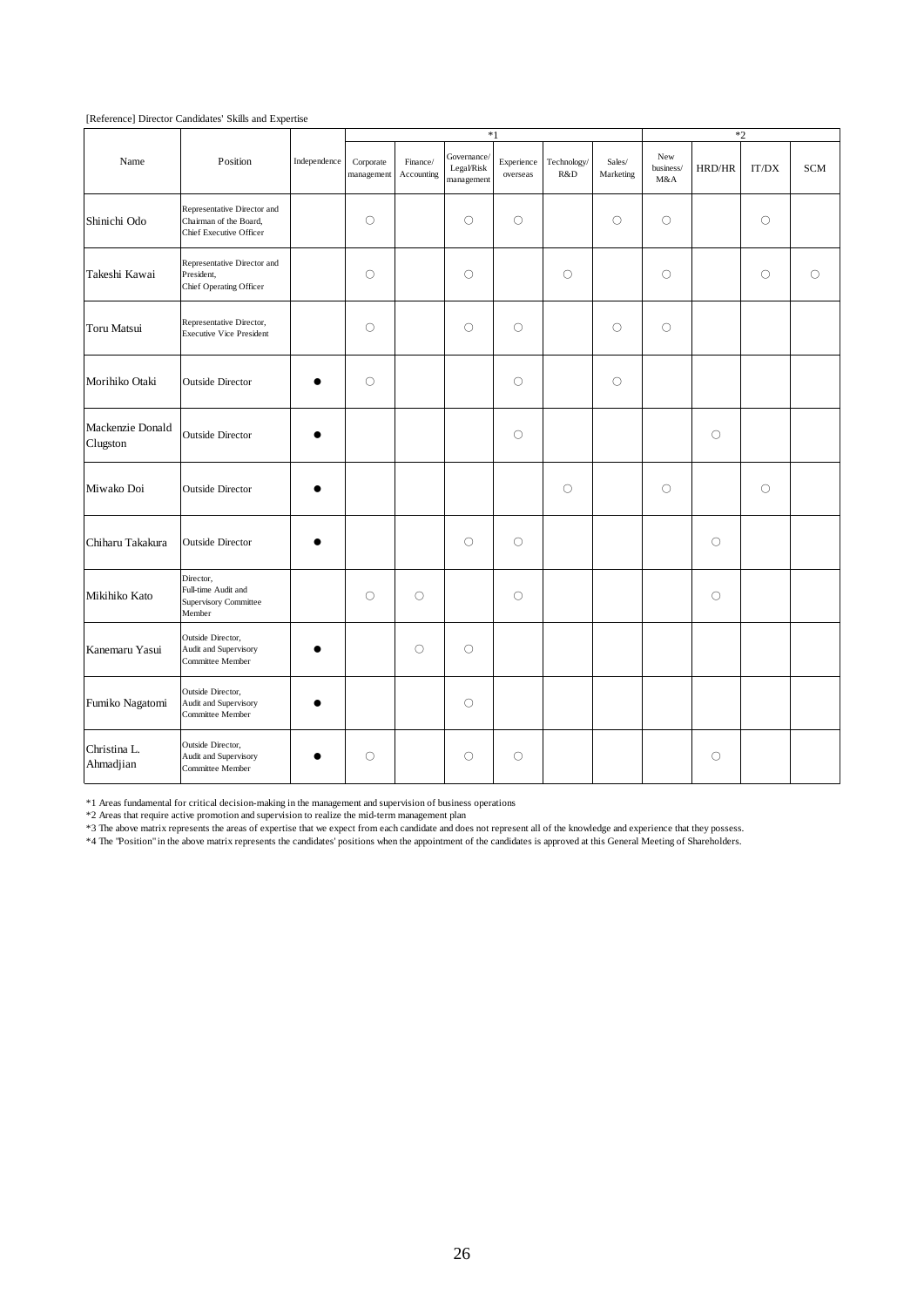#### **Proposal No.4: Establishment of the Amount of Compensation, etc. for Directors (excluding Directors who are Audit and Supervisory Committee Members)**

The Company will transition to a Company with the Audit and Supervisory Committee at the conclusion of this General Meeting of Shareholders if Proposal No.1 "Partial Amendments to the Articles of Incorporation" is approved as originally proposed. At the 117th Ordinary General Meeting of Shareholders held on June 29, 2017, it was approved that the total amount of compensation, etc. for Directors (excluding the total amount of bonuses) shall be up to 60 million yen a month and the total amount of bonuses shall be up to 180 million yen a year. With the transition to a Company with the Audit and Supervisory Committee, the Company will therefore abolish the current stipulation on the amount of compensation, etc. of Directors to newly establish the amount of compensation, etc. of Directors (excluding Directors who are Audit and Supervisory Committee Members) as described below, given economic circumstances and other considerations. No bonus will be paid to Outside Directors who are independent from business execution.

| Total amount of compensation (excluding the total amount of bonuses): | Up to 60 million yen a month<br>(of which, up to 13 million yen a |
|-----------------------------------------------------------------------|-------------------------------------------------------------------|
|                                                                       | month is for Outside Directors)                                   |
| Total amount of bonuses:                                              | Up to 180 million yen a year                                      |

The Company plans to change the wording, etc. of the "Policy on Decisions Concerning the Details of Individual Compensation, etc. of Directors" on page 61 of the Business Report at the Board of Directors subsequent to the General Meeting of Shareholders, following the transition to a Company with the Audit and Supervisory Committee. The Company believes the content of the Proposal is appropriate based on the fact that the content of the Individual Compensation, etc. of Directors shall be determined in line with the revised Policy; the Board of Directors determined through the deliberation at the Remuneration Committee, which the Company voluntarily established as an advisory body for the Board of Directors, in which a majority of the members are independent outside officers. In addition, the current number of Directors (including four (4) Outside Directors) is eleven (11), however, if Proposal No.1 "Partial Amendments to the Articles of Incorporation" and Proposal No.2 "Election of seven (7) Directors (excluding Directors who are Audit and Supervisory Committee Members)" are approved as originally proposed, the number of Directors (excluding Directors who are Audit and Supervisory Committee Members) will be seven (7) (including four (4) Outside Directors).

This Proposal will take effect once Proposal No.1 "Partial Amendments to the Articles of Incorporation" becomes effective.

#### **Proposal No.5: Establishment of the Amount of Compensation, etc. for Directors who are Audit and Supervisory Committee Members**

The Company will transition to a Company with the Audit and Supervisory Committee at the conclusion of this General Meeting of Shareholders if Proposal No.1 "Partial Amendments to the Articles of Incorporation" is approved as originally proposed. The Company therefore proposes the amount of compensation, etc. of Directors who are Audit and Supervisory Committee Members as described below, given a comprehensive consideration of their responsibilities and economic circumstances.

Total amount of compensation (excluding the total amount of bonuses): Up to 10 million yen a month Total amount of bonuses:  $U_p$  to 10 million yen a year

The Company believes the content of this Proposal is appropriate because it will set a reasonable limit of compensation in light of responsibilities of Directors who are Audit and Supervisory Committee Members, and to be deliberated at the Remuneration Committee, which the Company voluntarily established as an advisory body for the Board of Directors, in which a majority members are independent outside officers. Furthermore, the number of Directors who are Audit and Supervisory Committee Members will be four (4) if Proposal No.1 "Partial Amendments to the Articles of Incorporation" and Proposal No.3 "Election of four (4) Directors who are Audit and Supervisory Committee Members" are approved as originally proposed.

This proposal will take effect once Proposal No.1 "Partial Amendments to the Articles of Incorporation" becomes effective.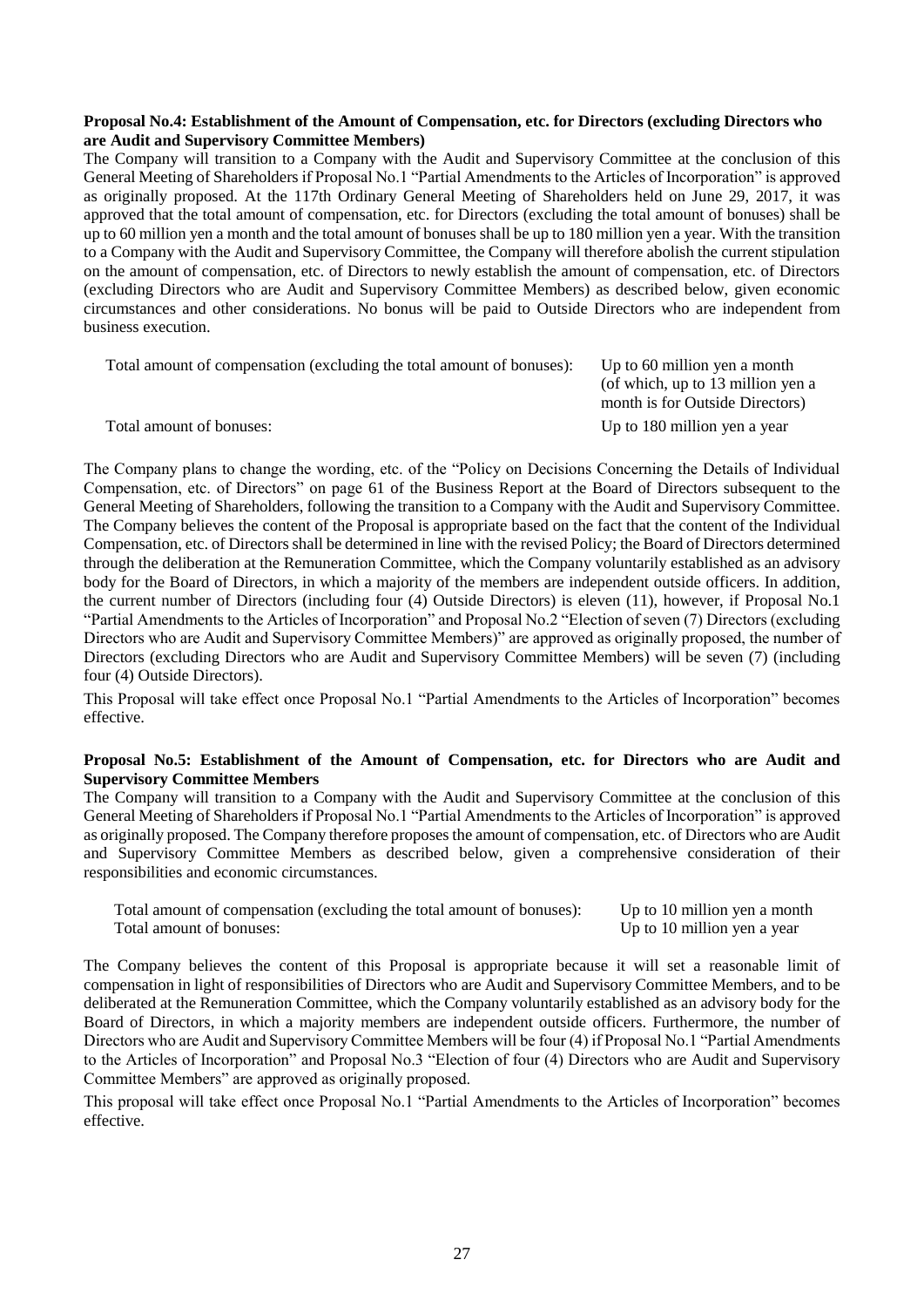## **Proposal No.6: Determination of the Content of Performance-Linked Stock Compensation Plan for Directors (excluding Directors who are Audit and Supervisory Committee Members and Outside Directors), etc.**

1. Reasons for the Proposal and considering the Plan as appropriate

The Company will transition to a Company with the Audit and Supervisory Committee at the conclusion of this General Meeting of Shareholders if Proposal No.1 "Partial Amendments to the Articles of Incorporation" is approved as originally proposed.

The performance-linked stock compensation plan (hereinafter the "Plan") for Directors of the Company (excluding Outside Directors) and the Company's Corporate Officers (excluding employment-type Corporate Officers) which makes granting and payment (hereinafter, the "Granting, etc.") of the Company's shares and cash equivalent to the market value of the Company's shares (hereinafter "the Company's shares, etc.") according to their positions and the degree of achievement, etc. of performance targets set forth in the medium-term management plan, etc., was approved by shareholders at the 121st Ordinary General Meeting of Shareholders held on June 25, 2021. The purpose of the Plan is to clarify the link between the compensation of the persons eligible for the Plan and the value of the Company's stock, and to have them share interests with shareholders, so as to incentivize them to contribute to the improvement of the Company's medium- to long-term performance and to increasing corporate value. Following the transition to a Company with Audit and Supervisory Committee, the Company will requests the approval of shareholders to continue the Plan by setting the revised compensation limit of the Plan for Directors of the Company (excluding Directors who are Audit and Supervisory Committee Members and Outside Directors) and the Company's Corporate Officers (excluding employment-type Corporate Officers; hereinafter together with Directors (excluding Directors who are Audit and Supervisory Committee Members and Outside Directors), "Directors, etc.").

This Proposal is to grant stock compensation to Directors etc. in accordance with the Plan separately from the compensation, etc. (total amount of compensation (excluding the total amount of bonuses) of up to 60 million yen a month (of which, up to 13 million yen a month is for Outside Directors) and total amount of bonuses up to 180 million yen a year) for Directors (excluding Directors who are Audit and Supervisory Committee Members) as proposed in Proposal No.4: Establishment of the Amount of Compensation, etc. for Directors (excluding Directors who are Audit and Supervisory Committee Members).

The Company believes this Proposal is appropriate given that it is a procedure to make a transition to a Company with the Audit and Supervisory Committee; the actual amount and content of the compensation are the same as approved at the 121st Ordinary General Meeting of Shareholders described above; it was determined at the Board of Directors through the deliberation of the Remuneration Committee which the Company voluntarily established as an advisory body for the Board of Directors, in which a majority of the members are independent outside officers.

In addition, the number of Directors of the Company subject to the Plan at the conclusion of this General Meeting of Shareholders will be three (3) if Proposal No.2 "Election of seven (7) Directors (excluding Directors who are Audit and Supervisory Committee Members) is approved as originally proposed. As described above, Corporate Officers are also subject to the Plan, and at the conclusion of this General Meeting of Shareholders, seventeen (17) Corporate Officers (excluding Directors) will be subject to this Plan.

This Proposal will take effect once Proposal No.1 "Partial Amendments to the Articles of Incorporation" becomes effective.

2. Amount and Content, etc. of Compensation, etc.

(1) Outline of the current Plan

The Plan is a performance-linked stock compensation plan in which shares of the Company are acquired through a trust using cash contributed by the Company, and Directors, etc. of the Company are granted, etc. Company shares, etc. through the trust according to the position and the degree of achievement of performance targets, etc., based on the share granting regulations established by the Company.

Compensation of Directors, etc. under this Plan comprises a "performance-linked portion" in which Company shares, etc. are granted, etc. according to the degree of achievement of performance targets, etc., and a "fixed portion," in which a certain number of Company shares, etc. are granted, etc. according to the recipient's position. The purpose of the performance-linked portion is to strengthen the motivation of the Directors, etc. to improve the Company's performance and the link between medium- and long-term performance and compensation. The purpose of the fixed portion is to reinforce the sharing of interests with shareholders by having the Directors, etc. hold shares.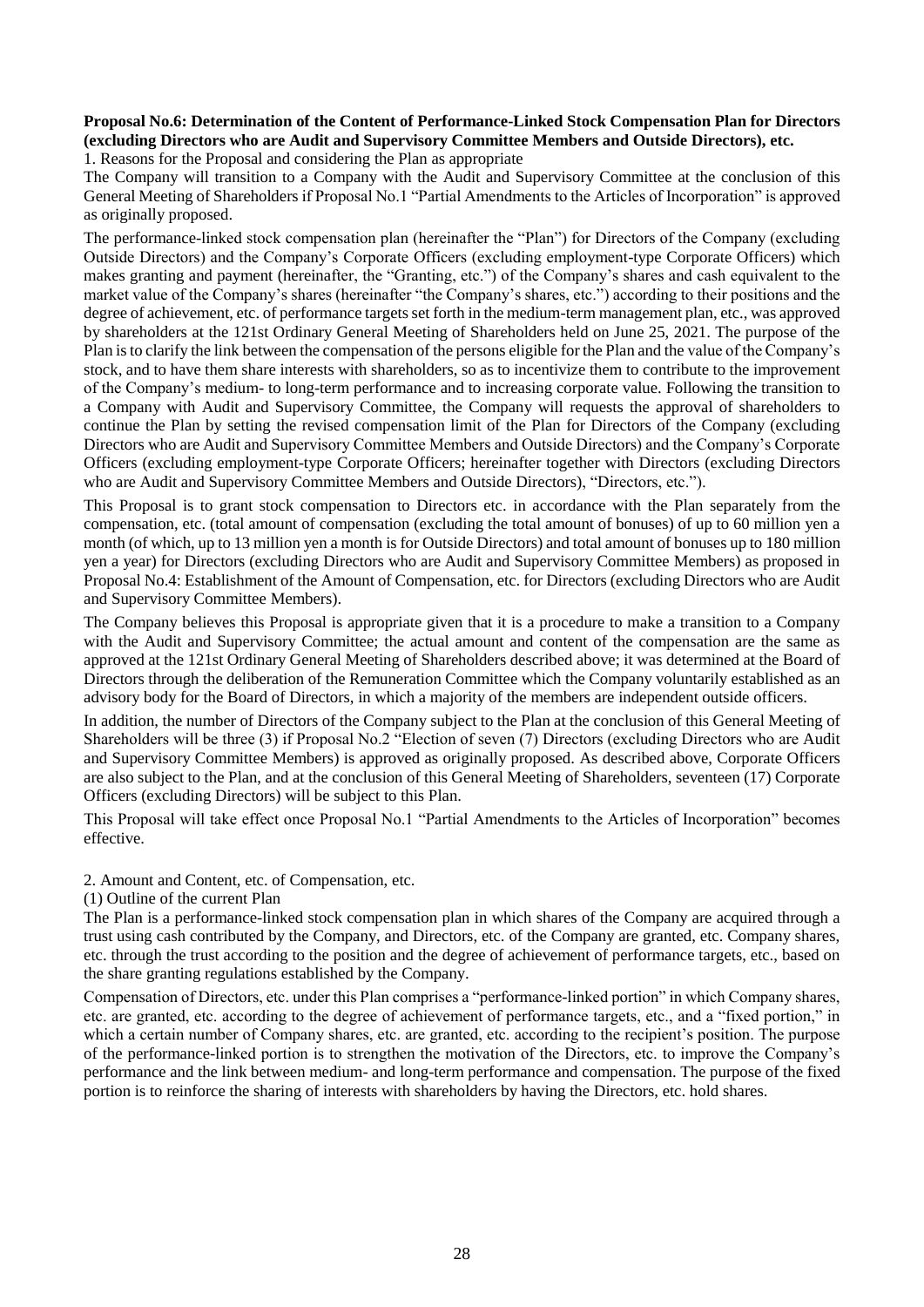| 1) Persons to whom the<br>Granting, etc. of the<br>Company's shares, etc. in<br>this proposal is applicable<br>2) Applicable period of the Plan<br>shares                                                                                                                                     | Directors of the Company (excluding Directors who are Audit and<br>$\bullet$<br>Supervisory Committee Members and Outside Directors)<br>Corporate Officers of the Company (excluding employment-type<br>Corporate Officers)<br>The applicable period will be four (4) fiscal years from the fiscal<br>$\bullet$<br>year ended on March 31, 2022 to the fiscal year ending on March<br>31, 2025<br>3) Upper limit of cash contributed by the Company, upper limit of the Company's shares acquired by<br>Directors, etc. and impact that the shares referred to in this proposal on the total number of issued                                                                                                                                                                                                                                                                                                                                                                                                                                                                                                                                                                                                                                                        |
|-----------------------------------------------------------------------------------------------------------------------------------------------------------------------------------------------------------------------------------------------------------------------------------------------|----------------------------------------------------------------------------------------------------------------------------------------------------------------------------------------------------------------------------------------------------------------------------------------------------------------------------------------------------------------------------------------------------------------------------------------------------------------------------------------------------------------------------------------------------------------------------------------------------------------------------------------------------------------------------------------------------------------------------------------------------------------------------------------------------------------------------------------------------------------------------------------------------------------------------------------------------------------------------------------------------------------------------------------------------------------------------------------------------------------------------------------------------------------------------------------------------------------------------------------------------------------------|
| Upper limit of cash contributed<br>by the Company (as stated in (2)<br>below)                                                                                                                                                                                                                 | Applicable to four (4) fiscal years; total of 1,000 million yen                                                                                                                                                                                                                                                                                                                                                                                                                                                                                                                                                                                                                                                                                                                                                                                                                                                                                                                                                                                                                                                                                                                                                                                                      |
| Upper limit of the number of the<br>Company's shares, etc. acquired<br>by Directors, etc. and method of<br>acquisition of shares of the<br>Company (as stated in (2) and<br>$(3)$ below)<br>4) Contents of conditions for<br>achievement of performance<br>targets (as stated in $(3)$ below) | The upper limit of the number of shares will be 667,000 shares in<br>total over four (4) fiscal years, and the proportion to the total<br>number of issued shares (as of March 31, 2022, excluding<br>treasury stock), is approximately 0.32%.<br>As shares of the Company are to be acquired from the stock<br>market, dilution will not occur.<br>Indicators for evaluation of the degree of achievement of single-<br>year performance targets<br>· Vary in the range of 0% to 200% according to the degree of<br>achievement of the financial results forecast in the consolidated<br>financial reports. Performance indicators used for evaluation of<br>the degree of achievement will be consolidated net sales and<br>consolidated operating income.<br>Indicators for evaluation of the degree of achievement of<br>medium-term performance targets<br>Vary in the range from 0% to 200% according to the degree of<br>٠<br>achievement of the targets outlined in the medium-term<br>management plan. Performance indicators used for evaluation of<br>the degree of achievement of performance targets will be<br>consolidated net sales, consolidated operating income, and ROIC.<br>Indicators for evaluation of the degree of achievement of non-<br>٠ |
| 5) Timing of the Granting, etc.                                                                                                                                                                                                                                                               | financial targets<br>Vary in the range from 0% to 200% according to the degree of<br>achievement of targets during the period of the medium-term<br>management plan. Performance indicators used for evaluation of<br>the degree of performance of non-financial targets will be sales<br>ratio of non-internal combustion engine business and CO <sub>2</sub><br>emission reduction rate.<br>Upon the completion of the applicable period                                                                                                                                                                                                                                                                                                                                                                                                                                                                                                                                                                                                                                                                                                                                                                                                                           |
| of Company's shares, etc. to<br>Directors, etc. (as stated in<br>$(4)$ below)                                                                                                                                                                                                                 |                                                                                                                                                                                                                                                                                                                                                                                                                                                                                                                                                                                                                                                                                                                                                                                                                                                                                                                                                                                                                                                                                                                                                                                                                                                                      |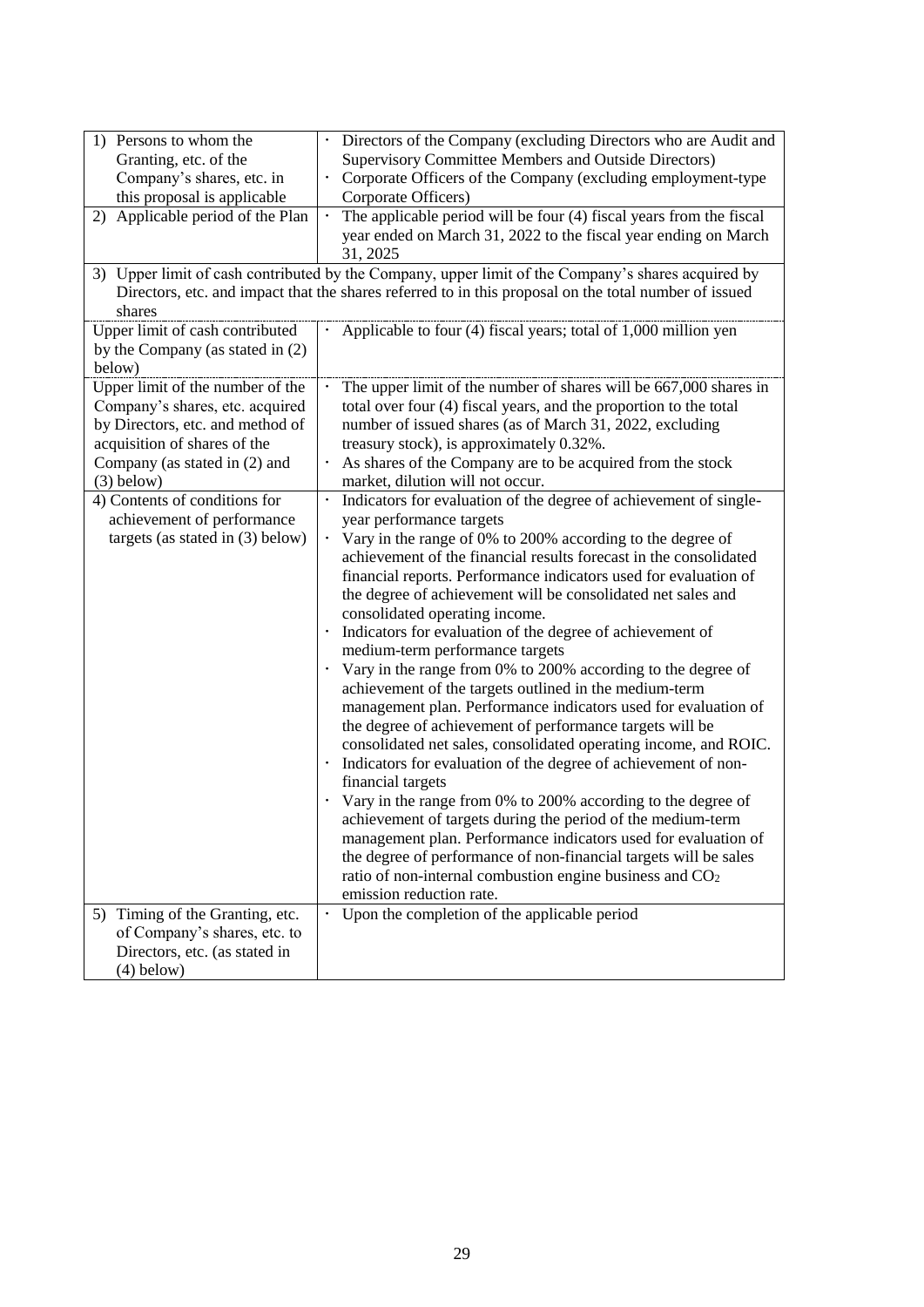(2) Upper limit of cash contributed by the Company

The Plan will be applicable to the four (4) fiscal years from the fiscal year ended on March 31, 2022 to the fiscal year ending March 31, 2025 (hereinafter referred to as the "Applicable Period") corresponding to the period covered by the medium-term management plan of the Company.

For the four (4) fiscal years, which is the Applicable Period, the Company will contribute cash with the upper limit of 1,000 million yen in total as trust funds, and set a trust (hereinafter referred to as the "Trust") with a trust term corresponding to the Applicable Period, with Directors, etc. who satisfy the beneficiary requirements as beneficiaries. The Trust, in accordance with the instructions of the trust administrator, will acquire shares of the Company from the stock market, using the trust funds. The upper limit of the trust funds is calculated by adding trust fees and trust expenses to the fund for acquiring shares, taking into account the level of compensation for Directors, etc.

During the Applicable Period, the Company will award points to Directors, etc. (as stated in (3) below) every year, and the Granting, etc. of Company's shares, etc. corresponding to the number of points awarded will be made through the Trust at the predetermined point in time (as stated in (4) below).

At the expiration of the trust term of the Trust, subject to approval by the General Meeting of Shareholders, by modifying the trust term and making additional contributions to the Trust in lieu of setting a new Trust, the Trust may be continued.

If additional contributions are to be made, if there are Company shares (excluding shares that are equivalent to the points awarded to Directors, etc. and that have not yet been granted, etc.; hereinafter referred to as "remaining shares") and cash (together with the remaining shares, hereinafter referred to as "remaining shares, etc.") remaining in the trust assets at the time of continuation, the total amount of the value of the remaining shares, etc. and the additional contributions to the Trust to be made by the Company shall be within 1,000 million yen.

(3) Calculation method and upper limit of Company Shares, etc. to be granted to Directors, etc.

Directors, etc. in office during the Applicable Period (including those persons who newly became Directors, etc. after the commencement date of the Applicable Period) will be awarded points (hereinafter referred to as "Awarded Points") as the premise for the Granting, etc. of Company shares, etc. on June 1 of every year during the trust term (the first time in this Applicable Period will by June 1, 2022).

The number of Awarded Points will be determined according to the positions of Directors, etc. and the degree of achievement of performance targets\*. The Granting, etc. of Company Shares, etc. will be made, in principle, after the end of the Applicable Period according to the cumulative Awarded Points (hereinafter referred to as the "Number of Cumulative Points"). One share of the Company will be granted per point. However, in the event that shares of the Company undergo a share split, reverse share split, etc. during the trust term and the total number of shares of the Company will increase or decrease, the number of shares of the Company to be granted per point will be adjusted according to the split ratio, reverse split ratio, etc. of shares of the Company.

\*Performance indicators for evaluation of the degree of achievement of performance targets will be set based on the single-year performance targets, medium-term performance targets, and non-financial targets.

1) Indicators for evaluation of the degree of achievement of single-year performance targets

Vary in the range from 0% to 200% according to the degree of achievement of the financial results forecast in the consolidated financial reports. Indicators for evaluation of the degree of achievement will be consolidated net sales and consolidated operating income.

2) Indicators for evaluation of the degree of achievement of medium-term performance targets Vary in the range from 0% to 200% according to the degree of achievement of the targets outlined in the medium-term management plan. Indicators for evaluation of the degree of achievement will be consolidated net sales, consolidated operating income, and ROIC.